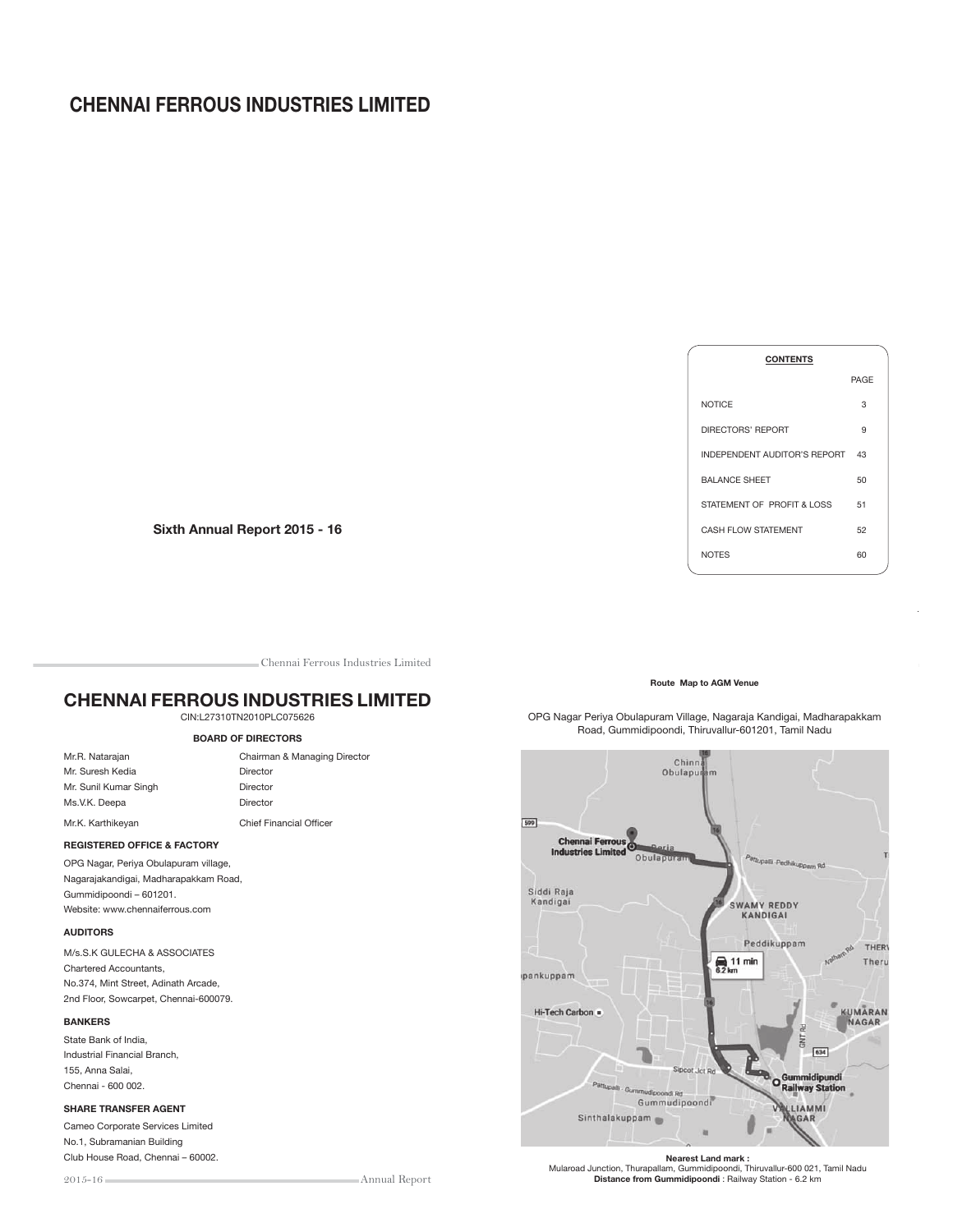### **NOTICE**

Notice is hereby given that the Sixth Annual General Meeting of Chennai Ferrous Industries Limited will be held on Friday, September 30, 2016, at 2.00 p.m. at the Registered Office of the Company at OPG Nagar, Periya Obulapuram village, Nagaraja kandigai, Madharapakkam Road, Gummidipoondi – 601201 to transact the following business:

#### ORDINARY BUSINESS:

#### 1. Adoption of financial statements

To receive, consider and adopt the financial statement of the Company for the year ended March 31, 2016, the Statement of Profit and Loss for the year ended on that date and the Reports of the Board of Directors and Auditors thereon.

#### 2. Appointment of Directors

 To appoint a Director in place of Ms.V.K. Deepa, (DIN:07140954), who retires by rotation and, being eligible, offers herself for re-appointment and her term would be up to September 30, 2017

#### 3. Ratification of Auditor's Appointment

To consider and, if thought fit, to pass with or without modifications, the following resolution as an Ordinary Resolution:

"RESOLVED that, pursuant to Section 139, 142 and other applicable provisions of the Companies Act, 2013 and the Rules made there under, pursuant to the recommendations of the Audit Committee of the Board, and pursuant to the resolution passed by the members of the Company at 5th Annual General Meeting held on September 30, 2015, the appointment of M/s.S.K. Gulecha & Associates, Chartered Accountants, [Firm Registration No.013340S], Chennai as the Auditors of the Company to hold office till the conclusion of 10th Annual General Meeting, be and is hereby ratified and that the Board of Directors of the Company be and is hereby authorized to fix the remuneration payable to them for the financial year ending March 31, 2017 on the recommendation of the Audit Committee of the Company."

(By Order of the Board) For CHENNAI FERROUS INDUSTRIES LIMITED,

Date: May 28, 2016 **R. NATARAJAN, R. NATARAJAN, R. NATARAJAN,** R. NATARAJAN, R. NATARAJAN, R. NATARAJAN, R. NATARAJAN, R. NATARAJAN, R. NATARAJAN, R. NATARAJAN, R. NATARAJAN, R. NATARAJAN, R. NATARAJAN, R. N. N. N. N. N. N

Chairman & Managing Director.

 $2015-16$  3

Chennai Ferrous Industries Limited

- 9. The Notice of the AGM along with the 6th Annual Report for the financial year ended 2015-16 is being sent by electronic mode to those Members whose e-mail addresses are registered with the Company / Depositories, unless any Member has requested for a physical copy of the same. For Members who have not registered their e-mail addresses, physical copies are being sent by the permitted mode. Members may note that this Notice and the 6th Annual Report for the financial year ended 2015-16 will also be available on the Company's website viz. www.chennaiferrous.com
- 10. The Ministry of Corporate Affairs (MCA) has taken a "Green Initiative in the Corporate Governance" to allow paperless compliances by the corporate sector. MCA, by its Circular dated April 21, 2011, has now made permissible the service of documents through electronic mode to shareholders. To support the Green Initiative of the Government, it is proposed to send, henceforth, all Notices, Annual Report and other communications through e-mail. For the above purpose, we request you to send an e-mail confirmation to our designated ID investor@chennaiferrous.com mentioning your name, DP / Customer ID or Folio number and your e-mail ID for communication. On this confirmation, we would, henceforth, send all Notices, Annual Report and other communications through e-mail. Copies of the said documents would be available in the Company's website, www.chennaiferrous.com for your access at no cost for the benefit of all stakeholders concerned.We request you to support the Green Initiative of the Government by opting for electronic mode of receiving our corporate communications.
- 11. The route map showing directions to reach the venue of the AGM is annexed.
- 12. In compliance with the provisions of Section 108 of the Act and the Rules framed thereunder, as amended fromtime to time, and Regulation 44 of the SEBI (Listing Obligations and Disclosure Requirements) Regulations, 2015,the Members are provided with the facility to cast their vote electronically, through the e-voting services provided by NSDL, on all the resolutions set forth in this Notice. The instructions for e-voting are given hereinbelow. Resolution(s) passed by Members through e-voting is/are deemed to have been passed as if they have been passedat the AGM.
- 13. The Board of Directors has appointed Mr.S. Dhanapal, Senior Partner, M/s.S.Dhanapal & Associates, Practicing Company Secretaries, as the Scrutinizer to scrutinize the voting at the meeting and remote e-voting process in a fair and transparent manner.
- 14. The facility for voting, either through electronic voting system or polling paper shall also be made available at the AGM and the Members attending the meeting who have not already cast their vote by remote e-voting shall be able to exercise their right to vote at the AGM.
- 15. The Members who have cast their vote by remote e-voting prior to the AGM may also attend the AGM but shall not be entitled to cast their vote again.

### PROCEDURE FOR E-VOTING

16. The Company has entered into an arrangement with National Securities Depository Limited (NSDL) for facilitating e-voting for AGM. The instructions for e-voting are as under:

#### Notes:

1. A member entitled to attend and vote at this AGM is entitled to appoint a proxy to attend and vote in the meeting instead of him/her and the proxy need not be a member of the company.

Pursuant to section 105 of the Companies Act, 2013, a person can act as a proxy on behalf of not more than 50 (fifty) members and holding in aggregate not more than 10 % (ten per cent) of the total share capital of the company carrying Voting Rights. A member holding more than 10% of the total share capital of the company carrying voting rights may appoint a single person as proxy and such person shall not act as proxy for any other member or shareholder.

- 2. Corporate members intending to send their representatives to attend their meeting are requested to send a certified true copy of the Board resolution to the company, authorizing their representative to attend and vote on their behalf at the meeting.
- 3. The instrument appointing the proxy, duly completed, must be deposited at the registered office of the company not less than 48 hours before the commencement of the meeting. The proxy form for the AGM is enclosed.
- 4. Members desirous of getting any information in respect of accounts of the company are requested to send their queries in writing to the Company's Registered Office at least seven days before the date of the meeting so that the required information can be made available at the meeting.
- 5. Members/Proxies attending the meeting are requested to bring their copy of the Annual Report for reference at the meeting and also the attendance slip duly filled in for easy identification of attendance at the meeting.
- 6. The Register of Members of the Company and Share Transfer Books will remain closed from September 23, 2016 to September 30, 2016 (both days inclusive).
- 7. Members holding shares in Physical Form are requested to furnish their address, if any change is there, with Registrar & Transfer Agent of the Company, M/s.Cameo Corporate Services Limited, Chennai, quoting their Folio number and number of Shares held. Members holding shares in Electronic Form may communicate their change of Address to their respective Depository Participants.
- 8. As per the provisions of Section 72 of the Act, the facility for making nomination is available for the Members in respect of the shares held by them. Members who have not yet registered their nomination are requested to register the same by submitting Form No. SH-13. The said form can be downloaded from the Company's website www.chennaiferrous.com (under 'Investors' section). Members holding shares in physical form may submit the same to the Registrar & Transfer Agent. Members holding shares in electronic form may submit the same to their respective depository participant.

4 Annual Report

Chennai Ferrous Industries Limited

- A. In case a Member receives an email from NSDL [for members whose email IDs are registered with the Company/Depository Participants(s)]:
	- (i) Open the PDF File viz; "CFIL e-voting.pdf" attached to the e-mail, using your Client ID or Folio No. as password. The said PDF file contains your user ID and password/PIN for remote e-voting. Please note that the password provided in the PDF is an initial password.
	- (ii) Launch internet browser by typing the following URL: https://www.evoting.nsdl. com/
	- (iii) Click on Shareholder Login Insert user ID and password as initial password/PIN noted in step (i) above. Click Login.
	- (iv) Password change menu appears. Change the password/PIN with new password of your choice with minimum 8 digits/characters or combination thereof. Please make a note of the new password. It is strongly recommended not to share your password with any other person and take utmost care to keep your password confidential.
	- (v) Home page of remote e-voting opens. Click on remote e-voting: Active Voting Cycles.
	- (vi) Select "EVEN" of "Chennai Ferrous Industries Limited".
	- (vii) Now you are ready for remote e-voting as Cast Vote page opens.
	- (viii) Cast your vote by selecting appropriate option and click on "Submit" and also "Confirm" when prompted.
	- (ix) Upon confirmation, the message "Vote cast successfully" will be displayed. (x) Once you have voted on the resolution, you will not be allowed to modify your vote.
	- (xi) Institutional shareholders (i.e. other than individuals, HUF, NRI etc.) are required to send scanned copy (PDF/JPG Format) of the relevant Board Resolution/ Authority letters. together with attested specimen signature of the duly authorized signatory(ies) who are authorized to vote, to the Scrutinizer through e-mail to csdhanapal@gmail.com with a copy marked to evoting@nsdl.co.in

 B. In case a Member receives physical copy of the Notice of AGM[for members whose email IDs are not registered with the Company/Depository Participants(s) or requesting physical copy] :

 (i) Initial password is provided as below/at the bottom of the Attendance Slip for the AGM:

| <b>EVEN (Remote</b><br><b>E-Voting Event</b><br>Number) | <b>USER ID</b> | <b>PASSWORD/PIN</b> |
|---------------------------------------------------------|----------------|---------------------|
|                                                         |                |                     |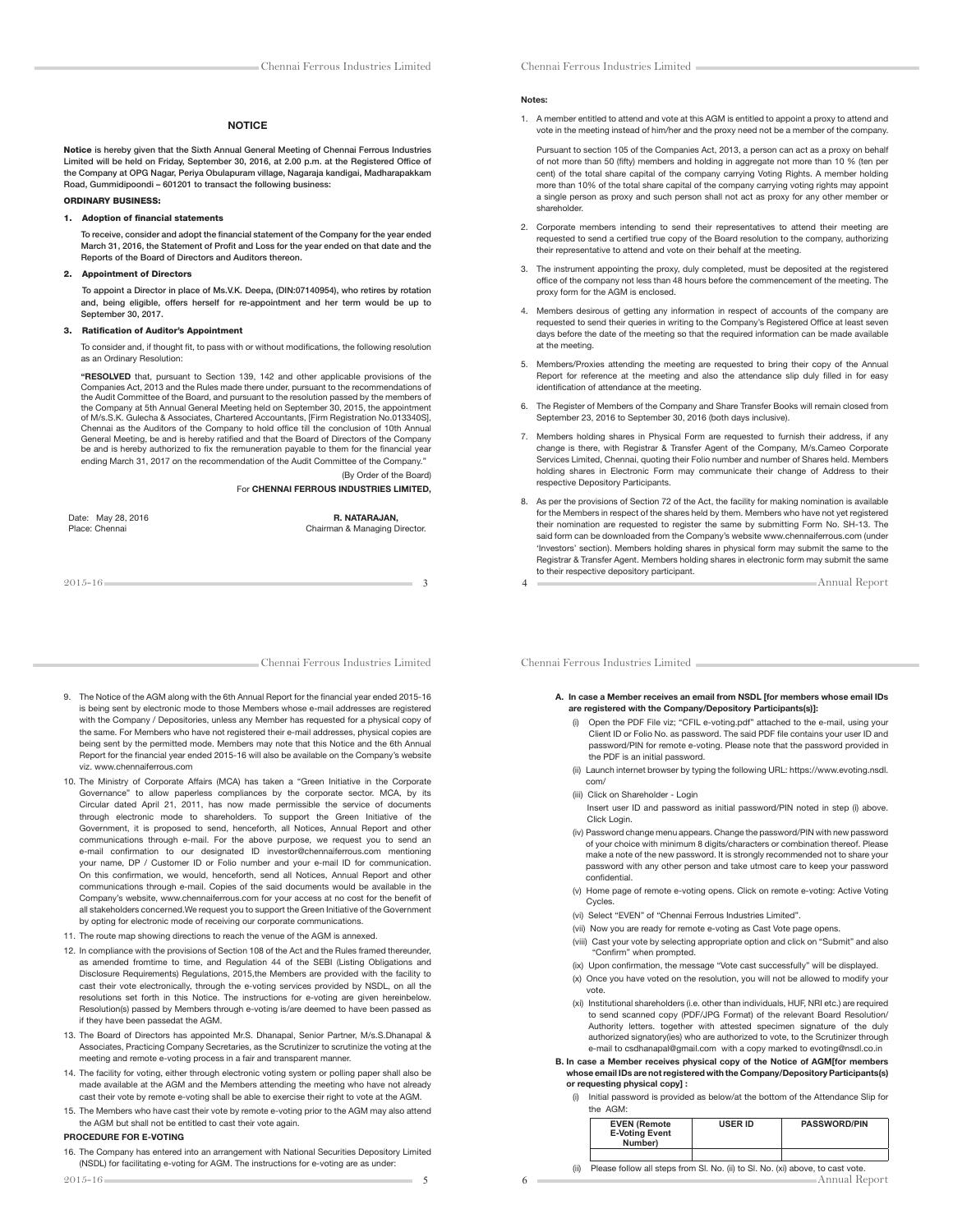#### C. Other Instructions

- (i) The e-voting period commences on September 26, 2016 (10.00 a.m. IST) and ends on September 29, 2016 (5.00 p.m. IST). During this period, Members holding shares either in physical form or in dematerialized form, as on September 23, 2016 i.e. cut-off date, may cast their vote electronically.The e-voting module shall be disabled by NSDL for voting thereafter. Once the vote on a resolution is cast by the Member, he / she shall not be allowed to change it subsequently or cast vote again
- (ii) The voting rights of Members shall be in proportion to their shares in the paid up equity share capital of the Company as on the cut-off date. A person, whose name is recorded in the register of members or in the register of beneficial owners maintained by the depositories as on the cut-off date only shall be entitled to avail the facility of remote e-voting, as well as voting at the Meeting through electronic voting system or poll paper.
- (iii) Any person, who acquires shares of the Company and becomes a Member of the Company after dispatch of the Notice and holding shares as of the cut-off date, may obtain the login ID and password by sending a request at evoting@nsdl.co.in. However, if he/she is already registered with NSDL for remote e-voting then he/she can use his/her existing User ID and password for casting vote. If you forget your password, you can reset your password by using "Forgot User Details / Password" option available on www.evoting.nsdl. com.
- (iv) The Scrutinizer shall, immediately after the conclusion of voting at the AGM, first count the votes cast at the Meeting, thereafter unblock the votes cast through remote e-voting in the presence of at least two witnesses not in the employment of the Company and make, not later than three days of conclusion of the Meeting, a consolidated Scrutinizer's Report of the total votes cast in favour or against, if any, to the Chairman or a person authorised by him in writing who shall countersign the same and declare the result of the voting forthwith.
- The result declared along with the Scrutinizer's Report shall be placed on the Company's website www.chennaiferrous.com and on the website of NSDL www.evoting.nsdl.com after the results are declared by the chairman or a person authorised by him in writing and the same shall be communicated to .<br>the Stock Exchange.
- (vi) In case of any queries, you may refer the Frequently Asked Questions (FAQs) for Members and remote e-voting user manual for Members available at the downloads section of www.evoting.nsdl.com or call on toll free no.: 1800- 222-990.

2015-16 7

Chennai Ferrous Industries Limited

17. Disclosure as required under Regulation 36(3) of SEBI (Listing Obligations & Disclosure Requirements), Regulations 2015 in respect of Directors seeking appointment/ reappointment at the Sixth Annual General Meeting is provided below:

Re-Appointment of Ms.V.K.Deepa (Item No. 2)

 Ms.V.K. Deepa, aged 37 years was appointed as a Non-Executive Non-Independent Director at the 5th Annual General Meeting of the company held on September 30, 2015 liable to retire by rotation.

 In terms of Section 152(6) of the Companies Act, 2013, Ms.V.K.Deepa shall retire by rotation at the 6th Annual General Meeting (AGM) of the company and being eligible offers herself for re-appointment.

 Ms.V.K. Deepa is a Management graduate and has good experience in General Management and Administration.

 Ms.V.K. Deepa is not related to any other Director of the Company and not holding any shares in the company.

 Ms.V.K. Deepa does not hold any Directorship in other companies and she does not hold any Committee/executive positions in other companies.

Annual Report

Chennai Ferrous Industries Limited

#### Dear Members,

#### DIRECTORS' REPORT

Your directors have pleasure in presenting their 6th Annual Report of the Company together with the "nancial statements for the year ended March 31, 2016. Financial Summary:

The financial highlights for the year under review are as follows:

|                                                   |                                 | (Amount in Rupees)       |
|---------------------------------------------------|---------------------------------|--------------------------|
| <b>Particulars</b>                                | <b>Year Ended</b><br>31.03.2016 | Year Ended<br>31.03.2015 |
| Sales - Gross                                     | 322,815,764                     | 331,299,113              |
| Profit / (Loss) after Interest & Depreciation     | (189, 301, 529)                 | (165,988,561)            |
| Current Tax                                       |                                 |                          |
| Deferred Tax                                      |                                 | (7, 138, 006)            |
| Profit / (Loss) after Tax                         | (189, 301, 529)                 | (158, 850, 555)          |
| Less Taxation Adjustments of Previous Years       |                                 |                          |
| Add: Balance of Profit brought from previous year | (152, 242, 960)                 | 6,607,597                |
| Profit / (Loss) available for Appropriation       | (341.544.489)                   | (152, 242, 958)          |
| <b>APPROPRIATIONS</b>                             |                                 |                          |
| Equity Dividend Proposed (Final)                  | ۰                               |                          |
| Dividend Distribution Tax (Final)                 | ۰                               |                          |
| Transfer to General Reserve                       |                                 |                          |
| <b>Balance Carried Forward</b>                    | (341.544.489)                   | (152.242.958)            |

#### Company's performance:

Your Company is engaged in manufacture and supply of Sponge Iron & Steel products.

During the year, the turnover was Rs 322,815,764 /- as against Rs. 331,299,113/- for the previous year. Loss before tax was Rs. 189,301,529/- as against the Loss of Rs. 165,988,561/- for the previous year. No transfer of profit to the General reserves under review.

#### Dividend:

The Board of Directors has not recommended any dividend during the year under review. Management Discussion & Analysis Report:

A detailed discussion on the Industry as well as on the Financial and operational performance of the company is provided in Management Discussion and Analysis report that forms part of this Report as Annexure I.

#### Code of Conduct:

The Bord has formulated a Code of Conduct for Directors and senior management personnel of the Company. A Declaration affirming the compliance of Code of Conduct is provided as Annexure II.

Chennai Ferrous Industries Limited

### Directors' Responsibility Statement:

In accordance with Section 134(5) of the Companies Act, 2013, your Board of Directors confirms that:

- (a) in the preparation of the annual accounts, the applicable accounting standards had been
- followed along with proper explanation relating to material departures; (b) the directors had selected such accounting policies and applied them consistently and made judgments and estimates that are reasonable and prudent so as to give a true and fair view of the state of affairs of the company at the end of the financial year and of the loss of the company for that period;
	- (c) the directors had taken proper and sufficient care for the maintenance of adequate accounting records in accordance with the provisions of this Act for safeguarding the assets of the company and for preventing and detecting fraud and other irregularities;
	- (d) the directors had prepared the annual accounts on a going concern basis; and (e) the directors had laid down internal financial control to be followed by the Company and
	- that such internal financial controls are adequate and were operating effectively; and (f) the directors had devised proper systems to ensure compliance with the provisions of all applicable laws and that such systems were adequate and operating effectively.

# Meetings of the Board:

## During the year, Four Board meetings were held under review.

Directors and Key Managerial Personnel (KMP):

Ms.V.K. Deepa retires by rotation and being eligible has offered herself for re-appointment. If re-appointed, her term would be up to September 30, 2017.

There has been no change in the key managerial personnel during the year

## Declaration by Independent Directors:

All the Independent Directors have given a declaration that they meet the criteria of independence as laid down under Section 149 (6) of the Companies Act, 2013 read with the rules made thereunder and Regulation 16(1)(b) of SEBI (Listing Obligations & Disclosure Requirements) Regulations, 2015.

#### Audit Committee

The Board of Directors has re-constituted the Audit Committee. The composition, powers, role and terms of reference of the Audit Committee are in accordance with the requirements mandated under Section 177 of the Companies Act, 2013 read with the rules made thereunder and Regulation 18 read with Part C of Schedule II of SEBI (Listing Obligations & Disclosure Requirements) Regulations, 2015.

The details of the Committee along with the details of Meetings held during the year are given in the Corporate Governance Report.

Conservation of Energy, Technology absorption and Foreign Exchange Earnings & Outgo: The information relating to Conservation of Energy, Technology Absorption and Foreign Exchange Earnings and Outgo, as required Under Section 134 (3) (m) of the Companies Act,2013, read with the Companies (Accounts) Rules,2014, is given in Annexure III and forms part of this Report. Particulars of employees and related disclosures:

In terms of the provisions of Section 197(12) of the Companies Act, 2013 read with Sub rules (1) to (3) of Rule 5 of the Companies (Appointment and Remuneration of Managerial Personnel)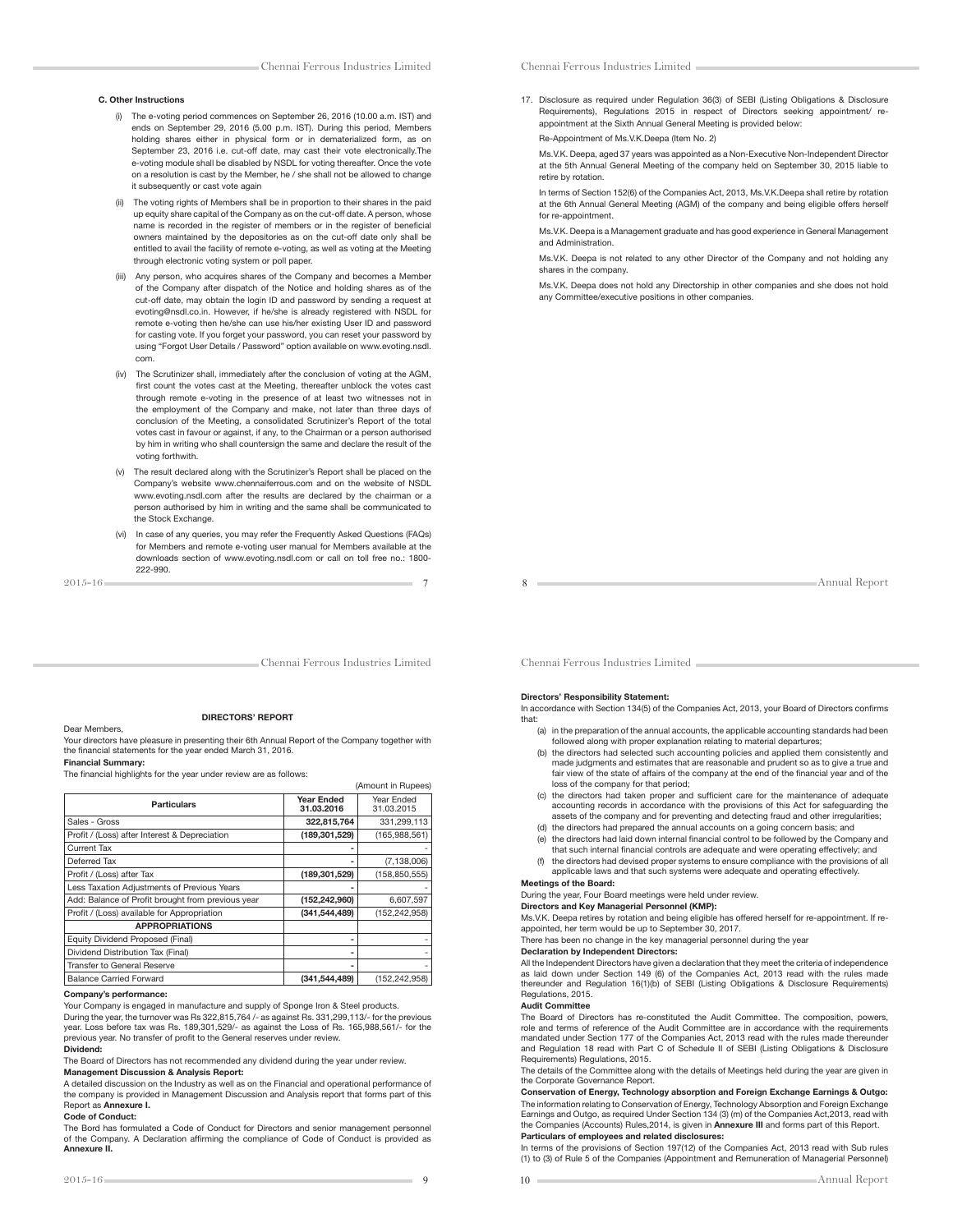# Rules, 2014, a statement containing the particulars of employees and thair related information<br>are provided and enclosed in **Annexure IV.**

### Corporate governance:

A detailed on compliance of Corporate Governance guidelines as prescribed in Regulation 34 read with point C & E of Schedule V of SEBI (Listing Obligations & Disclosure Requirements) Regulations, 2015 along with certificate issued by the Statutory Auditors of the Company that form part of this report as Annexure V.

#### Auditors and Auditors' report:

The Members at the 5th Annual General Meeting held on September 30, 2015 have appointed M/s. S.K Gulecha & Associates, Chartered Accountants, Chennai, as the Statutory Auditors of the Company to hold office from the conclusion of that Annual General Meeting till the conclusion of the 10th Annual General Meeting, subject to ratification by the Members at every Annual General Meeting, at a remuneration to be decided by the Board of Directors for the purpose of audit.

Accordingly, the Board recommends to the Members for ratification of the appointment of M/s. S.K Gulecha & Associates, Chartered Accountants, Chennai as the Statutory Auditors of the Company at the ensuing Annual General Meeting.

There are no qualifications, reservation or adverse remark or disclaimer made by the auditors in their report and thus the explanations or comments by the Board does not arise.

#### Secretarial Audit:

Pursuant to the provisions of Section 204 of the Companies Act, 2013 read with the Companies (Appointment and Remuneration of Managerial Personnel) Rules, 2014, the Company had<br>appointed M/s.S. Dhanapal Associates, a firm of practicing Company Secretaries, Chennai to<br>undertake the Secretarial Audit of the Company

### Particulars of loans, guarantees or investments held by the company:

Details of loans, guarantees and investments covered under Section 186 of the Companies Act, 2013 are disclosed in the Notes to the financial statements.

#### Related Party Transactions

The Company has formulated a Policy on dealing with Related Party Transactions. The Policy is disclosed on the website of the Company.

All transactions entered into with Related Parties as defined under the Companies Act, 2013 and Regulation 23 of the SEBI (Listing Obligations & Disclosure Requirements) Regulations, 2015 during the year were in the ordinary course of business and on an arms' length basis and do not attract the provisions of Section 188 of the Companies Act, 2013. However, pursuant to the provisions of Regulation 23 (2) of the SEBI (Listing Obligations & Disclosure Requirements) Regulations, 2015, prior approval of the Audit Committee has been obtained for entering into Related Party Transactions.

The Company had not entered into any contract / arrangement / transactions with Related Parties which could be considered as material in terms of Regulation 23 of the SEBI (Listing Obligations & Disclosure Requirements) Regulations, 2015. In accordance with Accounting Standard 18, the Related Party Transactions are disclosed in the Notes to the "nancial statements.

Chennai Ferrous Industries Limited

For and on behalf of the Board of Directors<br>R. NATARAJAN.

Chairman & Managing Director.

#### CEO/ CFO certification:

CEO certification by Mr.R. Natarajan, Chairman and Managing Director and CEO certification by<br>Mr.K. Karthikeyan, Chief Financial Officer as required under Regulation 17(8) of the SEBI (Listing Obligations & Disclosure Requirements Regulations), 2015 were laid before the Board at its meeting held on May 28, 2016.

### Acknowledgement:

Your directors place on record their great appreciation of the fine efforts of all Executives and Employees of the Company which were instrumental in attaining considerable financial position<br>in a difficult year. Your directors also express their sincere thanks to various Departments of<br>Central Government, Government o Shareholders and other stakeholders for their continuing support and encouragement.

Date: May 28, 2016<br>Place: Chennai

### ANNEXURE – I

#### MANAGEMENT DISCUSSION AND ANALYSIS REPORT

Chennai Ferrous Industries Limited is engaged in Sponge Iron manufacture and the opportunities and threats available for the company are briefly provided below:

Steel occupies a prominent place in Indian manufacturing sectors. Indian Steel Industry has been riding high on the resurgent economy and rising demand for steel. Rapid rise in production has resulted in India becoming the 3rd largest producer of crude steel in 2015 in World and the country continues to be the largest producer of sponge iron or DRI in the world.India is the largest producer of sponge iron in the world with the coal based route accounting for 90% of total sponge iron production in the country.[Source: Ministry of Steel].

In the recent years, the demand for Sponge Iron is sluggish. The factors like continuous rise in crude Oil prices, volatile raw materials prices, regional demand & supply imbalances, fluctuation<br>in INR Value against global currencies and reforms have impacted significantly the Indian<br>Sponge Iron manufactur profit of the Company during the year. This may be improved in future. The high cost and short<br>supply of power in India may hamper the steel industry's production level. Cheap import of steels products from neighboring countries may result in the lowering prices and making the market highly competitive

The management finding to revive the company as the demand for sponge iron products seems better in the future with economic and Industrial growth.

 $2015-16$  13

### Date: May 28, 2016 **R. NATARAJAN**

Place: Chennai **Chairman & Managing Director.** 

### Chennai Ferrous Industries Limited

#### Particulars of contracts or arrangements with related parties:

There were no materially significant transactions with Related Parties during the financial year 2015-16 which were in conflict with the interest of the Company. Suitable disclosures as required under AS-18 are disclosed in the Notes to the "nancial statements.

The Corporate Governance Report contains relevant details on the nature of Related Party Transactions (RPTs) and the policy formulated by the Board on Material RPTs. Particulars of Contracts or Arrangements with Related Parties referred to in Section 188(1) of the Companies Act, 2013 is furnished in accordance with Rule 8(2) of the Companies (Accounts) Rules, 2014 in Form AOC - 2 as Annexure - VII.

### Adequacy of Internal Financial Controls:

The details about the adequacy of Internal Financial Controls are covered in the Management Discussion and Analysis Report.

### Material Changes and Commitments:

There were no material changes and commitments affecting the financial position of the Company between the end of financial year (i.e., March 31, 2016 and the date of the Report i.e., May 28, 2016).

#### Extract of Annual Return:

Pursuant to Section 92(3) of the Companies Act, 2013, the extract of annual return in form MGT-9 is enclosed and marked as Annexure VIII.

### Remuneration policy:

The Remuneration policy of the Company comprising appointment and remuneration of the Directors, Key Managerial Personnel and Senior Executives of the Company including criteria for determining qualifications, positive attributes, independence of a Director and other related matters has been provided in the Corporate Governance Report.

### Vigil Mechanism/ Whistle Blower Policy:

The company has established a vigil mechanism for directors and employees to report genuine concerns pursuant to section 177 of the Companies Act, 2013 read with Rule 7 of the Companies (Meetings of Board and its Powers) Rules 2014 and Regulation 22 of SEBI (Listing Obligations & Disclosure Requirements), Regulations 2015.

### Deposits:

During the year under review, your Company has not accepted any deposits.

Significant and material orders impacting the company: There are no significant and material orders passed by the Regulators or Courts or Tribunals

which would impact the going concern status of the Company.

#### Board evaluation:

The Board carried out an annual performance evaluation of its own performance, the individual Directors as well as the working of the Committees of the Board. The performance evaluation of the Independent Directors was carried out by the entire Board. The performance evaluation of the Chairman and the Non-Independent Directors was carried out by Independent Directors. Details of the same are given in the Report on Corporate Governance annexed hereto.

## Corporate social responsibility (CSR):

The company is not covered under section 135 of the Companies Act, 2013 and formulation of CSR policy and constitution of a CSR committee did not arise.

12 **Annual Report** 

Chennai Ferrous Industries Limited

As per Regulation 26(3) of SEBI (Listing Obligation & Disclosure Requirments) Regulations, 2015 all members of the Board & Senior Management Personnel have affirmed compliance with the code of condect for the year ended March 31, 2016.

Date: May 28, 2016 **R. NATARAJAN**<br>Place: Chennai Report of the Chairman & Managing D

CODE OF CONDUCT

ANNEXURE – III

ANNEXURE – II

Chairman & Managing Director.

INFORMATION UNDER SECTION 134 (3) (M) OF THE COMPANIES ACT,2013 READ WITH THE COMPANIES (ACCOUNTS) RULES,2014.

#### A. CONSERVATION OF ENERGY

- i. The steps taken or impact on conservation of energy– NIL.
- ii. The steps taken by the company for utilizing alternate sources of energy-NIL
- iii. The capital investment on energy conservation equipments– NIL

#### B. TECHNOLOGY ABSORPTION

- i. the efforts made towards technology absorption : NIL
- the benefits derived like product improvement, cost reduction, product development or import substitution : NIL
- iii. in case of imported technology (imported during the last three years reckoned from the beginning of the financial year)

|   | the details of technology imported                                                                       |  |  |  |  |  |
|---|----------------------------------------------------------------------------------------------------------|--|--|--|--|--|
| h | the year of import                                                                                       |  |  |  |  |  |
| C | whether the technology been fully absorbed                                                               |  |  |  |  |  |
| d | if not fully absorbed, areas where absorption has not taken place, and   NIL<br>the reasons thereof; and |  |  |  |  |  |

#### iv. the expenditure incurred on Research and Development.

### C. FOREIGN EXCHANGE EARNINGS AND OUTGO

The Foreign Exchange earned in terms of actual inflows during the year and the Foreign Exchange outgo during the year in terms of actual outflows : NIL

| Date: May 28, 2016 | <b>R. NATARAJAN</b>           |
|--------------------|-------------------------------|
| Place: Chennai     | Chairman & Managing Director. |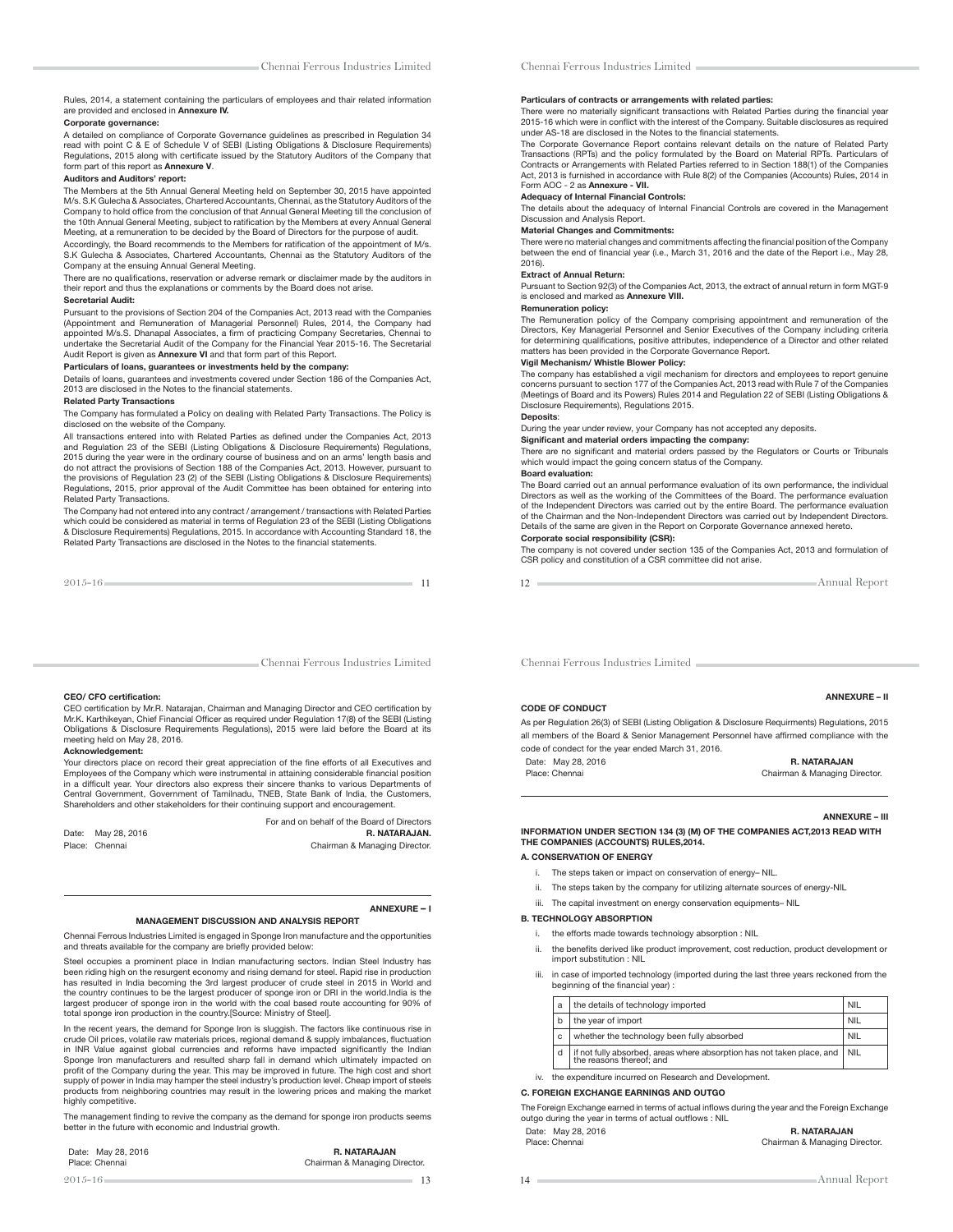ANNEXURE – IV

#### ANNEXURE – V

AUDITORS CERTIFICATE ON CORPORATE GOVERNANCE

TO THE MEMBERS OF CHENNAI FERROUS INDUSTRIES LIMITED

We have examined the compliance of conditions of Corporate Governance by Chennai FerrousIndustries Limited for the year ended 31st March 2016, as stipulated in SEBI (Listing Obligation & Disclosure Requirements) Regulations 2015.

The Compliance of conditions of Corporate Governance is the responsibility of the management. Our examination was limited to procedures and implementation thereof, adopted by theCompany for ensuring the compliance of the conditions of the corporate governance. It isneither an audit nor an expression of opinion on the financial statements of the company.

In our opinion and to the best of our information and according to the explanations given tous and the representations made by the Directors and the management, we certify that thecompany has complied with the conditions of Corporate Governance as stipulated in in SEBI (Listing Obligation & Disclosure Requirements) Regulations 2015.

We further state that such compliance is neither an assurance as to the future viability of thecompany nor the efficiency or effectiveness with which the management has conducted the affairs of the company.

> For S.K GULECHA & ASSOCIATES Chartered Accountants Firm Registration No. 013340S

Date: May 28, 2016

SANDEEP KUMAR GULECHA Place: Chennai (Membership Number:226263)

16 **Annual Report** 

Chennai Ferrous Industries Limited

31.03.2016 31.03.2015

#### ANNEXURE – V

REPORT ON CORPORATE GOVERNANCE

(For the Financial Year 2015-16)

2015-16 15

9. Comparison of the each remuneration of the Key Managerial Personnel against the

10. The key parameters for any variable component of remuneration availed by the directors:

11. The ratio of the remuneration of the highest paid director to that of the employees who are not directors but receive remuneration in excess of the highest paid director during

12. Affirmation that the remuneration is as per the remuneration policy of the company: yes.

performance of the company: No increase in remuneration of KMP.

Disclosure of Statement of particulars of remuneration as per Rule 5(1) of the Companies

1. The ratio of the remuneration of each director to the median remuneration of the employees

2. The percentage increase in remuneration of each director, Chief Financial Officer, Chief Executive Officer, Company Secretary or Manager, if any, in the financial year: No increase

3. The percentage increase in the median remuneration of employees in the financial year:

4. The number of permanent employees on the rolls of company: 25 (which includes 1

5. The explanation on the relationship between average increase in remuneration and

6. Comparison of the remuneration of the Key Managerial Personnel against the performance

7. Variations in the market capitalisation of the company, price earnings ratio as at the closing date of the current financial year and previous financial year and percentage increase over decrease in the market quotations of the shares of the company in comparison to the rate at which the company came out with the last public offer in case of listed companies, and in case of unlisted companies, the variations in the net worth of the company as at the

Market capitalisation Rs. 18,346,950.81 Rs. 139,530,543.39 PE Ratio (47.43) (5.36) % increase in market quote (87%) N.A. 8. Average percentile increase already made in the salaries of employees other than the managerial personnel in the last financial year and its comparison with the percentile increase in the managerial remuneration and justification thereof and point out if there are any exceptional circumstances for increase in the managerial remuneration: No change in

(Appointment and Remuneration of Managerial Personnel) Rules, 2014:

of the company for the financial year: Mr.R. Natarajan 33:1

in remuneration during the year.

company performance: N.A

Director)

remuneration.

the year: NIL

the company has a remuneration policy.<br>  $2015 - 16$ 

NIL

No increase in remuneration during the year.

of the company: No increase in remuneration of KMP.

close of the current financial year and previous financial year:

#### I. Company's philosophy on code of Governance:

Corporate Governance at Chennai Ferrous is based on the principles of equity, fairness, transparency, spirit of law and honest communication. We believe that the good Corporate Governance through accountability, integrity and professionalism is the way to enhance the value of Shareholders and all other stakeholders which include Suppliers, Customers, Creditors, Bankers, Society and Employees of the Company. We follow the guidelines mandated in the SEBI (Listing Obligations & Disclosure Requirements) Regulations, 2015 and adopt the principles to suit the changing times and needs of the Business, Society and the Nation.

### II. Board of Directors

#### A. Board Composition:

The Board has been constituted in conformity with the SEBI (Listing Obligations & Disclosure Requirements) Regulations,2015 and Section 149 of the Companies Act, 2013. The Board of the Company has an optimum of Executive and Non-Executive Directors, including one Women Director as under:

|                 | SI.<br>No<br>Name of the Director |                               | <b>Executive / Non-Executive</b> |                          |
|-----------------|-----------------------------------|-------------------------------|----------------------------------|--------------------------|
| Mr. R.Natarajan |                                   |                               | Chairman and Managing            | Non-Independent Director |
|                 |                                   |                               | Director: Executive Director     |                          |
|                 |                                   | Mr. Suresh Kedia <sup>®</sup> | Non-Executive Director           | Independent Director     |
|                 | 3                                 | Mr. Sunil Kumar Singh"        | Non-Executive Director           | Independent Director     |
|                 | $\overline{4}$                    | Ms.V.K. Deepa <sup>®</sup>    | Non-Executive Director           | Non-Independent Director |

#The Members of the Company at 5th AGM held on September 30, 2015 designated Mr. Suresh Kedia and Mr. Sunil Kumar Singh as Independent Directors and Ms.V.K Deepa as Non-Executive Non-Independent Director.

The Board has a regular executive chairman who is not a promoter of the company and independent directors more than half of the Board. No Director is related to any other Director on the Board in terms of the definition of "relative" as defined in Section 2(77) of the Companies Act, 2013.

The Managing Director is not liable to retire by rotation. All the other non-independent directors retire by rotation and in general, seek re-appointment at the AGM. Brief resume of Director seeking reappointment is given in the Notice of the AGM.

All the Independent Directors have given the declarations pursuant to Section 149(7) of the Act affirming that they meet the criteria of independence as provided in sub section (6). No independent director of the Company serves in more than 7 listed companies as Independent Director and holds office of whole-time director in any listed company.

Letter of Appointments together with the terms thereto were issued to Independent directors and have been posted on the Company website.

Chennai Ferrous Industries Limited

As required under the Companies Act, 2013 and SEBI (Listing Obligation & Disclosure Requirements)Regulations, 2015 none of the directors hold directorship in more than 20 public companies, nor membership of board committees (audit/remuneration/investors grievance committees) in excess of 10 and chairmanship of afore-mentioned committees in excess of 5.

| Name of the Directors | Number of directorships, Committee Memberships and Committee<br>Chairmanship held in other Companies # |             |               |  |  |  |
|-----------------------|--------------------------------------------------------------------------------------------------------|-------------|---------------|--|--|--|
|                       | <b>Directorships</b>                                                                                   | Memberships | Chairmanships |  |  |  |
| Mr. R. Natarajan      |                                                                                                        |             |               |  |  |  |
| Mr. Suresh Kedia      | ۰                                                                                                      | ۰           | ۰             |  |  |  |
| Mr. Sunil Kumar Singh |                                                                                                        |             |               |  |  |  |
| Ms. V.K. Deepa        |                                                                                                        |             |               |  |  |  |

#### B. Board Meetings:

During the year 2015-16, the Board met four times i.e., held on May 28, 2015; August 14, 2015, November 13, 2015 and February 10, 2016 within a time gap of 120 days between two meetings. No Board meeting was conducted through video conferencing or other audio visual means.The necessary quorum was present for all the meetings.

During the year 2015-16, information as mentioned in Schedule II Part A of the SEBI (Listing Obligations & Disclosure Requirements) Regulations),2015has been placed before the Board for its consideration.

During the year 2015-16, onemeeting of the Independent Directors were held on February 10,2016andthe Independent Directors, inter-alia, reviewed the performance of non-independent directors, Chairman of the Company and the Board as a whole.

The Board periodically reviews the compliance reports of all laws applicable to the Company. The details of the familiarization programme of the Independent Directors are available on the website ofthe Company www.chennaiferrous.com.

The Annual General Meeting (AGM) was held on September 30, 2015. The attendance records of all Directors are as under:

| Name of the Directors |      | <b>Board Meetings</b> | Last AGM   |  |  |
|-----------------------|------|-----------------------|------------|--|--|
|                       | Held | Attended              | Attendance |  |  |
| Mr.R. Natarajan       |      |                       | <b>YES</b> |  |  |
| Mr. Suresh Kedia      |      |                       | <b>YES</b> |  |  |
| Mr. Sunil Kumar Singh |      |                       | <b>YES</b> |  |  |
| Ms. V.K Deepa         |      |                       | YFS        |  |  |

### III.COMMITTEES OF THE BOARD

The composition of the Audit Committee and the details of meetings attended by its members aregiven below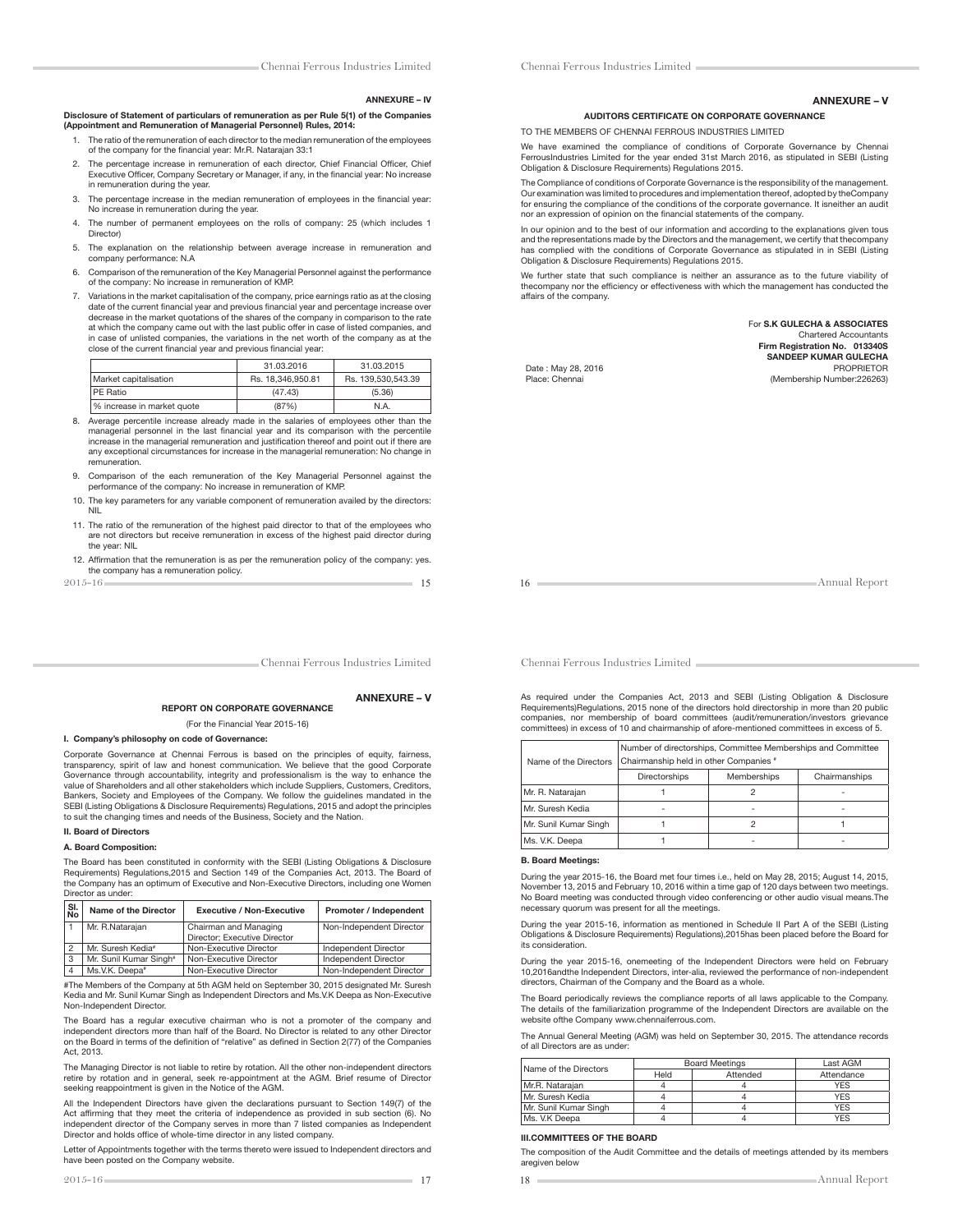#### A. Audit Committee:

(i) The Audit Committee of the Company is constituted in line with the provisions of Regulation 18 of SEBI (Listing Obligations & Disclosure Requirements) Regulations), 2015 read with Section 177 of the Act.

The important role of the Audit Committee is to oversee the Company's financial reporting process and the disclosure of its financial information to ensure that the financial statement is correct, sufficient and credible.

(ii) The board has an Audit Committee and the composition of the committee is as under:

| Name of the members   | Independent / Non                      | Position | Audit Committee |          |  |
|-----------------------|----------------------------------------|----------|-----------------|----------|--|
|                       | Independent                            |          | Held            | Attended |  |
| Mr. Sunil Kumar Singh | Non-Executive<br>Independent Director  | Chairman | 4               |          |  |
| Mr. Suresh Kedia      | Non-Executive<br>Independent Director  | Member   | 4               | 4        |  |
| Mr.R. Nataraian       | Executive Non-<br>Independent Director | Member   | 4               |          |  |

(iii) Four audit committee meetings were held during the year and the gap between two meetings did not exceed one hundred and twenty days. The dates on which the said meetings were held are as follows:May 28, 2015; August 14,2015,November 13, 2015, and February 10, 2016. The necessary quorum was present for all the Meetings.

### B. Nomination cum Remuneration Committee:

- (i) The Nomination and Remuneration committee of the Company is constituted in line with theprovisions of Regulation 19 SEBI (Listing Obligations & Disclosure Requirements) Regulations), 2015 read with Section 178 of the Act.The main role of Nomination and Remuneration Committee is –
	- To identify persons who are qualified to become directors and who may be appointed in senior Management.
	- Recommend to the Board the appointment or reappointment of directors.
	- Oversee familiarization programs for directors.
- Performing such other duties and responsibilities as may be consistent with the provisions of the committee charter.

(ii) The composition of the Nomination and Remuneration Committee and the attendance details of members at the meeting held on February 10, 2016 is as under:

| Name of the members   | Independent / Non                          | Position | Nomination &<br><b>Remuneration Committee</b> |          |  |  |
|-----------------------|--------------------------------------------|----------|-----------------------------------------------|----------|--|--|
|                       | Independent                                |          | Held                                          | Attended |  |  |
| Mr. Suresh Kedia      | Non-Executive<br>Independent Director      | Chairman |                                               |          |  |  |
| Mr. Sunil Kumar Singh | Non-Executive<br>Independent Director      | Member   |                                               |          |  |  |
| Ms.V.K. Deepa         | Non-Executive Non<br>-Independent Director | Member   |                                               |          |  |  |
| $2015 - 16$           |                                            |          |                                               | 19       |  |  |

Chennai Ferrous Industries Limited

#### (iii) Performance Evaluation Criteria for Independent Directors:

 The performance evaluation criteria for independent directors are determined by the Nomination and Remuneration committee. An indicative list of factors that may be evaluated include participation and contribution by a director, commitment, effective deployment of knowledge and expertise,effective management of relationship with stakeholders, integrity and maintenance of confidentiality and independence of behaviour and judgment.

### (iv) Remuneration Policy:

 The company has framed a remuneration policy in view of retaining suitable employees with remuneration commensurate with size of the company, nature the business and nature of duties and responsibilities of the employee. The Board of the company may fix remuneration to Directors and KMP on the recommendation of the Nomination and Remuneration committee. During the year 2015-16, the remuneration of Rs. 300,000/- was paid to Mr.R. Natarajan Chairman & Managing Director. The Company has not paid sitting fees to any Non-executive Directors/Independant Directors.

### C. Stakeholders Relationship Committee

- a) The Stakeholders' Relationship Committee is constituted in line with the provisions of Regulation 20 of SEBI (Listing Obligations & Disclosure Requirements) Regulations, 2015 read with section 178 of the Act.
- b) The broad terms of reference of the stakeholders' relationship committee are as under: Consider and resolve the grievances of security holders of the Company including redressal of investor complaints such as transfer or credit of securities, non-receipt of dividend / notice /annual reports, etc. and all other securities-holders related matters.
	- Consider and approve issue of share certificates (including issue of renewed or duplicate share certificates), transfer and transmission of securities, etc.
- c) Five meetings of the stakeholders' relationship committee were held. The dates on which the said meetings held are as follows: October 09, 2015, October 22, 2015, October 28, 2015, March 07, 2016 and March 30, 2016.

|  |  | d) The composition of the Stakeholders' Relationship Committee and the details of meetings |  |  |  |  |
|--|--|--------------------------------------------------------------------------------------------|--|--|--|--|
|  |  | attended by its members are given below:                                                   |  |  |  |  |

|                     | Independent / Non                             |          | Stakeholders           |          |  |  |
|---------------------|-----------------------------------------------|----------|------------------------|----------|--|--|
| Name of the members | Independent                                   | Position | Relationship Committee |          |  |  |
|                     |                                               |          | Held                   | Attended |  |  |
| Mr. Suresh Kedia    | Non-Executive<br>Independent Director         | Chairman | 5                      | 5        |  |  |
| Mr.R. Natarajan     | <b>Executive Non</b><br>-Independent Director | Member   | 5                      | 5        |  |  |
| Ms.V.K. Deepa       | Non-Executive Non<br>-Independent Director    | Member   | 5                      | 5        |  |  |

20 Annual Report

Chennai Ferrous Industries Limited

#### IV Investors compliance status:

|  | No. of shareholders<br>complaintsreceived | Number of complaints not solved to the   Number of complaints |               |  |  |  |
|--|-------------------------------------------|---------------------------------------------------------------|---------------|--|--|--|
|  |                                           | satisfaction of                                               | pending as on |  |  |  |
|  |                                           | shareholders                                                  | 31.03.2016    |  |  |  |
|  |                                           | ۰                                                             | ۰             |  |  |  |

### V DETAILS OF ANNUAL GENERAL MEETINGS:

| (i). The details of about last three Annual General Meetings are given below: |                                                                     |                                                                 |                                                              |  |  |  |
|-------------------------------------------------------------------------------|---------------------------------------------------------------------|-----------------------------------------------------------------|--------------------------------------------------------------|--|--|--|
| Year                                                                          | Date                                                                | Time                                                            | Venue                                                        |  |  |  |
| 2012-2013 30.09.2013                                                          |                                                                     | 4.00 P.M                                                        | OPG Nagar, Periya Obulapuram Village,                        |  |  |  |
| 2013-2014                                                                     | 30.09.2014                                                          | 1.00 P.M.                                                       | Nagaraja Kandigai, Madaharapakkam Road,                      |  |  |  |
| 2014-2015 30.09.2015                                                          |                                                                     | 2.00 P.M                                                        | Gummidipoondi - 601201                                       |  |  |  |
|                                                                               | (ii). Details of Special resolutions passed                         |                                                                 |                                                              |  |  |  |
| Year                                                                          | Special Resolution                                                  |                                                                 |                                                              |  |  |  |
| 2012-2013                                                                     |                                                                     |                                                                 | Approval of appointment of Mr. KurapatiVenkataRamgopal as    |  |  |  |
|                                                                               |                                                                     | <b>Managing Director</b>                                        |                                                              |  |  |  |
|                                                                               | ٠                                                                   |                                                                 | Appointment of Mr. VishalBakshi as a Director of the Company |  |  |  |
|                                                                               | Appointment of Mr.Suresh Kedia as a Director of the Company<br>٠    |                                                                 |                                                              |  |  |  |
| 2013-2014                                                                     | Appointment and Remuneration of Chairman and Managing Director<br>٠ |                                                                 |                                                              |  |  |  |
|                                                                               | ٠                                                                   | Remuneration to Cost Auditor                                    |                                                              |  |  |  |
|                                                                               | ٠                                                                   | <b>Borrowing Powers</b>                                         |                                                              |  |  |  |
|                                                                               | ٠                                                                   | Mortgage of Assets                                              |                                                              |  |  |  |
|                                                                               | ٠                                                                   |                                                                 | Adoption of new set of Articles of Association               |  |  |  |
|                                                                               | ٠                                                                   | Appointment of Mr.S.Gopalakrishnan as a Director of the Company |                                                              |  |  |  |
| 2014-2015                                                                     | ٠                                                                   | Appointment of Mr. Suresh Kedia as an Independent Director      |                                                              |  |  |  |
|                                                                               | ٠                                                                   | Appointment of Ms.V.K.Deepa as an Non-Independent Director      |                                                              |  |  |  |
|                                                                               |                                                                     | Appointment of Mr.Sunil Kumar Singh as an Independent Director  |                                                              |  |  |  |

### VI POSTAL BALLOT:

During the Year, No special resolution was passed through Postal Ballot.

#### VII MEANS OF COMMUNICATION:

The Quarterly/Half-Yearly/Annual financial results of the Company are published in English & Tamil Newspaper. The Quarterly/Half-Yearly/Annual "nancial results and the shareholding pattern are properly reported with Stock Exchange and are available in the Website stock Exchange and the Company's website, www.chennaiferrous.com.

 Notice of General Meeting including Attendance Slip, Proxy Form and Polling Paperare sent to all the shareholders by Registered Post or Speed post or Courier or through e-mail System. Annual Report is sent by book post or e-mail system or both at the desire of shareholders.

 Further to the compliance of Regulation 34(3) of SEBI (Listing Obligation & Disclosure Requiremets) Regulations, 2015 all the basic information about the Company is made<br>available in the company's Website at all times at no cost for the benefit of all stakeholders concerned.

Chennai Ferrous Industries Limited

#### VIII General shareholder information:

| Details of Annual General Meeting for the Financial Year 2015-16 |    |                                                                                                                                                                                                        |
|------------------------------------------------------------------|----|--------------------------------------------------------------------------------------------------------------------------------------------------------------------------------------------------------|
| Date<br>Time<br>Venue                                            |    | September 30,2016<br>2.00 P.M.<br>OPG Nagar, Periya Obulapuram Village,<br>Nagaraja Kandigai, Madaharapakkam Road,<br>Gummidipoondi - 601201                                                           |
| Dates of Book closure                                            | ÷  | September 23,2016 - September 30,2016                                                                                                                                                                  |
| <b>Financial Calendar</b>                                        | t. | Financial Reporting for the quarter ending<br>Jun 30, 2016- Latest by Aug14, 2016<br>Sep 30, 2016-Latest by Nov 14, 2016<br>Dec 31, 2016- Latest by Feb14, 2017<br>Mar 31, 2016-Latest by May 30, 2017 |
| Dividend Payment                                                 | ÷  | N.A.                                                                                                                                                                                                   |
| Listing on Stock Exchanges                                       | ÷  | Bombay Stock Exchange Limited                                                                                                                                                                          |
| Depository Participant                                           | t  | National Securities Depository Limited,<br>Central Depository Services Limited                                                                                                                         |
| Stock Code                                                       | t  | 539011                                                                                                                                                                                                 |
| Demat ISIN Number In NSDL                                        | ٠  | INE 777001016                                                                                                                                                                                          |
| CDSL                                                             | ٠  | INE 777001016                                                                                                                                                                                          |
| Listing on Stock Exchange<br>(overseas)<br><b>Plant Location</b> | t  | Nil                                                                                                                                                                                                    |
| Rolling & Furnace Mills                                          | ÷  | OPG Nagar, Periya Obulapuram Village,<br>Nagaraja Kandigai, Madaharapakkam Road,                                                                                                                       |

IX Stock market price data

High/Low of monthly Market Price of the Company's Equity Shares traded on the Bombay Stock Exchange; Mumbai during the financial year 2015-16 is furnished below:

Gummidipoondi - 601201

| Month            | Open Price | <b>High Price</b> | Low Price | Close Price | No. of |
|------------------|------------|-------------------|-----------|-------------|--------|
|                  | (Rs.)      | (Rs.)             | (Rs.)     | (Rs.)       | Shares |
| Apr 2015         | 36.80      | 36.80             | 33.25     | 33.25       | 44     |
| May 2015         | 31.60      | 31.60             | 19.05     | 19.05       | 51     |
| June 2015        | 18.10      | 18.10             | 9.40      | 9.40        | 1512   |
| <b>July 2015</b> | 9.22       | 10.12             | 8.51      | 9.93        | 7645   |
| Aug 2015         | 10.12      | 11.31             | 9.74      | 10.45       | 5223   |
| Sep 2015         | 9.93       | 9.93              | 8.53      | 8.53        | 213    |
| Oct 2015         | 8.11       | 8.11              | 6.53      | 6.95        | 19180  |
| Nov 2015         | 6.61       | 7.20              | 6.30      | 7.20        | 5526   |
| Dec 2015         | 7.20       | 7.80              | 6.65      | 7.05        | 3555   |
| Jan 2016         | 6.70       | 8.01              | 6.37      |             | 7600   |
| Feb 2016         | 7.14       | 7.14              | 7.14      | 7.14        | 16     |
| Mar 2016         | 6.79       | 6.79              | 5.09      | 5.09        | 10.418 |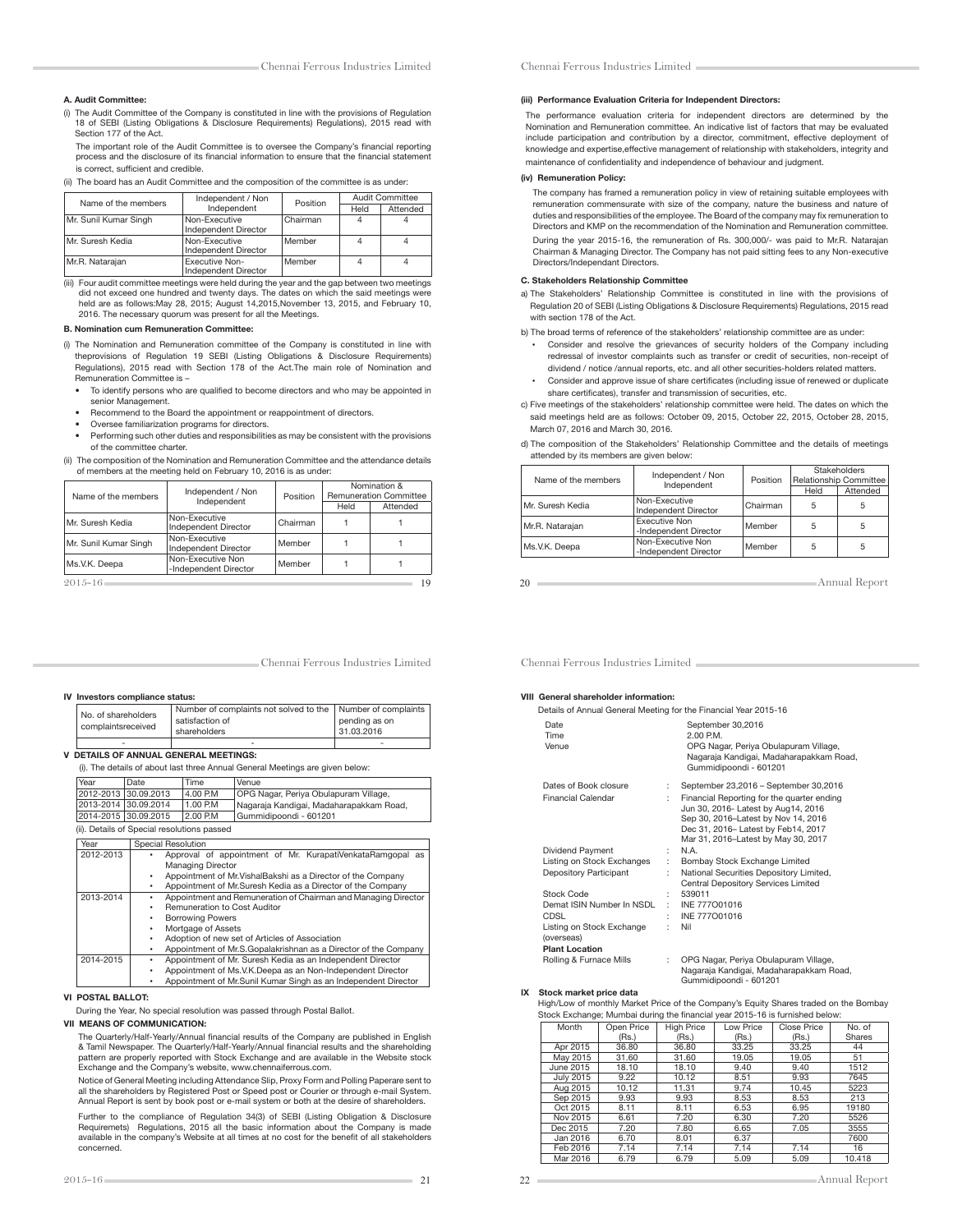#### X Share transfer system

Share transfers are registered and returned to the transferees within the statutory time limit from the Date of receipt, if the documents are in order in all respects. The share transfer committee has met 5 times during the year.

No. of shares received for transfer up to 31.03.2016 is 48 shares and shares pending for transfer as on 31.03.2016 is nil.

| Registrar and Transfer Agents | Cameo Corporate Services Limited |
|-------------------------------|----------------------------------|
|                               | Subramanian Building             |
|                               | No.1, Club House Road            |
|                               | Ph: 044-28460390 (6 lines)       |
|                               | E-Mail: cameo@cameoindia.com     |
|                               |                                  |

XI Distribution of Shareholders

| Share holding |     | <b>Share holders</b> |                | <b>Share amount</b> |          |            |
|---------------|-----|----------------------|----------------|---------------------|----------|------------|
|               | Rs. |                      | <b>Number</b>  | % of total          | Rs.      | % of total |
| 10            | ٠   | 5000                 | 5057           | 97.4561             | 1593090  | 4.4197     |
| 5001          | ٠   | 10000                | 44             | 0.8479              | 309110   | 0.8575     |
| 10001         | ٠   | 20000                | 20             | 0.3854              | 255810   | 0.7096     |
| 20001         |     | 30000                | $\overline{7}$ | 0.1349              | 178090   | 0.4940     |
| 30001         |     | 40000                | 3              | 0.0578              | 95810    | 0.2658     |
| 40001         | ٠   | 50000                | 8              | 0.1541              | 368830   | 1.0232     |
| 50001         | ٠   | 100000               | 14             | 0.2698              | 1086670  | 3.0147     |
| 100001        | ٠   | And Above            | 36             | 0.6937              | 32157680 | 89.2151    |
| Total         |     |                      | 5189           | 100.0000            | 36045090 | 100.0000   |

| 2015-16 | - - |
|---------|-----|
|         |     |

Chennai Ferrous Industries Limited

#### Demat of shares:

The physical form of trading is also available to the shareholders. Electronic Holding by Members comprises of 72.97% (as on 31.03.2016) of the paid up share capital of the company held through National. Securities Depository Limited and Central Depository Services Limited. The company appointed Cameo Corporate Services Limited as Registrar & Transfer Agent and entered into an agreement for availing depository services.

### Request to Shareholders

The Companies Act, 2013 read with the Companies (Management & Administration) Rules, 2014 requires the company to keep the Register of Members in Form No.MGT-1. As compared to the existing Register of Members under the old Act, the new Law calls for certain additional information to be recorded. In order that the company is facilitated to comply with same, shareholders are requested to send the following information for updating their records in our Register of Members:

Name of the member, Folio/ DP ID – Client ID, Email address, Permanent Account Number (PAN), CIN (in the case of company), Unique Identification Number, Father's/ Mother's/ Spouse's name Occupation, Status, Nationality, In case of minor, name of guardian and date of birth of minor, Instructions, if any for sending Notice etc.

### Investor query/address for correspondence:

The Compliance officer Chennai Ferrous Industries Limited, OPG Nagar, Periya Obulapuram Village, Nagaraja Kandigai, Madharapakkam Road, Gummidipoondi – 601201 Ph: 044 43487350 Fax: 044 27991450 E-mail: investor@chennaiferrous.com

#### Shareholders holding shares in electronic mode should address all their correspondence to:

M/s. Cameo Corporate Services Limited Subramanian Building No.1, Club House Road Chennai- 600 002 Ph: 044-28460390 (6 lines) E-Mail: cameo@cameoindia.com

> For and on behalf of Board of Directors of CHENNAI FERROUS INDUSTRIES LIMITED,

Date : May 28, 2016 **R. NATARAJAN**<br>Place: Chennai Research Chairman & Managing Director Chairman & Managing Director

#### XII Share holding pattern as on March 31,2016

|                                    | Category                                                                            |                         |              | No. of<br><b>Shares Held</b> | Percentage<br>of Share<br>holding |
|------------------------------------|-------------------------------------------------------------------------------------|-------------------------|--------------|------------------------------|-----------------------------------|
| А                                  | Shareholding of Promoter & Promoter Group                                           |                         |              |                              |                                   |
| 1                                  | Indian                                                                              |                         |              |                              |                                   |
|                                    | - Individuals / Hindu Undivided Family                                              |                         |              | 1026728                      | 28.48                             |
|                                    | - Bodies Corporate                                                                  |                         |              | 1029792                      | 28.57                             |
|                                    | Sub Total                                                                           | [A] [1]                 |              | 2056520                      | 57.05                             |
| $\mathfrak{p}$                     | Foreian                                                                             |                         |              |                              |                                   |
|                                    | - Bodies Corporate                                                                  |                         |              | 250000                       | 6.94                              |
|                                    | - Any other Directors/Relative NRI                                                  |                         |              | 250000                       | 6.94                              |
|                                    | <b>Sub Total</b>                                                                    | $[A]$ $[2]$             |              | 500000                       | 13.88                             |
|                                    | Total Share Holding of Promoter &<br>Promoter Group {A= [A] [1] +[A] [2]            |                         |              |                              |                                   |
| B                                  | Public Shareholding.                                                                |                         |              |                              |                                   |
| 1                                  | Institutions.                                                                       |                         |              | 0                            | 0.00                              |
|                                    | Foreign Institutional Investor                                                      |                         |              | $\Omega$                     | 0                                 |
|                                    | <b>Sub Total</b>                                                                    | [B] [1]                 |              | 0                            | 0                                 |
| $\overline{c}$                     | Non-Institutions.                                                                   |                         |              |                              |                                   |
| a.                                 | <b>Bodies Corporate</b>                                                             |                         |              | 632625                       | 17.55                             |
| b.                                 | Individuals                                                                         |                         |              |                              |                                   |
|                                    | I. Individual Shareholders Holding Nominal                                          |                         |              |                              |                                   |
|                                    | Share Capital uptoRs2 Lakh<br>II Individual Shareholders Holding Nominal Share      |                         |              | 280399                       | 7.78                              |
|                                    | Capital in excess of Rs2 Lakh                                                       |                         |              | 69483                        | 1.93                              |
| C.                                 | Anv Other.                                                                          |                         |              |                              |                                   |
|                                    | Foreign Corporate Bodies                                                            |                         |              |                              |                                   |
|                                    | <b>HUF</b>                                                                          |                         | 48021        | 1.33                         |                                   |
|                                    | Non Resident Indians                                                                | 15401                   | 0.43         |                              |                                   |
|                                    | Others                                                                              |                         |              | 2060                         | 0.06                              |
|                                    | <b>Sub Total</b>                                                                    | [B] [2]                 |              | 1047989                      | 29.07                             |
|                                    | Total Public Shareholding [B] [1]+[B] [2]                                           |                         |              | 1047989                      | 29.07                             |
|                                    |                                                                                     | TOTAL(A+B)              |              | 3604509                      | 100.00                            |
| (C)                                | Shares held by Custodians and against which<br>Depository Receipts have been issued |                         |              |                              |                                   |
|                                    | 1) Promoter and Promoter Group<br>2) Public                                         |                         |              | 0                            | 0.00                              |
|                                    |                                                                                     |                         |              | U                            | 0.00                              |
|                                    |                                                                                     | Total $(A) + (B) + (C)$ |              | 3604509                      | 100.00                            |
|                                    |                                                                                     |                         |              |                              |                                   |
|                                    | No.of Holders<br>Mode of                                                            | Percentage of           | No.of shares |                              | Percentage of No.of               |
| No.of Holders<br>Holding<br>shares |                                                                                     |                         |              |                              |                                   |
|                                    | $\overline{a}$<br>$\sim$ $\sim$ $\sim$ $\sim$<br>$-1 - 1 - 1$<br>---                |                         |              |                              | $\overline{a}$                    |

| ivioue oi<br>Holdina | <b>NO.OF HOIGHTS</b> | Percentage or<br>No.of Holders | <b>NO.OFSHATES</b> | Percentage or No.or<br>shares |
|----------------------|----------------------|--------------------------------|--------------------|-------------------------------|
| <b>CDSL</b>          | 628                  | 12.10                          | 485186             | 13.46                         |
| <b>NSDL</b>          | 1601                 | 30.85                          | 2145039            | 59.51                         |
| Physical             | 2960                 | 57.04                          | 974284             | 27.03                         |
|                      |                      |                                |                    |                               |

24 Annual Report

Chennai Ferrous Industries Limited

#### ANNEXURE - VI

#### FORM NO. MR-3 SECRETARIAL AUDIT REPORT FOR THE FINANCIAL YEAR ENDED 31.03.2016

[Pursuant to Section 204(1) of the Companies Act, 2013 and Rule No.9 of the Companies (Appointment and Remuneration of Managerial Personnel) Rules, 2014] To,

#### The Members,

M/s. CHENNAI FERROUS INDUSTRIES LIMITED,

- Gummidipoondi
- 1. We have conducted the secretarial audit of the compliance of applicable statutory provisions and the adherence to good corporate practices by M/s. CHENNAI FERROUS INDUSTRIES LIMITED, (hereinafter called the company). Secretarial Audit was conducted based on records made available to us, in a manner that provided us a reasonable basis for evaluating the corporate conducts/statutory compliances and expressing our opinion/ understanding thereon.
- 2. Based on our verification of the Company's books, papers, minute books, forms and returns filed and other records maintained by the Company and made available to us and also the<br>information provided by the Company, its officers, agents and authorized representatives during the conduct of secretarial audit, we, on strength of those records, and information so provided, hereby report that in our opinion and understandings, the Company, during the audit period covering the financial year ended on March 31, 2016, appears to have<br>complied with the statutory provisions listed hereunder and also in our limited review, the Company has proper and required Board processes and compliance mechanism in place to the extent, in the manner and subject to the reporting made hereinafter.

We have examined the books, papers, minutes' book, forms and returns filed and other records maintained by the Company and made available to us, for the financial year ended on March 31, 2016 according to the applicable provisions of:

- i) The Companies Act, 2013 (the Act) and the rules made thereunder and the Companies Act, 1956 and the rules made thereunder as applicable;
- ii) The Securities Contracts (Regulation) Act, 1956 ('SCRA') and the rules made thereunder;<br>iii) The Depositories Act, 1996 and the Regulations and Bye-laws framed thereunder;
- The Depositories Act, 1996 and the Regulations and Bye-laws framed thereunder;
- iv) Foreign Exchange Management Act, 1999 and the rules and regulations made thereunder to the extent of Foreign Direct Investment, Overseas Direct Investment and External Commercial Borrowings to the applicable extent.
	- v) The following Regulations and Guidelines prescribed under the Securities and exchange Board of India Act, 1992('SEBI ACT'):
		- a) The Securities and Exchange Board of India (Substantial Acquisition of Shares and Takeovers) Regulations, 2011;
- b) The Securities and Exchange Board of India (Prohibition of Insider Trading) Regulations, 1992;
	- c) The Securities and Exchange Board of India (Issue of Capital and Disclosure Requirements) Regulations, 2009;
	- d) The Securities and Exchange Board of India (Employee Stock Option Scheme and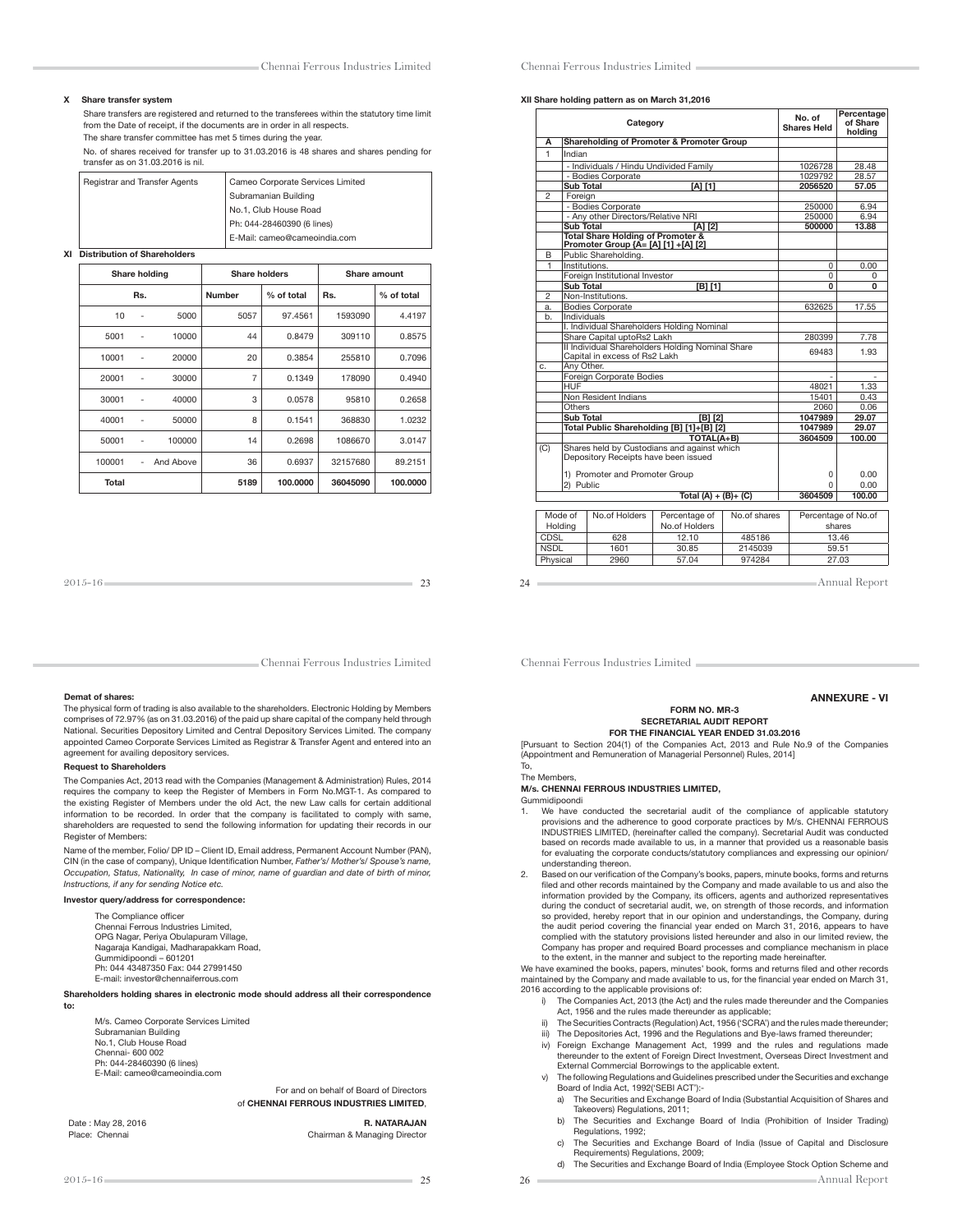- Employee Stock Purchase Scheme) Guidelines, 1999;
- e) The Securities and Exchange Board of India (Issue and Listing of Debt Securities) Regulations, 2008;
- f) The Securities and Exchange Board of India (Registrars to an Issue and Share Transfer Agents) Regulations, 1993 regarding the Companies Act and dealing with client;
- g) The Securities and Exchange Board of India (Delisting of Equity Shares) Regulations, 2009; and
- h) The Securities and Exchange Board of India (Buyback of Securities) Regulations, 1998;
- vi) The management of the company has represented to us that there is no specific law<br>applicable to the company for the financial year 2015 2016
- We have also examined compliance with the applicable clauses of the following:
	- a) Secretarial Standards issued by The Institute of Company Secretaries of India with respect to Meetings of Board of Directors (SS-1) and General Meetings (SS-2) made effective 1st July, 2015.
- b) The Listing Agreement entered into by the Company with BSE Limited and The Securities and Exchange Board of India (Listing Obligations and Disclosure Requirements) Regulations, 2015 (effective 1st December, 2015) .

During the period under review, the Company has complied in accordance with the requirements to be met with the applicable provisions of the Act, Rules, Regulations, Guidelines, Standards, etc. mentioned above to a required extent except few lapses in compliance under Companies Act,<br>2013 relating to website disclosures, meetings, minutes, registers, filing of e-forms, disclosures<br>in Board's Report, policies

It is represented to us that the company has initiated measures, wherever required, to address issues raised by the statutory authorities and letters/notices received by the Company during the financial year under various enactments as applicable to the company.

We further report that, subject to the above lapses, the related documents that we have come across depict that:

The Board of Directors of the Company is constituted as applicable with proper balance of Executive Directors and Non-Executive Directors and the changes in the composition of the Board of Directors that took place during the period under review were carried out in compliance with the provisions of the Act.

Adequate notice is given to all directors to schedule the Board Meetings, agenda and detailed notes on agenda were sent at least seven days in advance and a system exists for seeking and obtaining further information and clarifications on the agenda items before the meeting and for meaningful participation at the meeting.

Majority decision is carried through while the dissenting members' views are captured and recorded as part of the minutes.

We further report that based on our limited review of the compliance mechanism established by the Company, there appears adequate systems and processes in the company commensurate with the size and operations of the company to monitor and ensure compliance with applicable laws, rules, regulations and guidelines.

We further report that during the audit period the company has sought the approval of its

2015-16 27

Chennai Ferrous Industries Limited

#### ANNEXURE - VII

#### Form No. AOC-2 (Pursuant to clause (h) of sub-section (3) of section 134 of the Act and Rule 8(2) of the Companies (Accounts) Rules, 2014)

Form for disclosure of particulars of contracts/arrangements entered into by the company with related parties referred to in sub-section (1) of section 188 of the Companies Act, 2013 including certain arm's length transactions under third proviso thereto

1. Details of contracts or arrangements or transactions not at arm's length basis

| (a) | Name(s) of the related party and nature of relationship                                                                 |                                                   |
|-----|-------------------------------------------------------------------------------------------------------------------------|---------------------------------------------------|
| (b) | Nature of contracts/arrangements/transactions                                                                           |                                                   |
| (c) | Duration of the contracts / arrangements/transactions                                                                   | Nil                                               |
| (d) | Salient terms of the contracts or arrangements or<br>transactions including the value, if any                           | (All contracts or<br>arrangements or              |
| (e) | Justification for entering into such contracts or<br>arrangements or transactions                                       | transactions with related<br>parties were done in |
| (f) | date(s) of approval by the Board                                                                                        | the ordinary Cource of                            |
| (g) | Amount paid as advances, if any:                                                                                        | business and at arm's<br>length basis).           |
| (h) | Date on which the special resolution was passed in<br>general meeting as required under first proviso to section<br>188 |                                                   |

2. Details of material contracts or arrangement or transactions at arm's length basis

| (a)<br>Name(s) of the related party and nature of<br>relationship                                       |                                                           | Gita Renewable Energy Ltd. |  |
|---------------------------------------------------------------------------------------------------------|-----------------------------------------------------------|----------------------------|--|
| (b)                                                                                                     | Nature of contracts/arrangements/<br>transactions         | Trade Advance              |  |
| (c)                                                                                                     | Duration of the contracts / arrangements/<br>transactions | F.Y.: 2015-16              |  |
| (d)<br>Salient terms of the contracts or<br>arrangements or transactions including the<br>value, if any |                                                           | N.A.                       |  |
| (e)                                                                                                     | date(s) of approval by the Board                          | 29th May, 2015.            |  |
| (f)                                                                                                     | Amount paid as advances, if any:                          |                            |  |

### Chennai Ferrous Industries Limited

members for the following major matters, other than transactions of special business at the Annual General Meeting:

- Re-appointment of Mr. Suresh Kedia as an Independent Director
- r Appointment of Ms.V.K. Deepa as non-executive non-independent Director
- r Appointment of Mr. Sunil Kumar Singh as an Independent Director We further report our Audit was subjected only to verifying adequacy of systems and procedures

that are in place for ensuring proper compliance by the Company and we are not responsible for any lapses in those compliances on the part of the Company.

| Place: Chennai  | <b>For S Dhanapal &amp; Associates</b>     |
|-----------------|--------------------------------------------|
| Date: 28.5.2016 | (A firm of Practicing Company Secretaries) |
|                 | S. Dhanapal                                |
|                 | (Sr. Partner)                              |
|                 | FCS 6881                                   |
|                 | CP No. 7028                                |

This Report is to be read with our testimony of even date which is annexed as Annexure A and forms an integral part of this report.

To,

The Members,

M/s. CHENNAI FERROUS INDUSTRIES LIMITED, Gummidipoondi.

### Management's Responsibility

 a. Maintenance of secretarial record is the responsibility of the Management of the Company. Our responsibility is to express an opinion on these secretarial records based on our audit. Auditor's Responsibility

 b. Our responsibility was to express an opinion on the secretarial records, standards and procedures followed by the company with respect to secretarial compliances.

- c. We believe that audit evidence and information obtained from company's management is adequate and appropriate for us to provide a basis for our opinion.
- d. Where ever required, we have obtained Management representation about the compliance of laws, rules and regulations and happenings of events and policies, appraisal and processes etc.

#### Disclaimer

 e. The Secretarial Audit is neither an assurance as to the future viability of the company nor of the efficacy or effectiveness with which the management conducted the affairs of the Company.

| Place: Chennai  | For S Dhanapal & Associates         |
|-----------------|-------------------------------------|
| Date: 28.5.2016 | (A firm of Practicing Company Secre |

### of Practicing Company Secretaries) S. Dhanapal (Sr. Partner) FCS 6881 CP No. 7028

ANNEXURE - A

28 Annual Report

Chennai Ferrous Industries Limited

ANNEXURE - VIII Form No.MGT-9

#### EXTRACT OF ANNUAL RETURN

As on the financial year ended on 31<sup>st</sup> March, 2016<br>[Pursuant to section 92(3) of the Companies Act, 2013 and rule 12(1) of the Companies

(Management and Administration) Rules, 2014] I. REGISTRATION AND OTHER DETAILS:

- 
- i) CIN:L27310TN2010PLC075626
- ii) Registration Date: May 07, 2010
- iii) Name of the Company: CHENNAI FERROUS INDUSTRIES LIMITED
- iv) Category / Sub-Category of the Company: Public Limited Company

#### v) Address of the registered office and contact details: OPG Nagar Periya Obulapuram Village, Nagaraja Kandigai, Madharapakkam Road, Gummidipoondi – 601 201 E-Mail : investor@chennaiferrous.com

vi) Whether listed company : Yes

- vii) Name, Address and Contact details of Registrar and Transfer Agent, if any:
	- Cameo Corporate Services Ltd
	- No.1, Subramanian Building
	- Club House Road, Chennai 60002

### II. PRINCIPAL BUSINESS ACTIVITIES OF THE COMPANY

All the business activities contributing 10% or more of the total turnover of the company shall be stated:-

| SI.No            | Name and Description of main<br>Products/Services                    |         | / Service                        | NIC Code of the Product |     |                       |  |  |  |  |
|------------------|----------------------------------------------------------------------|---------|----------------------------------|-------------------------|-----|-----------------------|--|--|--|--|
|                  | Manufacture of Sponge Iron                                           |         | 27120                            |                         | 100 |                       |  |  |  |  |
|                  | III. PARTICULARS OF HOLDING, SUBSIDIARY AND ASSOCIATE COMPANIES – NA |         |                                  |                         |     |                       |  |  |  |  |
| SI.<br><b>No</b> | Name and<br>address of the<br>company                                | CIN/GLN | Holding/Subsidiary/<br>Associate | % of shares<br>held     |     | Applicable<br>Section |  |  |  |  |
|                  |                                                                      |         |                                  |                         |     | ۰                     |  |  |  |  |

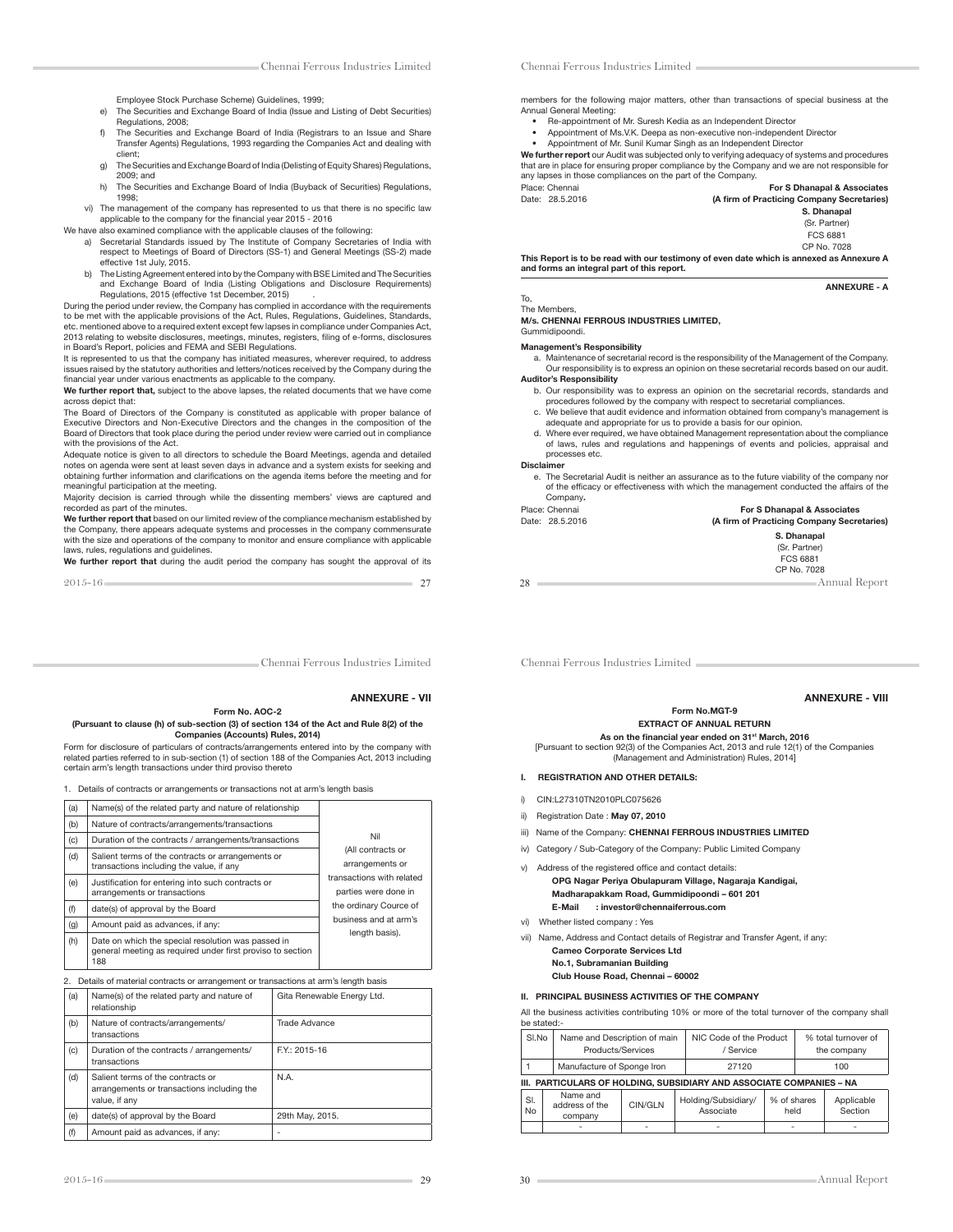## IV. SHARE HOLDING PATTERN (Equity Share Capital Breakup as percentage of Total Equity) (i) Category-wise Share Holding

|             | <b>Category of Shareholder</b>                                                | No. of shares held at the beginning of<br>No. of shares held at the end of the |                |              |                                |                 | $\frac{q}{n}$  |                |                             |                    |
|-------------|-------------------------------------------------------------------------------|--------------------------------------------------------------------------------|----------------|--------------|--------------------------------|-----------------|----------------|----------------|-----------------------------|--------------------|
|             |                                                                               |                                                                                |                | the year     |                                |                 |                | vear           |                             | Change             |
|             |                                                                               | Demat                                                                          | Physical       | Total        | % of<br>Total<br><b>Shares</b> | Demat           | Physical       | Total          | % of Total<br><b>Shares</b> | during<br>the year |
| А.          | SHAREHOLDING OF PROMOTER AND<br>PROMOTER GROUP                                |                                                                                |                |              |                                |                 |                |                |                             |                    |
| 1.          | <b>INDIAN</b>                                                                 |                                                                                |                |              |                                |                 |                |                |                             |                    |
| a.          | INDIVIDUALS/HINDU UNDIVIDED<br><b>FAMILY</b>                                  | 929520                                                                         | 97208          | 1026728      | 28.4845                        | 929520          | 97208          | 1026728        | 28.4845                     | 0.0000             |
| b.          | CENTRAL GOVERNMENT/<br>STATE GOVERNMENT(S)                                    | $\theta$                                                                       | Û              | $\theta$     | 0.0000                         | $\theta$        | $\theta$       | 0              | 0.0000                      | 0.0000             |
| C.          | <b>BODIES CORPORATE</b>                                                       | 477855                                                                         | 551937         | 1029792      | 28,5695                        | 477855          |                | 551937 1029792 | 28.5695                     | 0.0000             |
| d.          | FINANCIAL INSTITUTIONS/<br><b>BANKS</b>                                       | $\theta$                                                                       | 0              | $\theta$     | 0.0000                         | 0               | $\theta$       | 0              | 0.0000                      | 0.0000             |
| ė.          | ANY OTHER                                                                     |                                                                                |                |              |                                |                 |                |                |                             |                    |
|             | SUB - TOTAL (A)(1)                                                            | 1407375                                                                        | 649145         | 2056520      | 57.0540                        | 1407375         |                | 649145 2056520 | 57.0540                     | 0.0000             |
| 2.          | <b>FOREIGN</b>                                                                |                                                                                |                |              |                                |                 |                |                |                             |                    |
| a.          | <b>INDIVIDUALS (NON-</b><br>RESIDENT INDIVIDUALS/<br>FOREIGN INDIVIDUALS)     | $\theta$                                                                       | 0              | $\mathbf{0}$ | 0.0000                         | $\theta$        | $\theta$       | 0              | 0.0000                      | 0.0000             |
| b.          | <b>BODIES CORPORATE</b>                                                       | $\theta$                                                                       | 250000         | 250000       | 6.9357                         | $\theta$        | 250000         | 250000         | 6.9357                      | 0.0000             |
| Ċ.          | <b>INSTITUTIONS</b>                                                           | $\theta$                                                                       | $\mathbf{0}$   | $\mathbf{0}$ | 0.0000                         | 0               | $\mathbf{0}$   | 0              | 0.0000                      | 0.0000             |
| d.          | QUALIFIED FOREIGN INVESTOR                                                    | $\overline{0}$                                                                 | $\mathbf{0}$   | 0            | 0.0000                         | $\theta$        | $\theta$       | 0              | 0.0000                      | 0.0000             |
| ė.          | ANY OTHER                                                                     |                                                                                |                |              |                                |                 |                |                |                             |                    |
|             | DIRECTORS/RELATIVE NRI                                                        | $\theta$                                                                       | 250000         | 250000       | 6.9357                         | 250000          | $\theta$       | 250000         | 6.9357                      | 0.0000             |
|             |                                                                               | $\theta$                                                                       | 250000         | 250000       | 6.9357                         | 250000          | $\theta$       | 250000         | 6.9357                      | 0.0000             |
|             | SUB - TOTAL (A)(2)                                                            | $\mathbf{0}$                                                                   | 500000         | 500000       | 13,8715                        | 250000          | 250000         | 500000         | 13,8715                     | 0.0000             |
|             | TOTAL SHARE HOLDING OF<br>PROMOTER AND PROMOTER<br>$GROUP(A) = (A)(1)+(A)(2)$ | 1407375                                                                        | 1149145        | 2556520      |                                | 70.9256 1657375 |                | 899145 2556520 | 70.9256                     | 0.0000             |
| B.<br>1.    | <b>PUBLIC SHAREHOLDING</b><br><b>INSTITUTIONS</b>                             |                                                                                |                |              |                                |                 |                |                |                             |                    |
| â.          | MUTUAL FUNDS/UTI                                                              | $\overline{0}$                                                                 | $\overline{0}$ | $\mathbf{0}$ | 0.0000                         | $\overline{0}$  | $\overline{0}$ | 0              | 0.0000                      | 0.0000             |
| b.          | <b>FINANCIAL INSTITUTIONS/</b><br><b>BANKS</b>                                | $\mathbf{0}$                                                                   | 0              | $\mathbf{0}$ | 0.0000                         | 0               | 0              | 0              | 0.0000                      | 0.0000             |
| c.          | <b>CENTRAL GOVERNMENT/</b>                                                    | $\mathbf{0}$                                                                   | $\mathbf{0}$   | $\mathbf{0}$ | 0.0000                         | $\theta$        | $\mathbf{0}$   | $\mathbf{0}$   | 0.0000                      | 0.0000             |
| d.          | STATE GOVERNMENT(S)<br><b>VENTURE CAPITAL FUNDS</b>                           | $\overline{0}$                                                                 | Ō              | $\theta$     | 0.0000                         | $\overline{0}$  | $\overline{0}$ | $\overline{0}$ | 0.0000                      | 0.0000             |
| ė.          | <b>INSURANCE COMPANIES</b>                                                    | $\mathbf{0}$                                                                   | 0              | 0            | 0.0000                         | $\mathbf{0}$    | $\theta$       | 0              | 0.0000                      | 0.0000             |
|             | <b>FOREIGN INSTITUTIONAL</b>                                                  |                                                                                |                |              |                                |                 |                |                |                             |                    |
| f.          | <b>INVESTORS</b><br><b>FOREIGN VENTURE</b>                                    | $\theta$                                                                       | $\overline{0}$ | $\theta$     | 0.0000                         | $\theta$        | $\theta$       | 0              | 0.0000                      | 0.0000             |
| g.          | CAPITAL INVESTORS                                                             | $\theta$                                                                       | 0              | $\theta$     | 0.0000                         | $\theta$        | 0              | 0              | 0.0000                      | 0.0000             |
| $2015 - 16$ |                                                                               |                                                                                |                |              |                                |                 |                |                |                             | 31                 |

| h. | QUALIFIED FOREIGN INVESTOR    |        |       |        | 0.0000  |        |       |        | 0.0000  | 0.0000 |
|----|-------------------------------|--------|-------|--------|---------|--------|-------|--------|---------|--------|
|    | ANY OTHER                     |        |       |        |         |        |       |        |         |        |
|    | SUB - TOTAL (B)(1)            |        |       |        | 0.0000  |        |       |        | 0.0000  | 0.0000 |
| 2. | NON-INSTITUTIONS              |        |       |        |         |        |       |        |         |        |
| a. | <b>BODIES CORPORATE</b>       | 547720 | 864   | 548584 | 15.2193 | 631761 | 864   | 632625 | 17.5509 | 2.3315 |
| b. | INDIVIDUALS -                 |        |       |        |         |        |       |        |         |        |
|    | I INDIVIDUAL SHAREHOLDERS     |        |       |        |         |        |       |        |         |        |
|    | HOLDING NOMINAL SHARE CAPITAL | 127125 | 63949 | 191074 | 5.3009  | 170582 | 62755 | 233337 | 6.4734  | 1725   |

Chennai Ferrous Industries Limited

### $\overline{a}$  $\overline{\phantom{a}}$ 127125 63949 191074 5.3009 170582 62755 233337 6.4734 1.1725 HOLDING NOMINAL SHARE CAPITAL<br><u>UPTO RS. 1 LAKH<br>II INDIVIDUAL SHAREHOLDERS</u><br>HOLDING NOMINAL SHARE CAPITAL 116545 0 116545 3.2333 116545 0 116545 3.2333 0.0000 IN EXCESS OF RS. 1 LAKH c. QUALIFIED FOREIGN INVESTOR 0 0 0 0.0000 0 0 0 0.0000 0.0000<br>d. ANY OTHER ANY OTHER FOREIGN CORPORATE BODIES 125000 0 125000 3.4678 0 0 0 0.0000 -3.4678 HINDU UNDIVIDED FAMILIES 49263 12 49275 1.3670 48009 12 48021 1.3322 -0.0347 NON RESIDENT INDIANS 6003 9448 15451 0.4286 5953 9448 15401 0.4272 -0.0013<br>1000 0060 0061 0.000 0.0071 0.000 0.0072 0.000 0.0071 0.000<br>11620 16482 1646 -0.504 1640266 11520 191786 5.3007 53962 11520 65482 1.8166 -3.504 0 2060 2060 0.0571 0<br>180266 11520 191786 53207 53962 180266 11520 191786 5.3207 53962 11520 65482 1.8166 -3.5040 SUB - TOTAL (B)(2) 971656 | 1971656 | 197333 | 1047989 | 29.0743 | 972850 | 75139 | 1047989 | 29.0743 | 0.0000<br>TOTAL PUBLIC SHAREHOLDING | 1974050 | 27000 | 1047000 | 00.0740 | 270050 | 75400 | 4047000 | 00.0740 | 0.0000 | 10 JAL PUBLIC SHANEHOLLJING | 971656 | 76333 | 1047989 | 29.0743 | 972850 | 75139 | 1047989 | 29.0743 | 0.0000<br>| BI | BI(1)+(B)(B)<br>| TOTAL (AHB) | 20.0000 | 20.0000 | 22.079031 | 1225478 | 3604509 | 100.0000 | 2602251 | TOTAL (A)+(B) 2379031 1225478 3604509 100.0000 2630225 974284 3604509 100.0000 0.0000 SHARES HELD BY CUSTODIANS AND AGAINST C. WHICH DEPOSITORY RECEIPTS HAVE BEEN ISSUED<br>Promoter and Promoter Group 0 0 0 0 0.0000 0 0 0.0000 0 0 0.0000 0.0000 0.0000 Public 0 0 0 0.0000 0 0 0 0.0000 0.0000 TOTAL CUSTODIAN (C) 0 0 0 0.0000 0 0 0.0000 0 0.0000 0.0000 0.0000 0.0000 0.0000 0.0000 0.0000 0.0000 0.0000 0.0000 0.0000 0.0000 0.0000 0.0000 0.0000 0.0000 0.0000 0.0000 0.0000 0.0000 0.0000 0.0000 0.0000 0.0000 0.0000 0 GRAND TOTAL (A)+(B)+(C) (ii) Shareholding of Promoters

| SI No | Shareholder's Name                                    | Shareholding at the beginning of<br>the year |                                               |                                                               | Shareholding at the end of the |                                               |                                                                 |                                                    |
|-------|-------------------------------------------------------|----------------------------------------------|-----------------------------------------------|---------------------------------------------------------------|--------------------------------|-----------------------------------------------|-----------------------------------------------------------------|----------------------------------------------------|
|       |                                                       | No of<br>shares                              | '% of<br>total<br>shares<br>of the<br>company | '% of shares<br>pledged /<br>encumbered<br>to<br>total shares | No of<br>shares                | '% of<br>total<br>shares of<br>the<br>company | '% of shares<br>pledged /<br>I encumbered<br>to<br>total shares | '% change in<br>shareholding<br>during the<br>year |
|       |                                                       |                                              |                                               |                                                               |                                |                                               |                                                                 |                                                    |
|       | TAMILNADU ENTERPRISES &<br><b>INVESTMENTS PVT LTD</b> | 251937                                       | 6.9894                                        | 0.0000                                                        | 251937                         | 6.9894                                        | 0.0000                                                          | 0.0000                                             |
|       | 2 RADIANT SOLUTIONS PRIVATE LTD                       | 250000                                       | 6.9357                                        | 0.0000                                                        | 250000                         | 6.9357                                        | 0.0000                                                          | 0.0000                                             |
| 32    |                                                       |                                              |                                               |                                                               |                                |                                               |                                                                 | Annual Report                                      |

Chennai Ferrous Industries Limited

|                | 27 RAVI GUPTA                                                                   | 10000        | 0.2774           | 0.0000                   | 10000            | 0.2774       |                  | 0.0000 | 0.0000                                                             |
|----------------|---------------------------------------------------------------------------------|--------------|------------------|--------------------------|------------------|--------------|------------------|--------|--------------------------------------------------------------------|
|                | 28 SAMRIDHI GUPTA MS                                                            | 9340         | 0.2591           | 0.0000                   | 9340             | 0.2591       |                  | 0.0000 | 0.0000                                                             |
|                | 29 ARVIND GUPTA.MR                                                              | 7131         | 0.1978           | 0.0000                   | 7131             | 0.1978       |                  | 0.0000 | 0.0000                                                             |
|                | 30 RAJESH GUPTA                                                                 | 7131         | 0.1978           | 0.0000                   | 7131             | 0.1978       |                  | 0.0000 | 0.0000                                                             |
|                | 31 SUDHA GUPTA                                                                  | 5000         | 0.1387           | 0.0000                   | 5000             | 0.1387       |                  | 0.0000 | 0.0000                                                             |
|                | 32 ALOK GUPTA                                                                   | 5000         | 0.1387           | 0.0000                   | 5000             | 0.1387       |                  | 0.0000 | 0.0000                                                             |
|                | 33 KANISHK GUPTA                                                                | 5000         | 0.1387           | 0.0000                   | 5000             | 0.1387       |                  | 0.0000 | 0.0000                                                             |
|                | 34 VANDANA GUPTA                                                                | 5000         | 0.1387           | 0.0000                   | 5000             | 0.1387       |                  | 0.0000 | 0.0000                                                             |
|                | 35 AVANTIKA GUPTA MS                                                            | 2701         | 0.0749           | 0.0000                   | 2701             | 0.0749       |                  | 0.0000 | 0.0000                                                             |
|                | 36 NIVEDITA GUPTA                                                               | 1250         | 0.0346           | 0.0000                   | 1250             | 0.0346       |                  | 0.0000 | 0.0000                                                             |
|                | 37 ARVIND KUMAR GUPTA                                                           | 625          | 0.0173           | 0.0000                   | 625              | 0.0173       |                  | 0.0000 | 0.0000                                                             |
|                | 38 NIVEDITA GUPTA                                                               | 274          | 0.0076           | 0.0000                   | 274              | 0.0076       |                  | 0.0000 | 0.0000                                                             |
|                | 39 SUBHASH CHANDRA SARAFF                                                       | 36           | 0.0009           | 0.0000                   | 36               | 0.0009       |                  | 0.0000 | 0.0000                                                             |
|                | 40 RAVI GUPTA                                                                   | 8            | 0.0002           | 0.0000                   | 8                | 0.0002       |                  | 0.0000 | 0.0000                                                             |
|                | 41 AMEENA BEGUM S.                                                              | $\mathbf{0}$ | 0.0000           | 0.0000                   | 250000           | 6.9357       |                  | 0.0000 | 6.9357                                                             |
|                | (iii) Change in Promoters' Shareholding (please specify, if there is no change) |              |                  |                          |                  |              |                  |        |                                                                    |
|                |                                                                                 |              |                  |                          |                  |              |                  |        |                                                                    |
|                |                                                                                 |              |                  | Shareholding at the      |                  |              |                  |        | <b>Cumulative Shareholding</b>                                     |
|                |                                                                                 |              |                  | beginning of the year    |                  |              | during the year  |        |                                                                    |
| SI             |                                                                                 |              |                  | '% of total              |                  |              |                  |        | '% of total                                                        |
| No             | Name of the Share holder                                                        |              | No of shares     | shares of<br>the company |                  | No of shares |                  |        | shares of<br>the company                                           |
|                | TAMILNADU ENTERPRISES &                                                         |              |                  |                          |                  |              |                  |        |                                                                    |
| 1              | <b>INVESTMENTS PVT LTD</b>                                                      |              |                  |                          |                  |              |                  |        |                                                                    |
|                | At the beginning of the year 01-Apr-2015<br>At the end of the Year 31-Mar-2016  |              | 251937<br>251937 |                          | 6.9894<br>6.9894 |              | 251937<br>251937 |        |                                                                    |
| $\overline{2}$ | <b>RADIANT SOLUTIONS PRIVATE LTD</b>                                            |              |                  |                          |                  |              |                  |        |                                                                    |
|                | At the beginning of the year 01-Apr-2015                                        |              | 250000           |                          | 6.9357           |              | 250000           |        |                                                                    |
|                | At the end of the Year 31-Mar-2016                                              |              | 250000           |                          | 6.9357           |              | 250000           |        |                                                                    |
| 3              | <b>AMEENA BAGUM</b>                                                             |              |                  |                          |                  |              |                  |        |                                                                    |
|                | At the beginning of the year 01-Apr-2015                                        |              | 250000           |                          | 6.9357           |              | 250000           |        |                                                                    |
|                | Sale 21-Aug-2015                                                                |              | $-250000$        |                          | 6.9357           |              | 0                |        |                                                                    |
|                | At the end of the Year 31-Mar-2016                                              |              |                  | $\overline{0}$           | 0.0000           |              | $\theta$         |        |                                                                    |
| $\overline{4}$ | TAMILNADU PROPERTY DEVELOPERS<br><b>PVT LTD</b>                                 |              |                  |                          |                  |              |                  |        | 6.9894<br>6.9894<br>6.9357<br>6.9357<br>6.9357<br>0.0000<br>0.0000 |
|                | At the beginning of the year 01-Apr-2015                                        |              | 160000           |                          | 4.4388           |              | 160000           |        | 4.4388                                                             |

|    | 3 AMEENA BAGUM                                                   | 250000 | 6.9357 | 0.0000 | $\theta$ | 0.0000 | 0.0000 | $-6.9357$ |
|----|------------------------------------------------------------------|--------|--------|--------|----------|--------|--------|-----------|
| 4  | TAMILNADU PROPERTY DEVELOPERS<br>PVT LTD                         | 160000 | 4.4388 | 0.0000 | 160000   | 4.4388 | 0.0000 | 0.0000    |
|    | DHANVARSHA ENTERPRISES AND<br>5 INVESTMENTS<br>PVT. LIMITED      | 157475 | 4.3688 | 0.0000 | 157475   | 4.3688 | 0.0000 | 0.0000    |
| 6  | TAMILNADU PROPERTY DEVELOPERS<br>PVT LTD                         | 140000 | 3,8840 | 0.0000 | 140000   | 3.8840 | 0.0000 | 0.0000    |
|    | 7 RAJESH GUPTA MR                                                | 138768 | 3.8498 | 0.0000 | 138768   | 3.8498 | 0.0000 | 0.0000    |
|    | 8 GOODFAITH VINIMAY PRIVATE LIMITED                              | 125155 | 3.4721 | 0.0000 | 125155   | 3.4721 | 0.0000 | 0.0000    |
|    | 9 ARVIND GUPTA                                                   | 122377 | 3.3951 | 0.0000 | 122377   | 3.3951 | 0.0000 | 0.0000    |
|    | 10 SUDHA GUPTA MRS                                               | 116230 | 3.2245 | 0.0000 | 116230   | 3.2245 | 0.0000 | 0.0000    |
|    | 11 RENU DEVI JALAN                                               | 100000 | 2.7743 | 0.0000 | 100000   | 2.7743 | 0.0000 | 0.0000    |
|    | 12 RAVI KUMAR GUPTA                                              | 93550  | 2.5953 | 0.0000 | 157050   | 4.3570 | 0.0000 | 1.7616    |
|    | <b>HAVING SAME PAN</b>                                           |        |        |        |          |        |        |           |
|    | 12 RAVI GUPTA MR                                                 | 63500  | 1.7616 | 0.0000 | 0        | 0.0000 | 0.0000 | $-1.7616$ |
| 13 | SRI HARI VALLABHAA ENTERPRISES<br>AND INVESTMENTS PVT. LIMITED   | 85907  | 2.3833 | 0.0000 | 85907    | 2.3833 | 0.0000 | 0.0000    |
|    | 14 ABHISHEK SARAFF                                               | 73712  | 2.0449 | 0.0000 | 73712    | 2.0449 | 0.0000 | 0.0000    |
| 15 | ASSAM MERCANTILE COMPANY<br>LIMITED                              | 65643  | 1.8211 | 0.0000 | 65643    | 1.8211 | 0.0000 | 0.0000    |
|    | 16 VANDANA GUPTA MRS.                                            | 50344  | 1.3966 | 0.0000 | 50344    | 1.3966 | 0.0000 | 0.0000    |
|    | 17 KANISHK GUPTA                                                 | 47894  | 1.3287 | 0.0000 | 47894    | 1.3287 | 0.0000 | 0.0000    |
|    | HAVING SAME PAN                                                  |        |        |        |          |        |        |           |
|    | 17 KANISHK GUPTA MR                                              | 4307   | 0.1194 | 0.0000 | 4307     | 0.1194 | 0.0000 | 0.0000    |
|    | SATYA NARAIN GUPTA<br>18 JT1: RAMESH KUMAR<br>JT2 : LAKSHMI DEVI | 47200  | 1.3094 | 0.0000 | 47200    | 1.3094 | 0.0000 | 0.0000    |
| 19 | INDIAN CORPORATE BUSINESS CENTRE<br>LTD                          | 43675  | 1.2116 | 0.0000 | 43675    | 1.2116 | 0.0000 | 0.0000    |
|    | 20 GITADEVI MRS                                                  | 28725  | 0.7969 | 0.0000 | 28725    | 0.7969 | 0.0000 | 0.0000    |
|    | 21 SHAILJA GUPTA                                                 | 24091  | 0.6683 | 0.0000 | 24091    | 0.6683 | 0.0000 | 0.0000    |
|    | 22 ALOK GUPTA MR                                                 | 14934  | 0.4143 | 0.0000 | 14934    | 0.4143 | 0.0000 | 0.0000    |
| 23 | ROOP CHAND BETALA<br>JT1: RATNA BETALA                           | 12500  | 0.3467 | 0.0000 | 12500    | 0.3467 | 0.0000 | 0.0000    |
|    | 24 RAVI GUPTA MR                                                 | 10100  | 0.2802 | 0.0000 | 10100    | 0.2802 | 0.0000 | 0.0000    |
|    | 25 ARVIND GUPTA                                                  | 10000  | 0.2774 | 0.0000 | 10000    | 0.2774 | 0.0000 | 0.0000    |
|    | 26 RAJESH GUPTA                                                  | 10000  | 0.2774 | 0.0000 | 10000    | 0.2774 | 0.0000 | 0.0000    |
|    |                                                                  |        |        |        |          |        |        |           |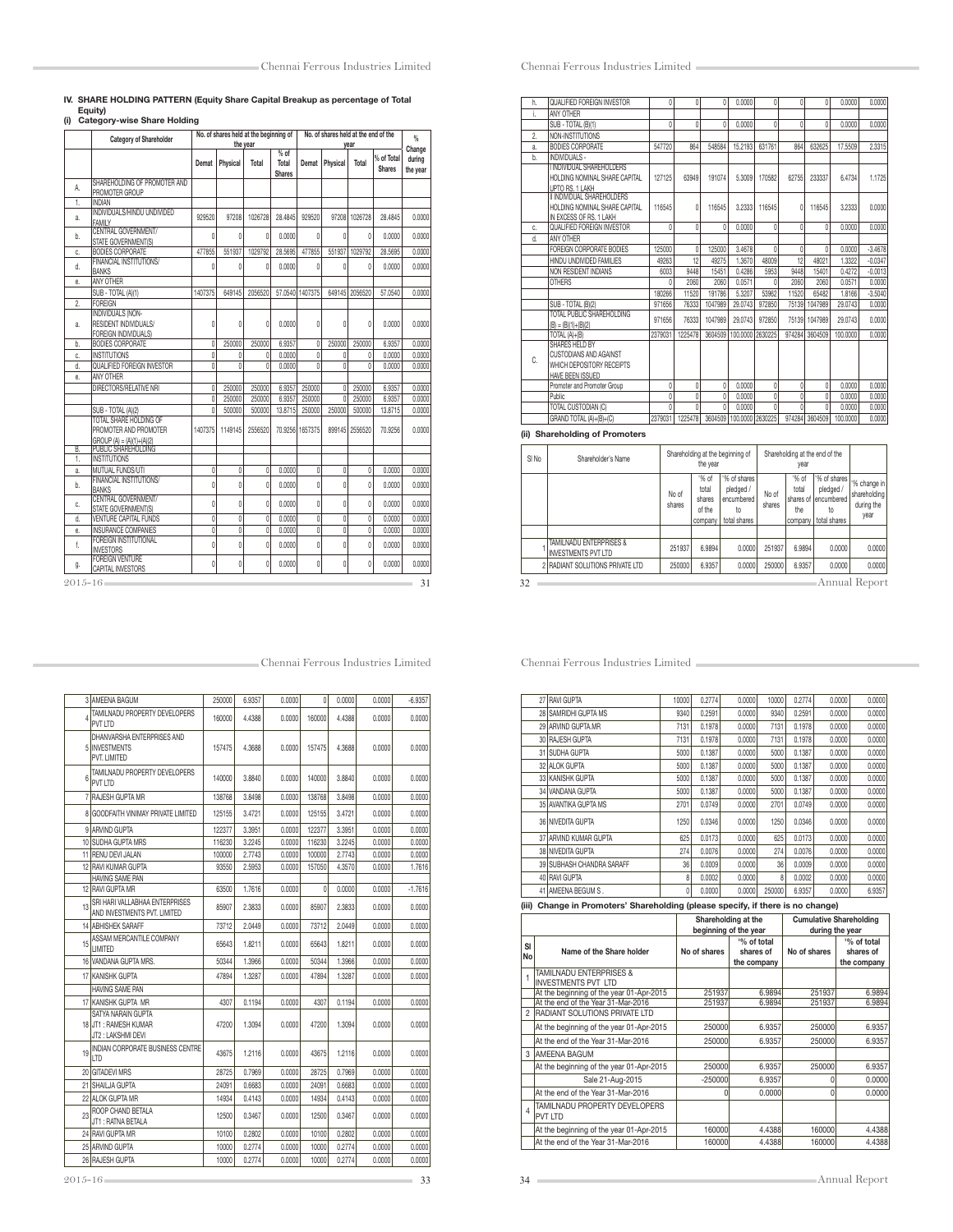| 5  | <b>DHANVARSHA ENTERPRISES AND</b><br><b>INVESTMENTS PVT. LIMITED</b> |          |        |        |        |
|----|----------------------------------------------------------------------|----------|--------|--------|--------|
|    | At the beginning of the year 01-Apr-2015                             | 157475   | 4.3688 | 157475 | 4.3688 |
|    | At the end of the Year 31-Mar-2016                                   | 157475   | 4.3688 | 157475 | 4.3688 |
| 6  | TAMILNADU PROPERTY DEVELOPERS<br><b>PVT LTD</b>                      |          |        |        |        |
|    | At the beginning of the year 01-Apr-2015                             | 140000   | 3.8840 | 140000 | 3.8840 |
|    | At the end of the Year 31-Mar-2016                                   | 140000   | 3.8840 | 140000 | 3.8840 |
| 7  | <b>RAJESH GUPTA MR</b>                                               |          |        |        |        |
|    | At the beginning of the year 01-Apr-2015                             | 138768   | 3.8498 | 138768 | 3.8498 |
|    | At the end of the Year 31-Mar-2016                                   | 138768   | 3.8498 | 138768 | 3.8498 |
| 8  | GOODFAITH VINIMAY PRIVATE LIMITED                                    |          |        |        |        |
|    | At the beginning of the year 01-Apr-2015                             | 125155   | 3.4721 | 125155 | 3.4721 |
|    | At the end of the Year 31-Mar-2016                                   | 125155   | 3.4721 | 125155 | 3.4721 |
| q  | <b>ARVIND GUPTA</b>                                                  |          |        |        |        |
|    | At the beginning of the year 01-Apr-2015                             | 122377   | 3.3951 | 122377 | 3.3951 |
|    | At the end of the Year 31-Mar-2016                                   | 122377   | 3.3951 | 122377 | 3.3951 |
|    | 10 SUDHA GUPTA MRS                                                   |          |        |        |        |
|    | At the beginning of the year 01-Apr-2015                             | 116230   | 3.2245 | 116230 | 3.2245 |
|    | At the end of the Year 31-Mar-2016                                   | 116230   | 3.2245 | 116230 | 3.2245 |
|    | 11 RENU DEVI JALAN                                                   |          |        |        |        |
|    | At the beginning of the year 01-Apr-2015                             | 100000   | 2.7743 | 100000 | 2.7743 |
|    | At the end of the Year 31-Mar-2016                                   | 100000   | 2.7743 | 100000 | 2.7743 |
|    | 12 RAVI KUMAR GUPTA                                                  |          |        |        |        |
|    | At the beginning of the year 01-Apr-2015                             | 93550    | 2.5953 | 93550  | 2.5953 |
|    | Purchase 14-Aug-2015                                                 | 63500    | 1.7616 | 157050 | 4.3570 |
|    | At the end of the Year 31-Mar-2016                                   | 157050   | 4.3570 | 157050 | 4.3570 |
|    | HAVING SAME PAN                                                      |          |        |        |        |
|    | 12 RAVI GUPTA MR                                                     |          |        |        |        |
|    | At the beginning of the year 01-Apr-2015                             | 63500    | 1.7616 | 63500  | 1.7616 |
|    | Sale 14-Aug-2015                                                     | $-63500$ | 1.7616 | 0      | 0.0000 |
|    | At the end of the Year 31-Mar-2016                                   | U        | 0.0000 | 0      | 0.0000 |
| 13 | SRI HARI VALLABHAA ENTERPRISES<br>AND INVESTMENTS PVT. LIMITED       |          |        |        |        |
|    | At the beginning of the year 01-Apr-2015                             | 85907    | 2.3833 | 85907  | 2.3833 |
|    | At the end of the Year 31-Mar-2016                                   | 85907    | 2.3833 | 85907  | 2.3833 |
|    | <b>14 ABHISHEK SARAFF</b>                                            |          |        |        |        |

|    | At the beginning of the year 01-Apr-2015                         | 73712 | 2.0449 | 73712 | 2.0449 |
|----|------------------------------------------------------------------|-------|--------|-------|--------|
|    | At the end of the Year 31-Mar-2016                               | 73712 | 2.0449 | 73712 | 2.0449 |
|    | 15 ASSAM MERCANTILE COMPANY LIMITED                              |       |        |       |        |
|    | At the beginning of the year 01-Apr-2015                         | 65643 | 1.8211 | 65643 | 1.8211 |
|    | At the end of the Year 31-Mar-2016                               | 65643 | 1.8211 | 65643 | 1.8211 |
|    | 16 VANDANA GUPTA MRS.                                            |       |        |       |        |
|    | At the beginning of the year 01-Apr-2015                         | 50344 | 1.3966 | 50344 | 1.3966 |
|    | At the end of the Year 31-Mar-2016                               | 50344 | 1.3966 | 50344 | 1.3966 |
|    | 17 KANISHK GUPTA                                                 |       |        |       |        |
|    | At the beginning of the year 01-Apr-2015                         | 47894 | 1.3287 | 47894 | 1.3287 |
|    | At the end of the Year 31-Mar-2016                               | 47894 | 1.3287 | 47894 | 1.3287 |
|    | <b>HAVING SAME PAN</b>                                           |       |        |       |        |
|    | 17 KANISHK GUPTA MR                                              |       |        |       |        |
|    | At the beginning of the year 01-Apr-2015                         | 4307  | 0.1194 | 4307  | 0.1194 |
|    | At the end of the Year 31-Mar-2016                               | 4307  | 0.1194 | 4307  | 0.1194 |
|    | SATYA NARAIN GUPTA<br>18 JT1 : RAMESH KUMAR<br>JT2: LAKSHMI DEVI |       |        |       |        |
|    | At the beginning of the year 01-Apr-2015                         | 47200 | 1.3094 | 47200 | 1.3094 |
|    | At the end of the Year 31-Mar-2016                               | 47200 | 1.3094 | 47200 | 1.3094 |
|    | 19 HDIAN CORPORATE BUSINESS CENTRE<br>LTD                        |       |        |       |        |
|    | At the beginning of the year 01-Apr-2015                         | 43675 | 1.2116 | 43675 | 1.2116 |
|    | At the end of the Year 31-Mar-2016                               | 43675 | 1.2116 | 43675 | 1.2116 |
|    | 20 GITADEVI MRS                                                  |       |        |       |        |
|    | At the beginning of the year 01-Apr-2015                         | 28725 | 0.7969 | 28725 | 0.7969 |
|    | At the end of the Year 31-Mar-2016                               | 28725 | 0.7969 | 28725 | 0.7969 |
|    | 21 SHAILJA GUPTA                                                 |       |        |       |        |
|    | At the beginning of the year 01-Apr-2015                         | 24091 | 0.6683 | 24091 | 0.6683 |
|    | At the end of the Year 31-Mar-2016                               | 24091 | 0.6683 | 24091 | 0.6683 |
|    | 22 ALOK GUPTA MR                                                 |       |        |       |        |
|    | At the beginning of the year 01-Apr-2015                         | 14934 | 0.4143 | 14934 | 0.4143 |
|    | At the end of the Year 31-Mar-2016                               | 14934 | 0.4143 | 14934 | 0.4143 |
| 23 | <b>ROOP CHAND BETALA</b><br>JT1: RATNA BETALA                    |       |        |       |        |
|    | At the beginning of the year 01-Apr-2015                         | 12500 | 0.3467 | 12500 | 0.3467 |

|  | At the end of the Year 31-Mar-2016       | 2701   | 0.0749 | 2701   | 0.0749 |
|--|------------------------------------------|--------|--------|--------|--------|
|  | 36 NIVEDITA GUPTA                        |        |        |        |        |
|  | At the beginning of the year 01-Apr-2015 | 1250   | 0.0346 | 1250   | 0.0346 |
|  | At the end of the Year 31-Mar-2016       | 1250   | 0.0346 | 1250   | 0.0346 |
|  | 37 ARVIND KUMAR GUPTA                    |        |        |        |        |
|  | At the beginning of the year 01-Apr-2015 | 625    | 0.0173 | 625    | 0.0173 |
|  | At the end of the Year 31-Mar-2016       | 625    | 0.0173 | 625    | 0.0173 |
|  | 38 INIVEDITA GUPTA                       |        |        |        |        |
|  | At the beginning of the year 01-Apr-2015 | 274    | 0.0076 | 274    | 0.0076 |
|  | At the end of the Year 31-Mar-2016       | 274    | 0.0076 | 274    | 0.0076 |
|  | 39 SUBHASH CHANDRA SARAFF                |        |        |        |        |
|  | At the beginning of the year 01-Apr-2015 | 36     | 0.0009 | 36     | 0.0009 |
|  | At the end of the Year 31-Mar-2016       | 36     | 0.0009 | 36     | 0.0009 |
|  | 40 RAVI GUPTA                            |        |        |        |        |
|  | At the beginning of the year 01-Apr-2015 | 8      | 0.0002 | 8      | 0.0002 |
|  | At the end of the Year 31-Mar-2016       | 8      | 0.0002 | 8      | 0.0002 |
|  | 41 AMEENA BEGUM S.                       |        |        |        |        |
|  | At the beginning of the year 01-Apr-2015 | 0      | 0.0000 | 0      | 0.0000 |
|  | Demated 21-Aug-2015                      | 250000 | 6.9357 | 250000 | 6.9357 |
|  | At the end of the Year 31-Mar-2016       | 250000 | 6.9357 | 250000 | 6.9357 |

# (iv) Shareholding Pattern of top ten Shareholders (other than Directors, promoters and Holders of GDRs and ADRs):

|                |                                                               |                 | Shareholding at the<br>beginning of the year         | <b>Cumulative Shareholding</b><br>during the year |                                                     |  |
|----------------|---------------------------------------------------------------|-----------------|------------------------------------------------------|---------------------------------------------------|-----------------------------------------------------|--|
| SI<br>No       | Name of the Share holder                                      | No of<br>shares | <sup>10</sup> % of total<br>shares of<br>the company | No of<br>shares                                   | <sup>1</sup> % of total<br>shares of<br>the company |  |
|                | CHENNAI MATERIAL RECYCLING AND<br>TRADING COMPANY PRIVATE LTD |                 |                                                      |                                                   |                                                     |  |
|                | At the beginning of the year 01-Apr-2015                      | 186198          | 5.1656                                               | 186198                                            | 5.1656                                              |  |
|                | Purchase 24-Apr-2015                                          | 125000          | 3.4678                                               | 311198                                            | 8.6335                                              |  |
|                | At the end of the Year 31-Mar-2016                            | 311198          | 8.6335                                               | 311198                                            | 8.6335                                              |  |
| $\overline{2}$ | KUMPULAN PITCHAI SDN BHD                                      |                 |                                                      |                                                   |                                                     |  |
|                | At the beginning of the year 01-Apr-2015                      | 125000          | 3.4678                                               | 125000                                            | 3.4678                                              |  |
|                | Sale 24-Apr-2015                                              | $-125000$       | 3.4678                                               | 0                                                 | 0.0000                                              |  |

| «Chennai Ferrous Industries Limited |  |  |
|-------------------------------------|--|--|
|-------------------------------------|--|--|

| At the end of the Year 31-Mar-2016       | 12500 | 0.3467 | 12500 | 0.3467 |
|------------------------------------------|-------|--------|-------|--------|
| 24 RAVI GUPTA MR                         |       |        |       |        |
| At the beginning of the year 01-Apr-2015 | 10100 | 0.2802 | 10100 | 0.2802 |
| At the end of the Year 31-Mar-2016       | 10100 | 0.2802 | 10100 | 0.2802 |
| 25 ARVIND GUPTA                          |       |        |       |        |
| At the beginning of the year 01-Apr-2015 | 10000 | 0.2774 | 10000 | 0.2774 |
| At the end of the Year 31-Mar-2016       | 10000 | 0.2774 | 10000 | 0.2774 |
| 26 RAJESH GUPTA                          |       |        |       |        |
| At the beginning of the year 01-Apr-2015 | 10000 | 0.2774 | 10000 | 0.2774 |
| At the end of the Year 31-Mar-2016       | 10000 | 0.2774 | 10000 | 0.2774 |
| 27 RAVI GUPTA                            |       |        |       |        |
| At the beginning of the year 01-Apr-2015 | 10000 | 0.2774 | 10000 | 0.2774 |
| At the end of the Year 31-Mar-2016       | 10000 | 0.2774 | 10000 | 0.2774 |
| 28 SAMRIDHI GUPTA MS                     |       |        |       |        |
| At the beginning of the year 01-Apr-2015 | 9340  | 0.2591 | 9340  | 0.2591 |
| At the end of the Year 31-Mar-2016       | 9340  | 0.2591 | 9340  | 0.2591 |
| 29 ARVIND GUPTA.MR                       |       |        |       |        |
| At the beginning of the year 01-Apr-2015 | 7131  | 0.1978 | 7131  | 0.1978 |
| At the end of the Year 31-Mar-2016       | 7131  | 0.1978 | 7131  | 0.1978 |
| 30 RAJESH GUPTA                          |       |        |       |        |
| At the beginning of the year 01-Apr-2015 | 7131  | 0.1978 | 7131  | 0.1978 |
| At the end of the Year 31-Mar-2016       | 7131  | 0.1978 | 7131  | 0.1978 |
| 31 SUDHA GUPTA                           |       |        |       |        |
| At the beginning of the year 01-Apr-2015 | 5000  | 0.1387 | 5000  | 0.1387 |
| At the end of the Year 31-Mar-2016       | 5000  | 0.1387 | 5000  | 0.1387 |
| 32 ALOK GUPTA                            |       |        |       |        |
| At the beginning of the year 01-Apr-2015 | 5000  | 0.1387 | 5000  | 0.1387 |
| At the end of the Year 31-Mar-2016       | 5000  | 0.1387 | 5000  | 0.1387 |
| 33 KANISHK GUPTA                         |       |        |       |        |
| At the beginning of the year 01-Apr-2015 | 5000  | 0.1387 | 5000  | 0.1387 |
| At the end of the Year 31-Mar-2016       | 5000  | 0.1387 | 5000  | 0.1387 |
| 34 VANDANA GUPTA                         |       |        |       |        |
| At the beginning of the year 01-Apr-2015 | 5000  | 0.1387 | 5000  | 0.1387 |
| At the end of the Year 31-Mar-2016       | 5000  | 0.1387 | 5000  | 0.1387 |
| 35 AVANTIKA GUPTA MS                     |       |        |       |        |
| At the beginning of the year 01-Apr-2015 | 2701  | 0.0749 | 2701  | 0.0749 |
|                                          |       |        |       |        |

## 2015-16 37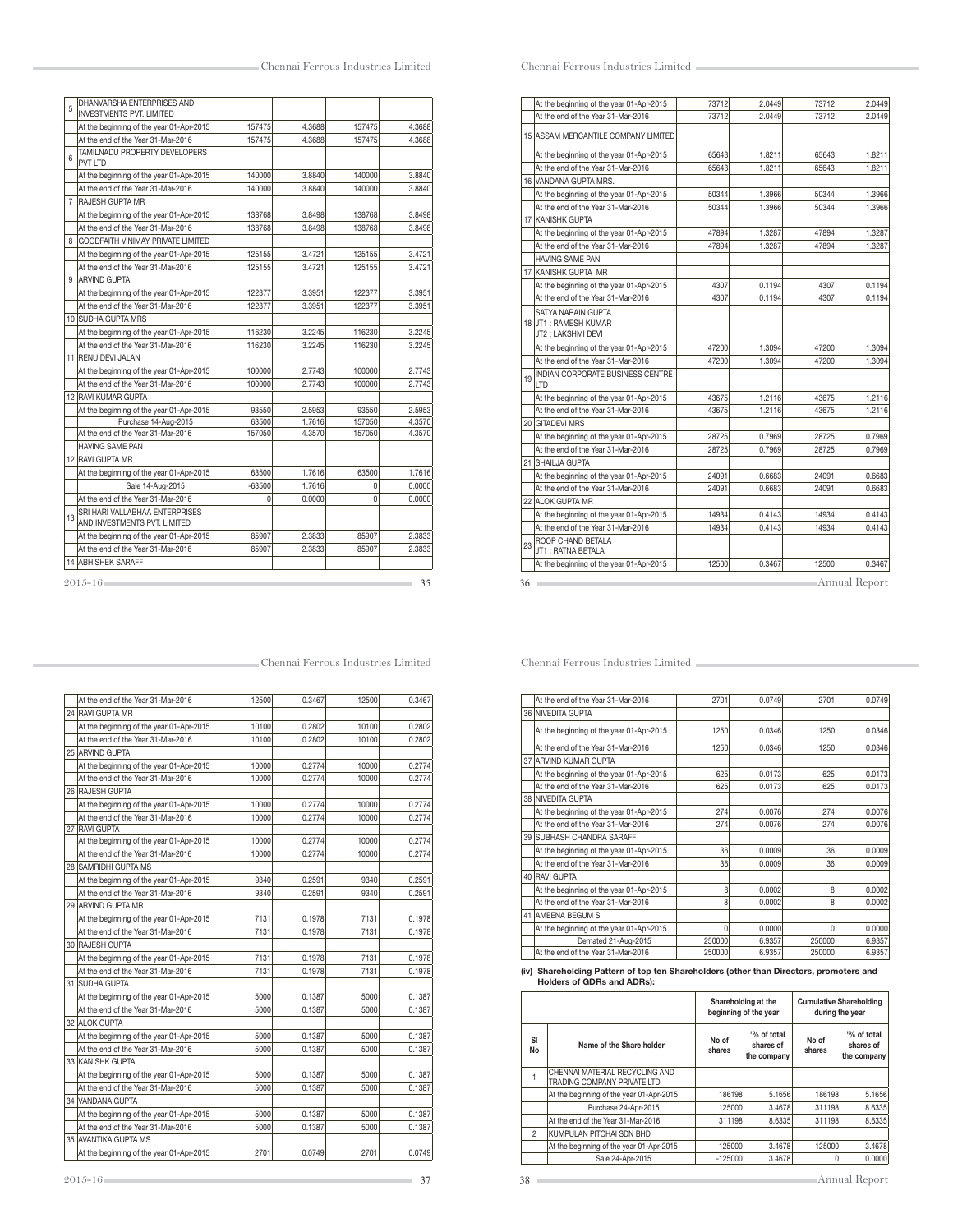|                | At the end of the Year 31-Mar-2016       | $\overline{0}$ | 0.0000 | 0        | 0.0000 |
|----------------|------------------------------------------|----------------|--------|----------|--------|
| 3              | ROTOFLEX PACKAGING (P) LTD               |                |        |          |        |
|                | At the beginning of the year 01-Apr-2015 | 87593          | 2.4300 | 87593    | 2.4300 |
|                | Sale 15-May-2015                         | $-87593$       | 2.4300 | $\Omega$ | 0.0000 |
|                | At the end of the Year 31-Mar-2016       | $\Omega$       | 0.0000 | $\Omega$ | 0.0000 |
| 4              | PRJ FINANCE PVT.LTD.                     |                |        |          |        |
|                | At the beginning of the year 01-Apr-2015 | 60625          | 1.6819 | 60625    | 1.6819 |
|                | At the end of the Year 31-Mar-2016       | 60625          | 1.6819 | 60625    | 1.6819 |
| 5              | GOENKA BUSINESS AND FINANCE LIMITED      |                |        |          |        |
|                | At the beginning of the year 01-Apr-2015 | 44182          | 1.2257 | 44182    | 1.2257 |
|                | Sale 15-May-2015                         | $-44182$       | 1.2257 | $\Omega$ | 0.0000 |
|                | At the end of the Year 31-Mar-2016       | $\Omega$       | 0.0000 | 0        | 0.0000 |
| 6              | <b>VINOD KUMAR GARG</b>                  |                |        |          |        |
|                | At the beginning of the year 01-Apr-2015 | 35525          | 0.9855 | 35525    | 0.9855 |
|                | At the end of the Year 31-Mar-2016       | 35525          | 0.9855 | 35525    | 0.9855 |
| $\overline{7}$ | SANGITA GARG                             |                |        |          |        |
|                | At the beginning of the year 01-Apr-2015 | 33958          | 0.9420 | 33958    | 0.9420 |
|                | At the end of the Year 31-Mar-2016       | 33958          | 0.9420 | 33958    | 0.9420 |
| 8              | YASH MOVERS PVT. LTD.                    |                |        |          |        |
|                | At the beginning of the year 01-Apr-2015 | 31250          | 0.8669 | 31250    | 0.8669 |
|                | At the end of the Year 31-Mar-2016       | 31250          | 0.8669 | 31250    | 0.8669 |
| 9              | KARIKISH VYAPAAR PRIVATE LIMITED         |                |        |          |        |
|                | At the beginning of the year 01-Apr-2015 | 31137          | 0.8638 | 31137    | 0.8638 |
|                | At the end of the Year 31-Mar-2016       | 31137          | 0.8638 | 31137    | 0.8638 |
| 10             | VINOD KUMAR GARG                         |                |        |          |        |
|                | At the beginning of the year 01-Apr-2015 | 30453          | 0.8448 | 30453    | 0.8448 |
|                | At the end of the Year 31-Mar-2016       | 30453          | 0.8448 | 30453    | 0.8448 |
|                | NEW TOP 10 AS ON (31-Mar-2016)           |                |        |          |        |
| 11             | GLOBE STOCKS AND SECURITIES LTD.         |                |        |          |        |
|                | At the beginning of the year 01-Apr-2015 | 168            | 0.0046 | 168      | 0.0046 |
|                | Purchase 15-Mav-2015                     | 131775         | 3.6558 | 131943   | 3.6604 |
|                | At the end of the Year 31-Mar-2016       | 131943         | 3.6604 | 131943   | 3.6604 |
| 12             | <b>D M TRADING PVT LTD</b>               |                |        |          |        |
|                | At the beginning of the year 01-Apr-2015 | 28900          | 0.8017 | 28900    | 0.8017 |
|                | At the end of the Year 31-Mar-2016       | 28900          | 0.8017 | 28900    | 0.8017 |
| 13             | SHAILESH JALAN                           |                |        |          |        |

|    | At the beginning of the year 01-Apr-2015 | 18750 | 0.5201 | 18750 | 0.5201 |
|----|------------------------------------------|-------|--------|-------|--------|
|    | At the end of the Year 31-Mar-2016       | 18750 | 0.5201 | 18750 | 0.5201 |
|    | HAVING SAME PAN                          |       |        |       |        |
| 13 | <b>ISHAILESH OMPRAKASH JALAN</b>         |       |        |       |        |
|    | At the beginning of the year 01-Apr-2015 | 51    | 0.0014 | 51    | 0.0014 |
|    | At the end of the Year 31-Mar-2016       | 51    | 0.0014 | 51    | 0.0014 |

### (v) Shareholding of Directors and Key Managerial Personnel : NIL

|                                                                                                                                                                                    |                  | Shareholding at the<br>beginning of<br>the year |                  | Cumulative<br>Shareholding during<br>the year |
|------------------------------------------------------------------------------------------------------------------------------------------------------------------------------------|------------------|-------------------------------------------------|------------------|-----------------------------------------------|
| For Each of the Directors and KMP                                                                                                                                                  | No. of<br>shares | % of total<br>shares<br>of the<br>company       | No. of<br>shares | % of total<br>shares<br>of the<br>company     |
| At the beginning of the year                                                                                                                                                       |                  |                                                 |                  |                                               |
| in.<br>Date-wise<br>Increase/<br>Decrease<br>Shareholding during the year specifying<br>the reasons for increase /decrease (e.g.<br>allotment/ transfer/ bonus/ sweat Equity etc): |                  |                                                 |                  |                                               |
| At the End of the year                                                                                                                                                             |                  |                                                 |                  |                                               |

### V. INDEBTEDNESS

Indebtedness of the Company including interest outstanding/accrued butnot due for payment

|                  |                                                     | <b>Secured Loans</b><br>excluding<br>deposits | <b>Unsecured</b><br>Loans | <b>Deposits</b> | Total<br><b>Indebtedness</b> |
|------------------|-----------------------------------------------------|-----------------------------------------------|---------------------------|-----------------|------------------------------|
|                  | Indebtedness at the beginning of the financial year |                                               |                           |                 |                              |
| 1.               | <b>Principal Amount</b>                             |                                               |                           |                 |                              |
| 11.              | Interest due but not paid                           |                                               |                           |                 |                              |
| 111.             | Interest accrued but notdue                         |                                               |                           |                 |                              |
| Total (i+ii+iii) |                                                     |                                               |                           |                 |                              |
|                  | Change in Indebtedness during the financial year    |                                               |                           |                 |                              |
| ι.               | Addition                                            |                                               |                           |                 |                              |
| 11.              | Reduction                                           |                                               |                           |                 |                              |
| Net Change       |                                                     |                                               |                           |                 |                              |
|                  | Indebtedness at the end of the financial year       |                                               |                           |                 |                              |
| 1.               | <b>Principal Amount</b>                             |                                               |                           |                 |                              |
| u.               | Interest due but not paid                           |                                               |                           |                 |                              |
| 111.             | Interest accrued but not due                        |                                               |                           |                 |                              |
| Total (i+ii+iii) |                                                     |                                               |                           |                 |                              |
| 40               |                                                     |                                               |                           |                 | Annual Report                |

Chennai Ferrous Industries Limited

# C. REMUNERATION TO KEY MANAGERIAL PERSONNEL OTHER THAN MD/MANAGER/ WTD

| SI. |                                                                                                                                                                                                                                                 |     | <b>Key Managerial Personnel</b> |     |       |
|-----|-------------------------------------------------------------------------------------------------------------------------------------------------------------------------------------------------------------------------------------------------|-----|---------------------------------|-----|-------|
| no. | <b>Particulars of Remuneration</b>                                                                                                                                                                                                              | CEO | Company<br>Secretary            | CFO | Total |
| 1.  | Gross salary<br>(a) Salary as per provisions contained in section 17(1)<br>of the Income-tax Act, 1961<br>(b) Value of perquisites u/s 17(2) Income-tax Act, 1961<br>(c) Profits in lieu of salary under section 17(3) Income-<br>tax Act. 1961 |     |                                 |     |       |
| 2.  | <b>Stock Option</b>                                                                                                                                                                                                                             |     |                                 |     |       |
| 3.  | <b>Sweat Equity</b>                                                                                                                                                                                                                             |     |                                 |     |       |
| 4.  | Commission<br>- as % of profit<br>- others, specify                                                                                                                                                                                             |     |                                 |     |       |
| 5.  | Others, please specify                                                                                                                                                                                                                          |     |                                 |     |       |
|     | Total                                                                                                                                                                                                                                           |     |                                 |     |       |

### VII. PENALTIES / PUNISHMENT/ COMPOUNDING OF OFFENCES:

| <b>Type</b>                  | Section of<br>the<br>Companies<br>Act | <b>Brief</b><br><b>Description</b> | Details of Penalty /<br>Punishment/<br><b>Compounding fees</b><br>imposed | Authority<br><b>[RD / NCLT</b><br>/ COURTI | Appeal<br>made.<br>if any<br>(give<br>Details) |  |
|------------------------------|---------------------------------------|------------------------------------|---------------------------------------------------------------------------|--------------------------------------------|------------------------------------------------|--|
| A. COMPANY                   |                                       |                                    |                                                                           |                                            |                                                |  |
| Penalty                      |                                       |                                    |                                                                           |                                            |                                                |  |
| Punishment                   |                                       |                                    |                                                                           |                                            |                                                |  |
| Compounding                  |                                       |                                    |                                                                           |                                            |                                                |  |
| <b>B. DIRECTORS</b>          |                                       |                                    |                                                                           |                                            |                                                |  |
| Penalty                      |                                       |                                    |                                                                           |                                            |                                                |  |
| Punishment                   |                                       |                                    |                                                                           |                                            |                                                |  |
| Compounding                  |                                       |                                    |                                                                           |                                            |                                                |  |
| C. OTHER OFFICERS IN DEFAULT |                                       |                                    |                                                                           |                                            |                                                |  |
| Penalty                      |                                       |                                    |                                                                           |                                            |                                                |  |
| Punishment                   |                                       |                                    |                                                                           |                                            |                                                |  |
| Compounding                  |                                       |                                    |                                                                           |                                            |                                                |  |

### Chennai Ferrous Industries Limited

# VI. REMUNERATION OF DIRECTORS AND KEY MANAGERIAL PERSONNEL A. Remuneration to Managing Director, Whole-time Directors and/or Manager:

| SI. | <b>Particulars of Remuneration</b>                                                                        | Name of MD/WTD/Manager | Total  |
|-----|-----------------------------------------------------------------------------------------------------------|------------------------|--------|
| no. |                                                                                                           |                        | Amount |
| 1.  | Gross salary<br>(a) Salary as per provisions<br>contained in section 17(1) of the<br>Income-tax Act, 1961 |                        |        |
|     | (b) Value of perquisites u/s 17(2)<br>Income-tax Act. 1961                                                |                        |        |
|     | (c) Profits in lieu of salary under<br>section 17(3) Income-tax Act,<br>1961                              |                        |        |
| 2.  | <b>Stock Option</b>                                                                                       |                        |        |
| 3.  | <b>Sweat Equity</b>                                                                                       |                        |        |
| 4.  | Commission<br>- as % of profit<br>- Others, specify                                                       |                        |        |
| 5.  | Others, please specify                                                                                    |                        |        |
|     | Total (A)                                                                                                 |                        |        |
|     | Ceiling as per the Act                                                                                    |                        |        |

### B. Remuneration to other directors:

| SI. | <b>Particulars of Remuneration</b>                                                                                                 | <b>Name of Directors</b> | Total  |
|-----|------------------------------------------------------------------------------------------------------------------------------------|--------------------------|--------|
| no. |                                                                                                                                    |                          | Amount |
|     | <b>Independent Directors</b>                                                                                                       |                          |        |
|     | Fee for attending board /<br>٠<br>committee meetings                                                                               |                          |        |
|     | Commission<br>٠                                                                                                                    |                          |        |
|     | Others, please specify                                                                                                             |                          |        |
|     | Total (1)                                                                                                                          |                          |        |
|     | Other Non-Executive Directors<br>Fee for attending board /<br>٠<br>committee meetings<br>Commission<br>Others, please specify<br>٠ |                          |        |
|     | Total (2)                                                                                                                          |                          |        |
|     | Total $(B)=(1+2)$                                                                                                                  |                          |        |
|     | <b>Total Managerial Remuneration</b>                                                                                               |                          |        |
|     | Overall Ceiling as per the Act                                                                                                     |                          |        |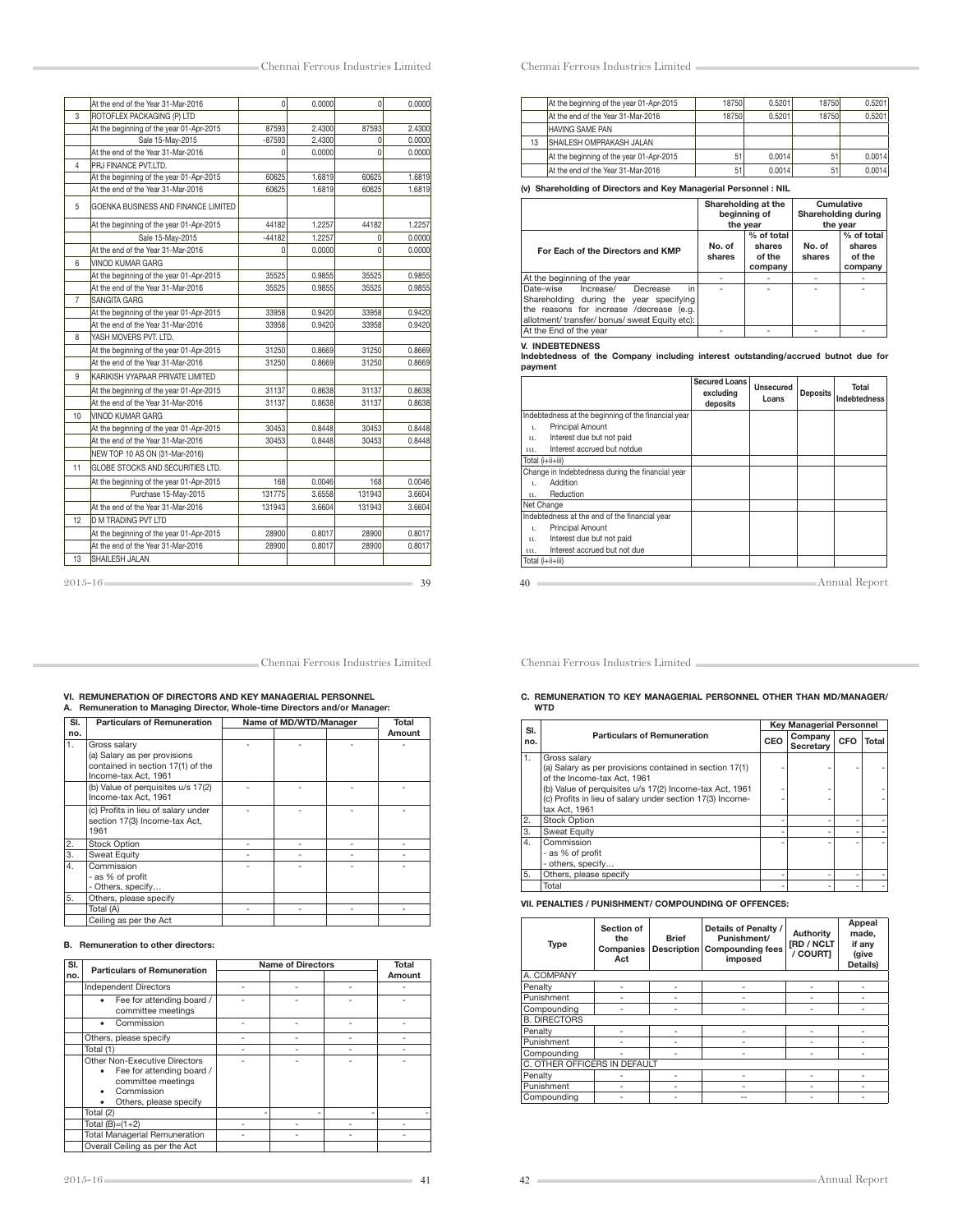#### Independent Auditors' Report

#### To the Members of CHENNAI FERROUS INDUSTRIES LIMITED

#### Report on the Financial Statements

We have audited the accompanying financial statements of Chennai Ferrous Industries Limited. which comprise the Balance Sheet as at March 31, 2016, the Statement of Profit and Loss and Cash Flow Statement for the year then ended and a summary of significant accounting policies and other explanatory information.

#### nagement's Responsibility for the Financial Statements

The Company 's Board of Directors is responsible for the matters stated in section 134(5) of the Companies Act, 2013 ("the Act") with respect to the preparation and presentation of these financial statements that give a true and fair view of the financial position, financial performance and cash flows of the Company in accordance with the accounting principles generally accepted in India, including the Accounting Standards specified under section 133 of the Act, read with Rule 7 of the Companies (Accounts) Rules, 2014. This responsibility also includes maintenance of adequate accounting records in accordance with the provisions of the Act for safeguarding the assets of the Company and for preventing and detecting frauds and other irregularities; selection and application of appropriate accounting policies; making judgements and estimates that are reasonable and prudent; and design, implementation and maintenance of adequate internal "nancial controls, that were operating effectively for ensuring the accuracy and completeness of the accounting records, relevant to the preparation and presentation of the financial statements that give a true and fair view and are free from material misstatement, whether due to fraud or error.

#### Auditors' Responsibility

Our responsibility is to express an opinion on these financial statements based on our audit. We have taken into accounts the provisions of the Act, the accounting and auditing standards and matters which are required to be included in the audit report under the provisions of the Act and the Rules made thereunder.

We conducted our audit in accordance with the Standards on Auditing specified under Section 143(10) of the Act. Those standards require that we comply with ethical requirements and plan and perform the audit to obtain reasonable assurance about whether the financial statements are free from material misstatements.

An audit involves performing procedures to obtain audit evidence about the amounts and the disclosures in the financial statements. The procedures selected depend on the auditor's judgment, including the assessment of the risks of material misstatement of the financial statements, whether due to fraud or error.

In making those risk assessments, the auditor considers internal financial control relevant to the Company's preparation of the financial statements that give a true and fair view in order to design audit procedures that are appropriate in the circumstances, but not for the purpose of expressing an opinion on whether the Company has in place an adequate internal financial controls system

2015-16 43

Chennai Ferrous Industries Limited

our opinion and to the best of our information and according to the explanations given to us:

- i. the Company has, in accordance with the generally accepted accounting practice, disclosure the impact of pending Litigations on its financial position in its financial statements:
- ii. the Company did not have any long-term contracts including derivative contracts for which there were any material foreseeable losses under the applicable law or accounting standards.
- iii. There were no amounts which were required to be transferred to the Investor Education and Protection Fund by the Company.

| Date   | May 28, 2016 |
|--------|--------------|
| Place: | Chennai      |

For S.K GULECHA & ASSOCIATES Chartered Accountants Firm Registration No. 013340S

> SANDEEP KUMAR GULECHA PROPRIETOR

> (Membership Number : 226263)

### Annexure A to Independent Auditors' Report

The Annexure referred to in our independent Auditors' Report to the members of the Company on the "nancial statements of Chennai Ferrous Industries Limited for the year ended 31 March 2016, we report that:

- (i) (a) The Company has maintained proper records showing full particulars, including quantitative details and situation of Fixed Assets.
	- (b) As explained to us, all the Fixed Assets have been physically verified by the management at reasonable intervals during the year. According to the information management at reasonable intervals during the year. According to the information and explanations given to us, no material discrepancies were noticed on such verification. In our opinion, this periodicity of physical verification is reasonable having regard to the size of the Company and the nature of its assets.
	- (c) The Company has not disposed of substantial part of the Fixed Assets during the year which could affect the going concern status of the Company.
- (ii) (a) Inventories have been physically verified during the year by the management at the close of the year.
	- (b) In our opinion and according to the information and explanation give to us, the procedures of physical verification of inventory followed by the management are reasonable and adequate in relation to the size of the Company and nature of its business.

over financial reporting and the operating effectiveness of such controls. An audit also includes evaluating the appropriateness of the accounting policies used and the reasonableness of the accounting estimates made by the Company's Directors, as well as evaluating the overall presentation of the financial statements.

We believe that the audit evidence we have obtained is sufficient and appropriate to provide a basis for our audit opinion on the financial statements.

#### **Opinion**

In our opinion and to the best of our information and according to the explanations given to us, the aforesaid financial statements give the information required by the Act in the manner<br>so required and give a true and fair view in conformity with the accounting principles generally accepted in India, of the state of affairs of the Company as at 31st March 2016 and its Loss and<br>its cash flows for the year ended on that date.

### Report on Other Legal and Regulatory Requirements

The Company is yet to comply with the requirements of section 203 of Companies Act regarding appointment of a Company Secretary.

- 1. As required by the Companies (Auditor's Report) Order, 2016 ("the Order") issued by the Central Government of India in terms of Sub- Section (11) of section 143 of the Act, we give in the "Annexure A" a statement on the matters specified in paragraphs 3 and 4 of the Order, to the extent applicable.
- 2. As required by Section 143(3) of the Act, we report that:
	- a) We have sought and obtained all the information and explanations which to the best of our knowledge and belief were necessary for the purpose of our audit;
	- b) In our opinion, proper books of account as required by law have been kept by the Company so far as appears from our examination of those books.
	- c) The Balance Sheet, the Statement of Profit and Loss, and the Cash Flow Statement dealt with by this Report are in agreement with the books of account.
	- d) In our opinion, the aforesaid financial statements comply with the Accounting Standards Specified under section 133 of the Act, read with Rule 7 of the Companies (Accounts) Rules, 2014;
	- On the basis of the written representations received from the directors as on March 31, 2016, taken on record by the Board of Directors, none of the directors is disqualified as on March 31, 2016, from being appointed as a director in terms of Section 164(2)(g) of the Act.
- f) With respect to the adequacy of the internal financial controls over financial<br>reporting of the Company and the operating effectiveness of such controls, refer to our separate Report in "Annexure B". and
	- g) with respect to the other matters to be included in the Auditor's Report in accordance with Rule 11 of the Companies (Audit and Auditors) Rules, 2014, in

44 Annual Report

- (c) The Company is maintaining proper records of inventory and the discrepancies noticed on physical verification between the physical stock and book records which were not material having regard to the size of the company and nature of its business have been properly dealt with in the books of account.
- (iii) As per the information and explanation given to us and as per the records produced to us, the company has not granted any loans, secured or unsecured to companies, firms<br>or other parties covered in the register maintained under section 189 of the Companies Act, 2013 ('the Act') and accordingly, the provisions of clause (iii) of paragraph 3 of the Order are not applicable to the company.
- (iv) sIn our opinion and according to the information and explanations given to us, the company has complied with the provisions of section 185 and I86 of the Companies Act, 2013 In respect of loans, investments, guarantees, and security.
	- (v) The Company has not accepted any deposit from the public.
	- (vi) We have broadly reviewed the books of account maintained by the company in respect products where, pursuant to the rule made by the Central Government of India, the maintenance of cost records and we are of the opinion that, prima facie, the prescribed account and records have been made and maintained. We have not, however, made a detailed examination of records with a view to determine whether they are accurate or complete.
	- (vii) (a) The Company is regular in depositing undisputed statutory dues including Provident Fund, Employees State Insurance, Income Tax, Sales Tax, Wealth Tax, Service Tax, Customs Duty, Excise Duty, Value Added Tax, Cess and other statutory dues with the appropriate authorities, wherever applicable and no dues are pending for a period of more than six months from the date they become payable.
- (b) According to the information and explanations given to us, there are no material n dues of sales tax, income tax, customs duty, wealth tax, service tax, excise duty, vat, cess and other material statutory dues as applicable, which have not been deposited with the appropriate authorities on account of any dispute.
	- (c) According to the information and explanations given to us there were no amounts which were required to be transferred to the investor education and protection fund in accordance with the relevant provisions of the Companies Act, 1956 (1 of 1956) and rules made there under..
	- (viii) The Company did not have any outstanding dues to financial institutions, banks or debenture holders during the year.
	- (ix) Based upon the audit procedures performed and the information and explanations given by the management, the company has not raised moneys by way of initial public offer or further public offer including debt instruments and term Loans. Accordingly, the provisions of clause 3 (ix) of the Order are not applicable to the Company and hence not commented upon.
	- (x) Based upon the audit procedures performed and the information and explanations given by the management, we report that no fraud by the Company or on the company by its officers or employees has been noticed or reported during the year.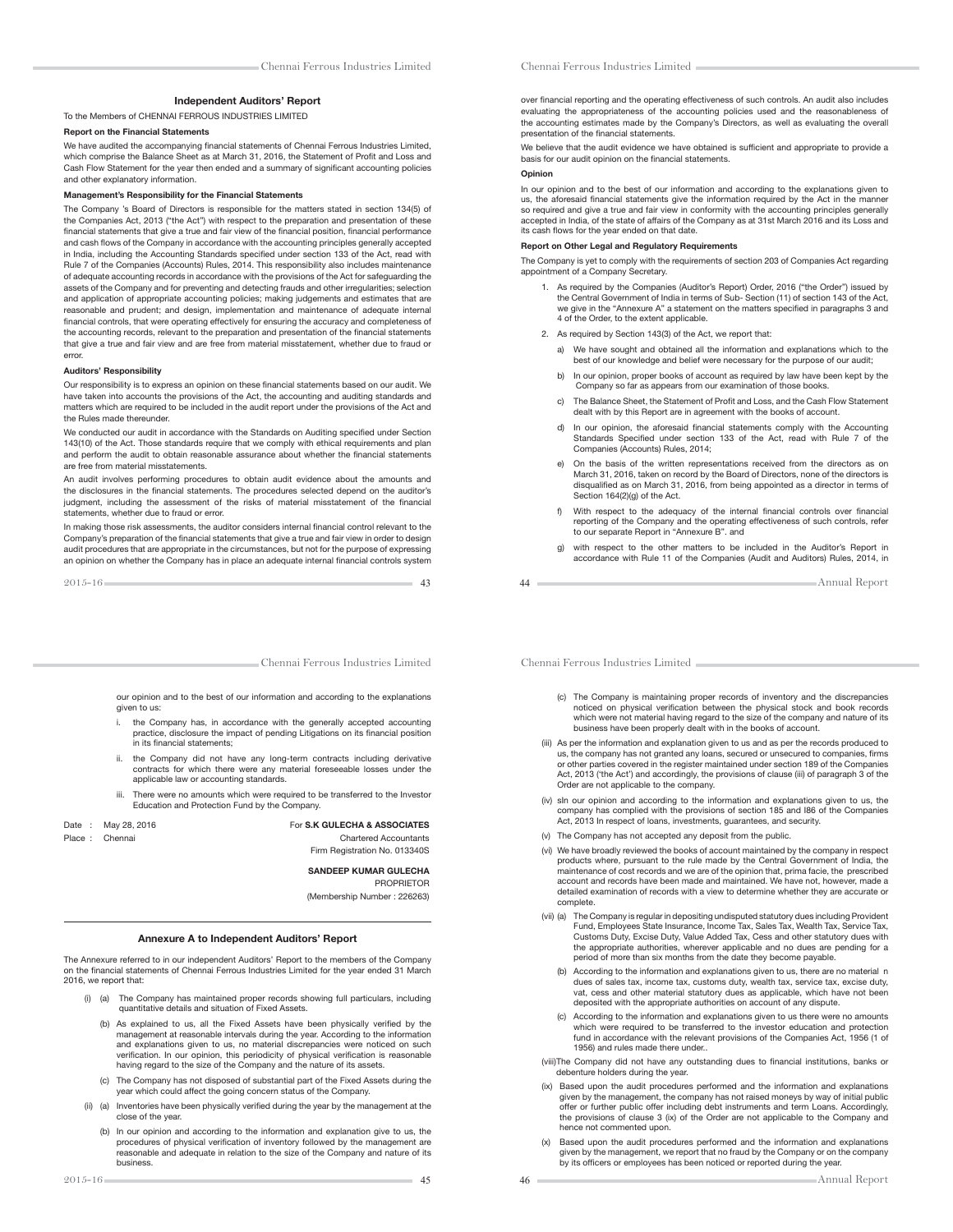- (xii) . In our opinion, the Company is not a Nidhi Company. Therefore, the provisions of clause 4 (xii) of the Order are not applicable to the Company.
- (xiii) In our opinion, all transactions with the related parties are in compliance with section 177 and 188 of Companies Act, 2013 and the details have been disclosed in the Financial Statements as required by the applicable accounting standards.
- (xiv) Based upon the audit procedures performed and the information and explanations given by the management, the company has not made any preferential allotment or private placement of shares or fully or partly convertible debentures during the year under review. Accordingly, the provisions of clause 3 (xiv) of the Order are not applicable to the Company and hence not commented upon.
- (xv) Based upon the audit procedures performed and the information and explanations given by the management, the company has not entered into any non-cash transactions with<br>directors or persons connected with him. Accordingly, the provisions of clause 3 (xv) of<br>the Order are not applicable to the Company and he
- (xvi) In our opinion, the company is not required to be registered under section 45 IA of the Reserve Bank of India Act, 1934 and accordingly, the provisions of clause 3 (xvi) of the Order are not applicable to the Company and hence not commented upon.

| )ate   | May 28, 2016 |
|--------|--------------|
| lace : | Chennai      |

#### Date : May 28, 2016 **For S.K GULECHA & ASSOCIATES** Chartered Accountants

Firm Registration No. 013340S

## SANDEEP KUMAR GULECHA

 PROPRIETOR (Membership Number:226263)

Chennai Ferrous Industries Limited

financial statements for external purposes in accordance with generally accepted accounting principles. A company's internal financial control over financial reporting includes those policies and procedures that (1) pertain to the maintenance of records that, in reasonable detail, accurately and fairly reflect the transactions and dispositions of the assets of the company; (2) provide reasonable assurance that transactions are recorded as necessary to permit preparations of financial statements in accordance with generally accepted accounting principles, and that<br>receipts and expenditures of the company are being made only in accordance with authorizations of management and directors of the company; and (3) provide reasonable assurance regarding prevention or timely detection of unauthorized acquisition, use, or disposition of the company's assets that could have a material effect on the financial statements.

#### Inherent Limitations of Internal Financial Controls Over Financial Reporting

Because of the inherent limitations of internal financial controls over financial reporting, including the possibility of collusion or improper management override of controls, material misstatements due to error or fraud may occur and not be detected. Also, projections of any evaluation of the internal financial controls over financial reporting to future periods are subject to the risk that the internal financial control over financial reporting may become inadequate because of changes in conditions, or that the degree of compliance with the policies or procedures may deteriorate. Opinion

### In our opinion, the Company has, in all material respects, an adequate internal financial controls<br>system over financial reporting and such internal financial controls over financial reporting were operating effectively as at March 31, 2016, based on the internal control over "nancial reporting criteria established by the Company considering the essential components of internal control stated in the Guidance Note on Audit of Internal Financial Controls Over Financial Reporting issued by the Institute of Chartered Accountants of India.

#### Date : May 28, 2016 **For S.K GULECHA & ASSOCIATES**<br>Place : Chennai **Charles Charles Charles Charles Charles Charles Charles Charles Charles Charles Charles Charles Charles Charles Charles Charles Charles Charles Charles Ch** Chartered Accountants

Firm Registration No. 013340S

#### SANDEEP KUMAR GULECHA PROPRIETOR (Membership Number:226263

#### "Annexure B" to the Independent Auditor's Report of even date on the Standalone financial statements of Chennai Ferrous Industries Limited

#### Report on the Internal Financial Controls under Clause (i) of Sub-section 3 f Section 143 of the Companies Act, 2013 ("the Act")

We have audited the internal financial controls over financial reporting of Chennai Ferrous Industries Limited ("the Company") as of March 31, 2016 in conjunction with our audit of the standalone financial statements of the Company for the year ended on that date.

### Management's Responsibility for Internal Financial Controls

The Company's management is responsible for establishing and maintaining internal financial controls based on the internal control over "nancial reporting criteria established by the company considering the essential components of internal control stated in the Guidance Note on Audit of Internal Financial Controls over "nancial reporting issued Institute of Chartered Accountants of India. These responsibilities include the design, implementation and maintenance of adequate internal financial controls that were operating effectively for ensuring the orderly and efficient conduct of its business, including adherence to company's policies, the safeguarding of its assets, the prevention and detection of frauds and errors, the accuracy and completeness of the accounting records, and the timely preparation of reliable financial<br>information, as required under the Companies Act, 2013.

### Auditors' Responsibility

Our responsibility is to express an opinion on the Company's internal financial controls over<br>financial reporting based on our audit. We conducted our audit in accordance with the Guidance Note on Audit of Internal Financial Controls Over Financial Reporting (the "Guidance Note") and the Standards on Auditing, issued by ICAI and deemed to be prescribed under section 143(10) of the Companies Act, 2013, to the extent applicable to an audit of internal financial controls, both applicable to an audit of Internal Financial Controls and, both issued by the Institute of Chartered Accountants of India. Those Standards and the Guidance Note require that we comply with ethical requirements and plan and perform the audit to obtain reasonable assurance about whether adequate internal "nancial controls over "nancial reporting was established and maintained and if such controls operated effectively in all material respects.

Our audit involves performing procedures to obtain audit evidence about the adequacy of the internal financial controls system over financial reporting and their operating effectiveness. Our audit of internal financial controls over financial reporting included obtaining an understanding of internal financial controls over financial reporting, assessing the risk that a material weakness<br>exists, and testing and evaluating the design and operating effectiveness of internal control based on the assessed risk. The procedures selected depend on the auditor's judgement, including the assessment of the risks of material misstatement of the "nancial statements, whether due to fraud or error.

We believe that the audit evidence we have obtained is sufficient and appropriate to provide a basis for our audit opinion on the Company's internal financial controls system over financial reporting.

#### Meaning of Internal Financial Controls over Financial Reporting

48 Annual Report A company's internal financial control over financial reporting is a process designed to provide<br>reasonable assurance regarding the reliability of financial reporting and the preparation of

Chennai Ferrous Industries Limited

#### CHENNAI FERROUS INDUSTRIES LIMITED Balance Sheet as at 31st March, 2016

|                                                                                                                                                                                                                                                                                        | <b>Particulars</b>                                                                                                                         | Note<br>No.                       | As at<br>31st March, 2016<br>(Amount in Rs.)                                        | As at<br>31st March, 2015<br>(Amount in Rs.)                                       |
|----------------------------------------------------------------------------------------------------------------------------------------------------------------------------------------------------------------------------------------------------------------------------------------|--------------------------------------------------------------------------------------------------------------------------------------------|-----------------------------------|-------------------------------------------------------------------------------------|------------------------------------------------------------------------------------|
|                                                                                                                                                                                                                                                                                        | A. EQUITY AND LIABILITIES                                                                                                                  |                                   |                                                                                     |                                                                                    |
| $\mathbf{1}$                                                                                                                                                                                                                                                                           | Shareholders' funds                                                                                                                        |                                   |                                                                                     |                                                                                    |
|                                                                                                                                                                                                                                                                                        | (a) Share capital                                                                                                                          | 3                                 | 36,045,090                                                                          | 36,045,090                                                                         |
|                                                                                                                                                                                                                                                                                        | (b) Reserves and surplus                                                                                                                   | 4                                 | (167,081,926)                                                                       | 22,219,604                                                                         |
|                                                                                                                                                                                                                                                                                        |                                                                                                                                            |                                   | 131.036.836)                                                                        | 58.264.694                                                                         |
| 2                                                                                                                                                                                                                                                                                      | Non-current liabilities                                                                                                                    |                                   |                                                                                     |                                                                                    |
|                                                                                                                                                                                                                                                                                        | (a) Long Term Loans & Advances<br>(Customer Advances)                                                                                      |                                   | 93,296,839                                                                          | 76,150,805                                                                         |
|                                                                                                                                                                                                                                                                                        | (b) Deferred Tax Liability                                                                                                                 | 5                                 | 25,749,633                                                                          | 25,749,633                                                                         |
|                                                                                                                                                                                                                                                                                        | (b) Long Term Provisions (Employee Ben)                                                                                                    |                                   | 692.426                                                                             | 437.808                                                                            |
|                                                                                                                                                                                                                                                                                        |                                                                                                                                            |                                   | 119,738,898                                                                         | 102,338,246                                                                        |
| 3                                                                                                                                                                                                                                                                                      | <b>Current liabilities</b><br>(a) Trade payables                                                                                           |                                   | 574,522,436                                                                         | 807,667,980                                                                        |
|                                                                                                                                                                                                                                                                                        | (b) Other current liabilities                                                                                                              | 6                                 | 232.840                                                                             | 534.743                                                                            |
|                                                                                                                                                                                                                                                                                        | (c) Short-term provisions - Taxation                                                                                                       |                                   |                                                                                     |                                                                                    |
|                                                                                                                                                                                                                                                                                        | <b>TOTAL</b>                                                                                                                               |                                   | 574,755,276<br>563.457.338                                                          | 808,202,723<br>968,805,663                                                         |
|                                                                                                                                                                                                                                                                                        |                                                                                                                                            |                                   |                                                                                     |                                                                                    |
| 1                                                                                                                                                                                                                                                                                      | <b>B. ASSETS</b><br>Non-current assets<br>(a) Fixed assets<br>(i) Tangible assets                                                          | 7                                 | 141.910.135                                                                         | 156.311.661                                                                        |
|                                                                                                                                                                                                                                                                                        | (b) Non - Current Investments                                                                                                              | 8                                 | 739,000                                                                             | 600.000                                                                            |
|                                                                                                                                                                                                                                                                                        | (c) Long-term loans and advances                                                                                                           | 9                                 | 72.108.992                                                                          | 72,108,992                                                                         |
| $\overline{2}$                                                                                                                                                                                                                                                                         | <b>Current assets</b>                                                                                                                      |                                   | 214.758.127                                                                         | 229.020.653                                                                        |
|                                                                                                                                                                                                                                                                                        | (a) Inventories<br>(b) Trade receivables<br>(c) Cash and cash equivalents<br>(d) Short-term loans and advances<br>(e) Other current assets | $10^{-1}$<br>11<br>12<br>13<br>14 | 152.297.384<br>144.942.314<br>10.221.481<br>22,550,733<br>18,687,299<br>348.699.211 | 532.841.123<br>105,911,785<br>9,198,129<br>24,215,158<br>67,618,815<br>739.785.009 |
|                                                                                                                                                                                                                                                                                        |                                                                                                                                            |                                   |                                                                                     |                                                                                    |
|                                                                                                                                                                                                                                                                                        | <b>TOTAL</b>                                                                                                                               |                                   | 563,457,338                                                                         | 968,805,663                                                                        |
| As Per our report of Even Dated<br>For and on behalf of the Board of Directors<br>For S.K. GULECHA & ASSOCIATES<br>R. Nataraian<br><b>Chartered Accountants</b><br>Chairman & Managing Director<br>Firm Regn.No.013340S<br>K. Karthikevan<br>(SANDEEP KUMAR GULECHA U)<br>Suresh Kedia |                                                                                                                                            |                                   |                                                                                     |                                                                                    |

Proprietor Chief-Financial Officer Director

M.No: 226263

Date : May 28, 2016, Place : Chennai.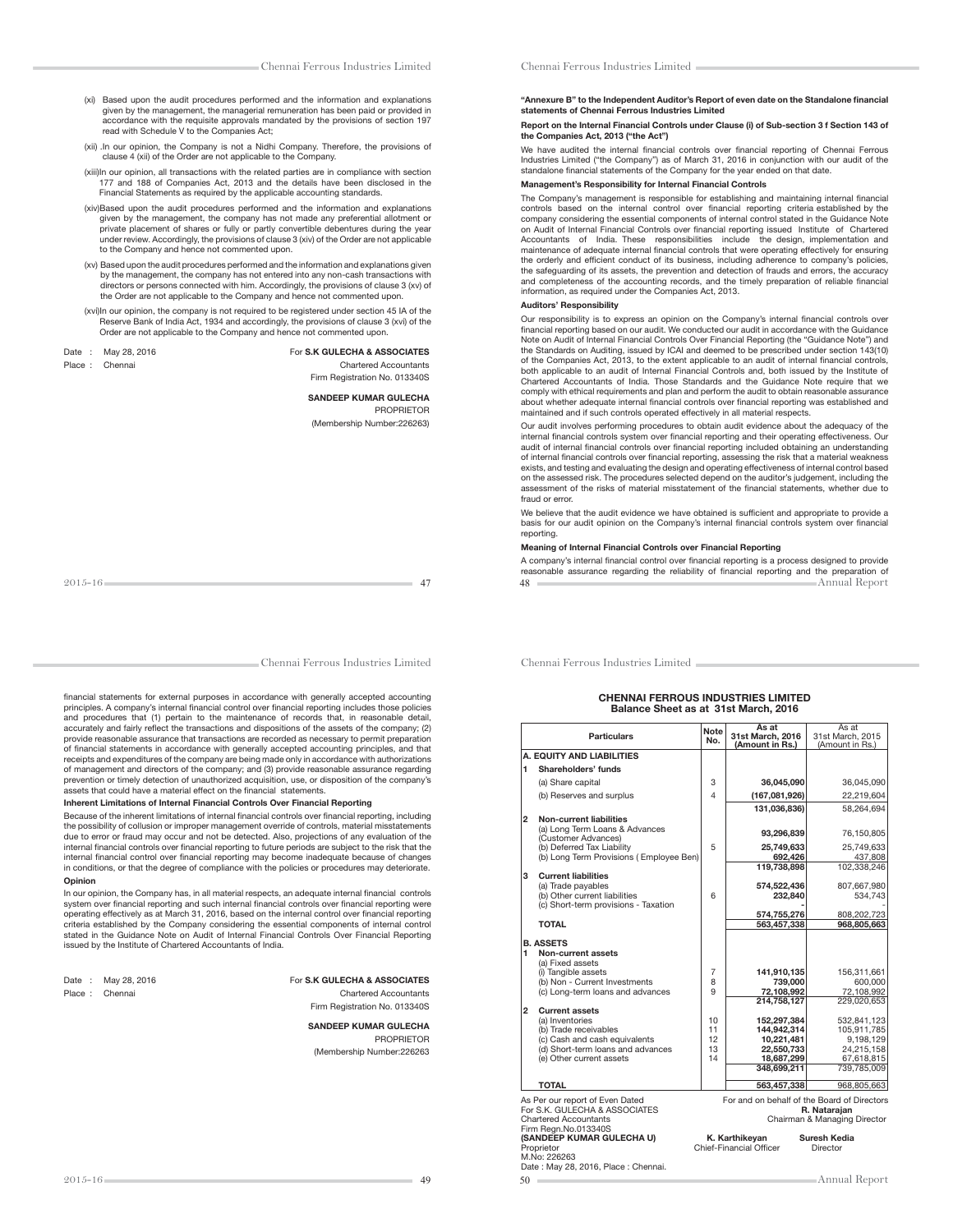# CHENNAI FERROUS INDUSTRIES LIMITED STATEMENT OF PROFIT AND LOSS FOR THE PERIOD ENDED 31st March, 2016

| <b>Particulars</b>                                                                                                                                                                                                                                                                                                                                                                                |                                                                                      | <b>Note</b>    | Year ended<br>Year ended |                 |  |  |  |  |
|---------------------------------------------------------------------------------------------------------------------------------------------------------------------------------------------------------------------------------------------------------------------------------------------------------------------------------------------------------------------------------------------------|--------------------------------------------------------------------------------------|----------------|--------------------------|-----------------|--|--|--|--|
|                                                                                                                                                                                                                                                                                                                                                                                                   |                                                                                      | No.            | 31 March, 2016           | 31 March, 2015  |  |  |  |  |
|                                                                                                                                                                                                                                                                                                                                                                                                   |                                                                                      |                | (Amount in Rs.)          | (Amount in Rs.) |  |  |  |  |
|                                                                                                                                                                                                                                                                                                                                                                                                   | 1 Revenue from operations (gross)                                                    | 15             | 322,815,764              | 331,299,113     |  |  |  |  |
|                                                                                                                                                                                                                                                                                                                                                                                                   | Less: Excise duty                                                                    |                | 44.248.998               | 30,604,220      |  |  |  |  |
|                                                                                                                                                                                                                                                                                                                                                                                                   | Revenue from operations (net)                                                        |                | 278,566,766              | 300,694,893     |  |  |  |  |
|                                                                                                                                                                                                                                                                                                                                                                                                   | 2 Other income                                                                       | 15.a           | 449,020                  | 2,352,922       |  |  |  |  |
|                                                                                                                                                                                                                                                                                                                                                                                                   | 3 Total revenue                                                                      | 279,015,786    | 303,047,815              |                 |  |  |  |  |
|                                                                                                                                                                                                                                                                                                                                                                                                   | 4 Expenses                                                                           |                |                          |                 |  |  |  |  |
|                                                                                                                                                                                                                                                                                                                                                                                                   | (a) Cost of materials consumed                                                       | 15.h           | 434,453,680              | 286,493,926     |  |  |  |  |
|                                                                                                                                                                                                                                                                                                                                                                                                   | (b) Purchases of stock-in-trade                                                      |                |                          |                 |  |  |  |  |
|                                                                                                                                                                                                                                                                                                                                                                                                   | (c) Changes in inventories of finished goods,<br>work-in-progress and stock-in-trade | 15.c.          | (9,856,506)              | 22,672,353      |  |  |  |  |
|                                                                                                                                                                                                                                                                                                                                                                                                   | (d) Employee benefits expense                                                        | 16             | 3.040.558                | 2.389.983       |  |  |  |  |
|                                                                                                                                                                                                                                                                                                                                                                                                   | (e) Finance costs                                                                    | 17             | 21.664                   | 924.948         |  |  |  |  |
|                                                                                                                                                                                                                                                                                                                                                                                                   | (f) Depreciation and amortisation expense                                            | $\overline{7}$ | 14,401,526               | 26,242,882      |  |  |  |  |
|                                                                                                                                                                                                                                                                                                                                                                                                   | (g) Other expenses                                                                   | 18             | 26,256,393               | 130,312,284     |  |  |  |  |
|                                                                                                                                                                                                                                                                                                                                                                                                   | Total expenses                                                                       |                | 468,317,315              | 469,036,376     |  |  |  |  |
|                                                                                                                                                                                                                                                                                                                                                                                                   | 5 Profit before exceptional and                                                      |                |                          |                 |  |  |  |  |
|                                                                                                                                                                                                                                                                                                                                                                                                   | extraordinary items and tax                                                          |                | (189, 301, 529)          | (165,988,561)   |  |  |  |  |
|                                                                                                                                                                                                                                                                                                                                                                                                   | 6 Exceptional items                                                                  |                |                          |                 |  |  |  |  |
|                                                                                                                                                                                                                                                                                                                                                                                                   | 7 Profit / (Loss) before extraordinary items                                         |                | (189, 301, 529)          | (165, 988, 561) |  |  |  |  |
|                                                                                                                                                                                                                                                                                                                                                                                                   | and tax                                                                              |                |                          |                 |  |  |  |  |
|                                                                                                                                                                                                                                                                                                                                                                                                   | 8 Extraordinary items                                                                |                |                          |                 |  |  |  |  |
|                                                                                                                                                                                                                                                                                                                                                                                                   | 9 Profit / (Loss) before tax                                                         |                | (189,301,529)            | (165, 988, 561) |  |  |  |  |
|                                                                                                                                                                                                                                                                                                                                                                                                   | 10 Tax expense:                                                                      |                |                          |                 |  |  |  |  |
|                                                                                                                                                                                                                                                                                                                                                                                                   | (a) Current tax expense for current year                                             |                |                          |                 |  |  |  |  |
|                                                                                                                                                                                                                                                                                                                                                                                                   | (b) Deferred Tax                                                                     |                |                          | (7, 138, 006)   |  |  |  |  |
|                                                                                                                                                                                                                                                                                                                                                                                                   |                                                                                      |                |                          | (7, 138, 006)   |  |  |  |  |
|                                                                                                                                                                                                                                                                                                                                                                                                   | 11 Profit / (Loss) For the period                                                    |                | (189,301,529)            | (158, 850, 555) |  |  |  |  |
|                                                                                                                                                                                                                                                                                                                                                                                                   | 12 Earnings Per Equity Share:                                                        |                |                          |                 |  |  |  |  |
|                                                                                                                                                                                                                                                                                                                                                                                                   | (a) Basic & Diluted                                                                  | 23             | (52.52)                  | (44.07)         |  |  |  |  |
| For and on behalf of the Board of Directors<br>As Per our report of Even Dated<br>For S.K. GULECHA & ASSOCIATES<br>R Nataraian<br><b>Chartered Accountants</b><br>Chairman & Managing Director<br>Firm Regn.No.013340S<br>(SANDEEP KUMAR GULECHA U)<br>K. Karthikevan<br>Suresh Kedia<br>Chief-Financial Officer<br>Proprietor<br>Director<br>M.No: 226263<br>Date: May 28, 2016, Place: Chennai. |                                                                                      |                |                          |                 |  |  |  |  |
|                                                                                                                                                                                                                                                                                                                                                                                                   | $2015 - 16$<br>51                                                                    |                |                          |                 |  |  |  |  |

# CHENNAI FERROUS INDUSTRIES LIMITED CASH FLOW STATEMENT FOR THE YEAR ENDED 31st March 2016

| Particular                                            |                 | <b>Year Ended</b><br>31st March 2016 |                                             | Year Ended<br>31st March 2015 |
|-------------------------------------------------------|-----------------|--------------------------------------|---------------------------------------------|-------------------------------|
|                                                       |                 | (Amount in Rs.)                      |                                             | (Amount in Rs.)               |
| A.CASH FLOW FROM OPERATING ACTIVITIES:                |                 |                                      |                                             |                               |
| Net Profit before Tax And Extradinary Items           |                 | (189,301,529.05)                     |                                             | (165,988,561.00)              |
| Add:                                                  |                 |                                      |                                             |                               |
| Depreciation                                          | 14,401,525.85   |                                      | 26,242,882.0                                |                               |
| Interest Expenses                                     | 21.664.00       | 14,423,189.85                        | 924.948                                     | 27.167.830.00                 |
| <b>Operating Profitbefore Working Capital Changes</b> |                 | (174,878,339.20)                     |                                             | (138,820,731.00)              |
| Adjustments for movement in Working Capital:          |                 |                                      |                                             |                               |
| - (Increase)/Decrease in Inventories                  | 380,543,739.00  |                                      |                                             |                               |
|                                                       |                 |                                      | (274,216,399.00)                            |                               |
| - (Increase)/Decrease in Trade Receivable             | (39,030,528.58) |                                      | (17, 267, 949.00)                           |                               |
| Short Term Loans & Advances (Asset)                   | 1,664,425.00    |                                      | (1,811,181.00)                              |                               |
| Other Current Assets                                  | 48,931,516.19   |                                      | (65, 129, 197.00)                           |                               |
| <b>Trade Payables</b>                                 | 233,145,543.70) |                                      | 651,923,689.00                              |                               |
| Other Current Liabilities                             | (301, 903.00)   |                                      | (34, 157.00)                                |                               |
|                                                       |                 | 158,661,703.52                       |                                             | 293,464,806.00                |
|                                                       |                 | (16, 216, 635.68)                    |                                             | 154,644,075.00                |
| Less: Direct Taxes Paid                               |                 |                                      |                                             | 3,477,349.00                  |
| Net Cash Flow Operating activities (A)                |                 | (16, 216, 635.68)                    |                                             | 151,166,726.00                |
| <b>B.CASH FLOW FROM INVESTING ACTIVITIES:</b>         |                 |                                      |                                             |                               |
| Purchase of Fixed Assets                              |                 |                                      | (373, 734.00)                               |                               |
| Purchase of Shares                                    | (139,000.00)    |                                      |                                             |                               |
| Long Term Ioans & advance (Assets)                    |                 |                                      | 180,001.00                                  |                               |
| Net Cash Flow Investing activities (B)                |                 | (139,000.00)                         | (193, 733.00)                               |                               |
| <b>C.CASH FLOW FROM FINANCING ACTIVITIES:</b>         |                 |                                      |                                             |                               |
| Interest Paid                                         | (21.664.00)     |                                      | (128, 457.00)                               |                               |
| Movement in Long Term Liabilities                     | 17,146,034.00   |                                      | (177, 183, 131.00)                          |                               |
| (Customer Advances)                                   |                 |                                      |                                             |                               |
| Long Term Provisions                                  | 254,618.00      |                                      | 109.715.00                                  |                               |
| Net Cash Flow From Financing activities (C)           |                 | 17,378,988.00                        |                                             | (177,201,873.00)              |
| Net Increase in cash Equivalents (A)+(B)+(C)          |                 | 1.023.352.32                         |                                             | (26, 228, 880.00)             |
| Cash & Cash Equivalents (Opening Balance)             | 9,198,129.00    |                                      | 36,223,500.00                               |                               |
| Cash & Cash Equivalents (Closing Balance)             | 10.221.481.32   |                                      | 9.198.129.00                                |                               |
| Net Increase/ (Decrease) in Cash & Cash Equivalents   |                 | 1,023,352.32                         |                                             | (27,025,371.00)               |
| As Per our report of Even Dated                       |                 |                                      | For and on behalf of the Board of Directors |                               |
| For S.K. GULECHA & ASSOCIATES                         |                 |                                      | <b>R</b> Nataraian                          |                               |
| <b>Chartered Accountants</b>                          |                 |                                      | Chairman & Managing Director                |                               |
| Firm Regn.No.013340S                                  |                 |                                      |                                             |                               |
| (SANDEEP KUMAR GULECHA U)                             |                 | K. Karthikevan                       | <b>Suresh Kedia</b>                         |                               |
| Proprietor                                            |                 | Chief-Financial Officer              | Director                                    |                               |
| M.No: 226263                                          |                 |                                      |                                             |                               |
| Date: May 28, 2016, Place: Chennai.                   |                 |                                      |                                             |                               |
| 52                                                    |                 |                                      |                                             | Annual Report                 |

Chennai Ferrous Industries Limited

# Notes forming part of the financial statements Note 3 Share capital

|                                                                                       |                            | As at 31 March, 2016            |                     | As at 31 March, 2015 |
|---------------------------------------------------------------------------------------|----------------------------|---------------------------------|---------------------|----------------------|
| <b>Particulars</b>                                                                    | <b>Number</b><br>of shares | Amount<br>Rs.                   | Number<br>of shares | Amount<br>Rs.        |
| (a) Authorised                                                                        |                            |                                 |                     |                      |
| 3750000 Equity shares of Rs.10 each                                                   |                            |                                 |                     |                      |
| - Opening Balance                                                                     | 3,750,000                  | 37,500,000 3,750,000 37,500,000 |                     |                      |
| - Increase during the Year                                                            |                            |                                 |                     |                      |
| - Closing Balance                                                                     | 3,750,000                  | 37,500,000 3,750,000 37,500,000 |                     |                      |
| (b) Issued, Subscribed and Fully paid-up                                              |                            |                                 |                     |                      |
| <b>Movement in the Equity Shares</b>                                                  |                            |                                 |                     |                      |
| Opening Balance                                                                       | 3,604,509                  | 36,045,090                      | 3,604,509           |                      |
|                                                                                       |                            |                                 |                     | 36,045,090           |
| Add: Issued during the year                                                           |                            |                                 |                     |                      |
| Less: Cancelled during the year                                                       |                            |                                 |                     |                      |
| <b>Closing Balance</b>                                                                | 3,604,509                  | 36,045,090                      |                     |                      |
| (c) Share Application Money                                                           |                            |                                 |                     |                      |
| <b>TOTAL</b>                                                                          |                            | 36,045,090                      |                     | 36,045,090           |
|                                                                                       |                            |                                 |                     |                      |
| Notes:                                                                                |                            |                                 |                     |                      |
| (a) Movement of shares                                                                |                            |                                 |                     |                      |
| A calculational Characters House and Charles and and and Arthur and all comparatively |                            |                                 |                     |                      |

Authorised Capital, Issued, Subscribed and fully paid up capital: There is no movement of shares outstanding at the beginning and at the end of the reporting period

(b) Terms / rights attached to equity shares

The company has only one class of equity shares having a par value of Rs 10/- per share.<br>Each holder of equity share is entitled to one vote per share<br>The details of Share Holders holding more than 5% of shares in the Comp

|                                            | As at 31 March, 2016       |                        |                          | As at 31 March, 2015 |  |
|--------------------------------------------|----------------------------|------------------------|--------------------------|----------------------|--|
| Name of the shareholders                   | $%$ of<br>share<br>holdina | No of<br><b>Shares</b> | % of<br>share<br>holdina | No of<br>Shares      |  |
| Chennai Metal Recycling & Trading Co P Ltd | 5.17                       | 186.190                | 5.17                     | 186.190              |  |
| Tamilnadu Enterprises & Investment P Ltd   | 6.99                       | 251.937                | 6.99                     | 251.937              |  |
| Tamilnadu Property Developers P Ltd        | 8.32                       | 300,000                | 8.32                     | 300,000              |  |
| Radiant Solutions Private Limited          | 6.94                       | 250,000                | 6.94                     | 250,000              |  |
| Ameena Begam                               | 6.94                       | 250,000                | 6.94                     | 250,000              |  |

| <b>Particulars</b>                                      | As at<br>31 March. 2016<br>(Amount in Rs.) | As at<br>31 March, 2015<br>(Amount in Rs.) |
|---------------------------------------------------------|--------------------------------------------|--------------------------------------------|
| <b>Note 4 Reserves and surplus</b>                      |                                            |                                            |
| (a) General Reserve                                     |                                            |                                            |
| - Opening Balance                                       | 174,462,564                                | 174,462,564                                |
| - Additions during the year                             |                                            |                                            |
| - Closing Balance                                       | 174,462,564                                | 174,462,564                                |
| (a) Surplus / (Deficit) in Statement of Profit and Loss |                                            |                                            |
| Opening balance                                         | (152, 242, 960)                            | 6,607,595                                  |
| Add: Profit / (Loss) for the year                       | (189, 301, 529)                            | (158, 850, 555)                            |
| Closing balance                                         | (341, 544, 489)                            | (152, 242, 960)                            |
| Total                                                   | (167,081,926)                              | 22,219,604                                 |
| Note 5 Deferred Tax Liability                           |                                            |                                            |
| (a) Deferred Tax Liability                              |                                            | 32,887,639                                 |
| Fixed Asset Impact of Difference Between Tax            | 25,749,633                                 | (7, 138, 006)                              |
| Depreciation and Depriciation Charged in the Financial  |                                            |                                            |
| <b>Financial Statement</b>                              |                                            |                                            |
|                                                         | 25,749,633                                 | (7, 138, 006)                              |
| <b>Closing Balance</b>                                  |                                            | 25,749,633                                 |
| Total                                                   | 25,749,633                                 | 25,749,633                                 |
| Note 6 Other current liabilities                        |                                            |                                            |
| (i) EPF & ESI Payable                                   | 19,879                                     |                                            |
| (ii) Salary Payable                                     | 83,953                                     |                                            |
| (iii) Statutory Liabilities                             | 71,270                                     | 8,153                                      |
| (iv) Others                                             | 57,738                                     | 526,590                                    |
| Total                                                   | 232,840                                    | 534,743                                    |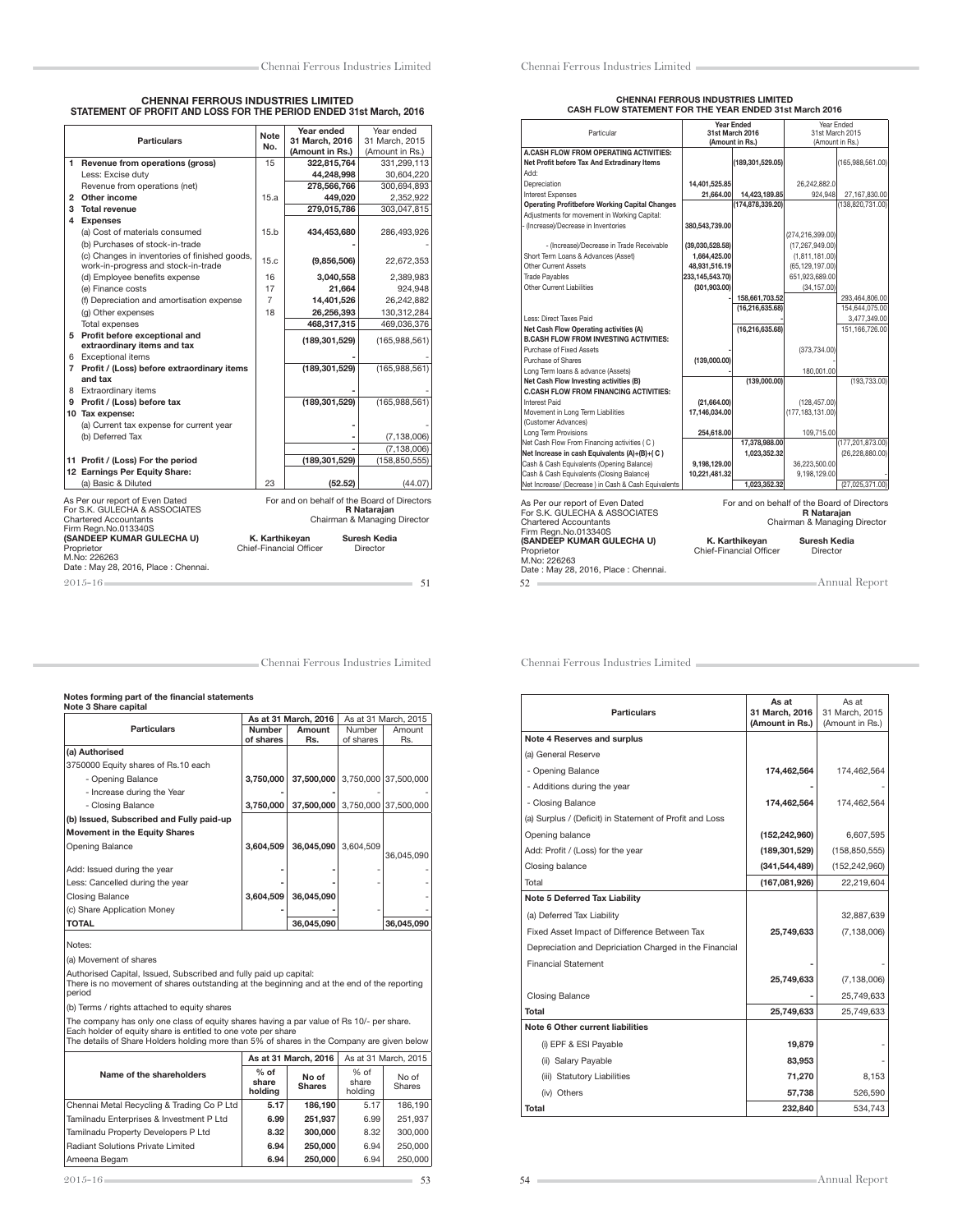| 523,266<br>1,597,265<br>419.911<br>01.04.2015<br>₹ | (Amount in Rs) | <b>NET BLOCK</b><br>DEPRECIATION<br>GROSS BLOCK | AS AT<br>AS AT<br><b>DL dn</b><br>팂<br>FOR THE<br>UP <sub>TO</sub><br>COST AS AT<br>ĄD. | 31.03.2015<br>31.03.2016<br>31.03.2016<br>PERIOD<br>31.03.2015<br>31.03.2016<br>급 | 17,562,794<br>17,562,794<br>ï<br>17,562,794<br>ı | 42,513,314<br>40,645,236<br>18,284,655<br>1,868,078<br>16,416,577<br>58,929,891 | 93,317,957<br>82,870,369<br>82,178,409<br>10,447,588<br>71.730.821<br>165,048,778 | 1,716,363<br>23,585<br>17,795,136<br>1,692,778<br>16,102,358<br>17,818,721 | 727,665<br>424,185<br>1,173,080<br>303,480<br>869,600<br>1,597,265 | 166,954<br>117,244<br>406,022<br>49,710<br>356,312<br>523,266 | 306,613<br>266,721<br>153,190<br>39,892<br>113,298<br>419,911 | 156,311,661<br>141,910,135<br>119,990,491<br>14,401,526<br>105,588,965<br>261,900,627 | 156,311,661   182,180,810<br>10,588,965<br>ī<br>26,242,882<br>79,346,083<br>261,900,627<br>ī<br>373.734 |  |
|----------------------------------------------------|----------------|-------------------------------------------------|-----------------------------------------------------------------------------------------|-----------------------------------------------------------------------------------|--------------------------------------------------|---------------------------------------------------------------------------------|-----------------------------------------------------------------------------------|----------------------------------------------------------------------------|--------------------------------------------------------------------|---------------------------------------------------------------|---------------------------------------------------------------|---------------------------------------------------------------------------------------|---------------------------------------------------------------------------------------------------------|--|
|                                                    |                |                                                 | COST <sub>AS</sub>                                                                      |                                                                                   | 17,562,794                                       | 58,929,891                                                                      | 165.048.778                                                                       | 17,818,721                                                                 |                                                                    |                                                               |                                                               | 261,900,627                                                                           | 261,562,893                                                                                             |  |

| <b>Particulars</b>                                  | As at<br>31 March, 2016<br>(Amount in Rs.) | As at<br>31 March, 2015<br>(Amount in Rs.) |
|-----------------------------------------------------|--------------------------------------------|--------------------------------------------|
| Note 12 Cash and cash equivalents                   |                                            |                                            |
| (a) Cash on hand                                    | 2,037,086                                  | 5,539,741                                  |
| (b) Balances with banks                             |                                            |                                            |
| (i) In current accounts                             | 7,209,977                                  | 2.674.060                                  |
| (ii) In Deposit accounts                            | 974,418                                    | 984,328                                    |
| Total                                               | 10,221,481                                 | 9,198,129                                  |
| Of the above, the balances that meet the definition |                                            |                                            |
| of Cash and cash equivalents as per AS 3 C.F.S      | 10,221,481                                 | 9,198,129                                  |
| Note 13 Short Term Loans & Advances                 |                                            |                                            |
| (a) Supplier Advances                               | 22,550,733                                 | 24,215,158                                 |
| Total                                               | 22,550,733                                 | 24.215.158                                 |
| <b>Note 14 Other Current Assets</b>                 |                                            |                                            |
| (a) Balance with Excise Authorities                 | 18,575,761                                 | 59,335,072                                 |
| (b) Balance with Income tax                         |                                            | 49,234                                     |
| (c) Balance with VAT Authorities                    |                                            | 7,908,537                                  |
| (c) T.D.S (A.Y 2016-2017)                           | 4,064                                      |                                            |
| (d) Others                                          | 107,474                                    | 325,972                                    |
| Total                                               | 18,687,299.81                              | 67,618,815                                 |

Chennai Ferrous Industries Limited

| <b>Particulars</b>                                   | As at<br>31 March, 2016<br>(Amount in Rs.) | As at<br>31 March, 2015<br>(Amount in Rs.) |
|------------------------------------------------------|--------------------------------------------|--------------------------------------------|
| <b>Note 8 Non Current Investment</b>                 |                                            |                                            |
| Trade Investment (Stated at Cost)                    |                                            |                                            |
| Investment in unquoted Equity Shares, Fully Paid Up  |                                            |                                            |
| 60000 Equity Shares of Rs.10/- each of OPG           |                                            |                                            |
| Renewable Energy Private Limited                     | 600,000                                    | 600,000                                    |
| Trade Investment (Stated at Cost)                    |                                            |                                            |
| Investment in unquoted Equity Shares, Fully Paid Up  |                                            |                                            |
| 13900 Equity Shares of Rs.10/- each of OPG           | 139,000                                    |                                            |
| <b>Energy Private Limited</b>                        |                                            |                                            |
| Total                                                | 739,000                                    | 600,000                                    |
| Note 9 Long-term loans and advances                  |                                            |                                            |
| (Unsecured and Considered good)                      |                                            |                                            |
| (i) Capital Advance                                  | 6,673,692                                  | 6.673.692                                  |
| (ii) Other Deposits                                  | 62,200,000                                 | 62,200,000                                 |
| (iii) Security Deposits                              | 3,235,300                                  | 3,235,300                                  |
| Total                                                | 72,108,992                                 | 72,108,992                                 |
| Note 10 Inventories                                  |                                            |                                            |
| (a) Raw Materials                                    | 128,152,856.00                             | 521,052,874.00                             |
| (b) Finished Goods                                   | 13,250,657.00                              | 3,394,151.00                               |
| (c) Stores & Spares                                  | 10,893,871.00                              | 8,394,098.00                               |
| Total                                                | 152,297,384.00                             | 532,841,123.00                             |
| Note 11 Trade Receivable                             |                                            |                                            |
| Trade receivables outstanding for a period exceeding |                                            |                                            |
| six months from the date they were due for payment   |                                            | 17.810.177                                 |
| Other Debts                                          |                                            | 88,101,608                                 |
| Unsecured, considered good                           | 144.942.314                                |                                            |
| Total                                                | 144,942,314                                | 105,911,785                                |

56 Annual Report

|     |                                              | Year ended       | Year ended       |
|-----|----------------------------------------------|------------------|------------------|
|     | <b>Particulars</b>                           | 31st March, 2016 | 31st March, 2015 |
|     |                                              | (Amount in Rs.)  | (Amount in Rs.)  |
|     | Note 15 Revenue from operations              |                  |                  |
| (a) | Sale of Goods:                               |                  |                  |
|     | - Manufacturing Items                        | 295,164,849      | 304,097,223      |
| (b) | Income Received from LC.B.C.                 | 27,650,915       | 27,201,890       |
|     | Total                                        | 322,815,764      | 331,299,113      |
|     | Note 15.a Other Income                       |                  |                  |
| (a) | Commission & Maintenance Charges             |                  | 2,264,595        |
| (b) | Profit from Sale of Share Investment         | 408.000          |                  |
| (c) | Liabilities no longer required written back  |                  | 32,013           |
| (d) | Interest Received                            | 41,020           | 56,314           |
|     | Total                                        | 449,020          | 2,352,922        |
|     | Note 15.b Cost of Materials Consumed         |                  |                  |
| (a) | Opening stock                                | 521,052,874      | 225,100,086      |
| (b) | Add: Purchases                               | 41,553,662       | 582,446,714      |
|     |                                              | 562,606,536      | 807,546,800      |
| (c) | Less: Closing Stock                          | 128,152,856      | 521,052,874      |
|     | Total                                        | 434,453,680      | 286,493,926      |
|     | Note 15.c Changes in inventories of finished |                  |                  |
|     | goods, work-in-progress and stock-in-trade   |                  |                  |
|     | Inventories at the end of the year:          |                  |                  |
|     | Stock-in-trade                               | 13,250,657       | 3,394,151        |
|     |                                              | 13,250,657       | 3,394,151        |
|     | Inventories at the beginning of the year:    |                  |                  |
|     | Stock-in-trade                               | 3,394,151        | 26,066,504       |
|     |                                              | 3,394,151        | 26,066,504       |
|     | Net (increase) / decrease                    | (9,856,506)      | 22,672,353       |
|     | Note 16 Employee Benefit Expenses            |                  |                  |
| (a) | Salary and Wages                             | 2,318,678        | 1,315,314        |
| (b) | Contribution to EPF & ESI                    | 180,236          | 654,529          |
| (c) | <b>Employee Benefit</b>                      | 254,618          | 109,715          |
| (d) | <b>Staff Welfare</b>                         | 287,026          | 310,425          |
|     | Total                                        | 3,040,558        | 2,389,983        |
|     | <b>Note 17 Finance Costs</b>                 |                  |                  |
| (a) | <b>Bank Charges</b>                          | 20,041           | 796,491          |
| (b) | Interest on Other                            | 1,623            | 128,457          |
|     | Total                                        | 21,664           | 924,948          |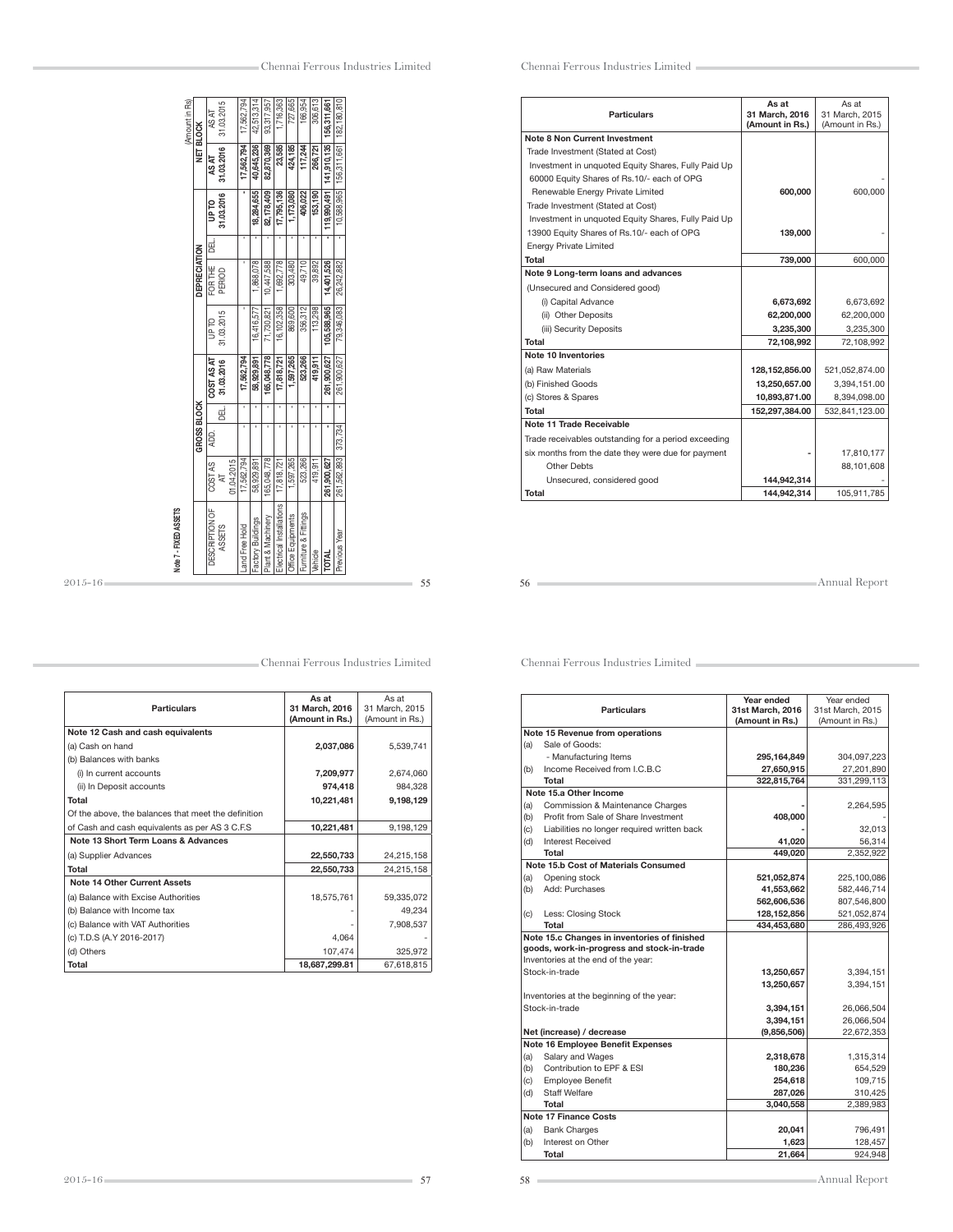| <b>Particulars</b>                    | Year ended<br>31st March, 2016 | Year ended<br>31st March, 2015 |
|---------------------------------------|--------------------------------|--------------------------------|
|                                       | (Amount in Rs.)                | (Amount in Rs.)                |
| Note 18 Other expenses                |                                |                                |
| A. Material & Manufacturing Expenses  |                                |                                |
| Stores and Spares Consumed            | 3,410,162                      | 3,537,366                      |
| <b>Freight Charges</b>                | 4,636,310                      | 56,741,680                     |
| Power and Fuel                        | 778,817                        | 1,661,525                      |
| Clearing and Forwarding Charges       | 2,437,530                      | 22,476,781                     |
| <b>Customs Duty</b>                   | 1,461,693                      | 15,261,593                     |
| Labour Charges                        | 1,000,000                      |                                |
| <b>B. Repairs &amp; Maintenance</b>   |                                |                                |
| Building Repairs and Maintenance      |                                | 311,212                        |
| <b>Electrical Maintenance</b>         |                                | 75,697                         |
| Machinery Maintenance                 | 7,388,458                      | 620,530                        |
| Vehicle Maintenance                   | 327,791                        | 92.703                         |
| <b>C. Administrative Expenses</b>     |                                |                                |
| <b>Bad Debts Written Off</b>          | 28,289                         | 15,190,311                     |
| Donation                              | 5,000                          |                                |
| <b>Directors Remuneration</b>         | 300,000                        | 100.000                        |
| <b>Filling Fees</b>                   | 7.974                          | 7.976                          |
| Insurance                             | 108,469                        | 4,755                          |
| Postage Expenses                      | 6,925                          | 9,464                          |
| Printing and Stationery               | 56.702                         | 42.848                         |
| Professional & Consultancy            | 350,090                        | 372.628                        |
| Payment to Auditors                   |                                |                                |
| i) As Statutory Audit Fees            | 40,075                         | 39,900                         |
| ii) As Tax Audit Fees                 | 17,175                         | 17,100                         |
| Rates & Taxes                         | 444,190                        | 870,920                        |
| Rebate and Discount                   |                                | 8,976,111                      |
| Rent                                  | 285,000                        | 192,000                        |
| <b>Security Charges</b>               | 1,428,322                      | 1,615,804                      |
| Listing Fees / Share Transfer Charges | 278,582                        | 185,394                        |
| <b>Telephone Expenses</b>             | 327,333                        | 493,983                        |
| Travelling & Conveyance               | 107,466                        | 476,521                        |
| D. Selling & Distribution Expenses    |                                |                                |
| Sales Commission                      | 202,100                        | 254,921                        |
| Carriage Outwards                     | 760,590                        |                                |
| <b>Advertisement Expenses</b>         | 61.350                         | 682.561                        |
| Total                                 | 26,256,393                     | 130,312,284                    |

extent of the impairment if any. Where it is not possible to estimate the recoverable amount of individual asset, the Company estimates the recoverable amount of the cash generating unit to which the asset belongs.

 As per the assessment conducted by the company at March 31, 2016, there was no indication that fixed asset have suffered an impairment loss.

2.7. Foreign Exchange Transactions:

 Transactions in foreign currencies are recorded at the exchange rates prevailing at the date of the transactions. In respect of the transactions covered by Forward Exchange Contracts, the difference between the forward rate and the exchange rate on the date of the transaction is recognized as Income or Expense over the life of the Contract. Transactions not covered by forward exchange rates and outstanding at year end are translated at exchange rates prevailing at the year end and the profit/ loss so determined and also the realized exchange gain/losses are recognized in the Statement of Profit & Loss.

 During the year, the company has not entered into any foreign exchange contract under review.

2.8. Borrowing Cost:

 All borrowing costs are charged to revenue except to the extent they are attributable to qualifying assets, which are capitalized. During the year under review, there was no borrowing attributable to qualifying assets and hence no borrowing cost was capitalized.

2.9. Segment Accounting:

The company's primary segment is identified as business segment based on nature of product, risks, returns and internal business reporting system and secondary segment is identified based on geographical locations of the customers as per Accounting<br>Standard-17. The company is principally engaged in a single business segment viz., Manufacture of Sponge Iron. Further there is no reportable secondary segment. Ie., Geographical segment.

2.10. Taxes on Income:

 (a) Provision for current tax is made in accordance with the Income Tax Act, 1961. (b) In accordance with the Accounting Standard AS-22 'Accounting for Taxes on Income' issued by the Institute of Chartered Accountants of India, Deferred Tax Liability / Asset arising from timing differences between book and income tax profits is accounted for at the current rate of tax to the extent these differences are<br>expected to crystallize in later years. However, Deferred Tax Assets are recognized only if there is a reasonable / virtual certainty of realization thereof.

2.11. Provisions and Contingencies:

 Provisions involving a substantial degree of estimation in measurement are recognized when there is a present obligation as a result of past events and it is probable that there will be an outflow of resources. Contingent liabilities are not recognized but are<br>disclosed in the accounts by way of a note. Contingent assets are neither recognized nor disclosed in the financial statements.

 Contingencies are recorded when it is probable that a liability will be incurred and the amounts can reasonably be estimated.<br>
2015-16

#### NOTES TO ACCOUNTS AS ON MARCH 31, 2016

#### Notes attached to and forming part of the Balance Sheet as at 31-03-2016 and the Profit and Loss account for the period ended on that date:

### 1. Company overview:

Note 1:

Chennai Ferrous Industries Limited (the company) incorporated under the Companies Act, 1956, in the year 2010, is manufacturer of Sponge Iron and allied products. The company's shares are listed on the Bombay Stock Exchange Limited and the shares are traded regularly. 2. SIGNIFICANT ACCOUNTING POLICIES

2.1. Basis of preparation of financial statements:

The financial statements are prepared in accordance with Indian Generally Accepted Accounting Principles (GAAP) under the historical cost convention on the accrual method of accounting except as disclosed in the notes. GAAP comprises mandatory accounting standards as prescribed under Section 133 of the Companies Act,2013 ('the Act'), read with Rule 7 of the Companies(Accounts) Rules, 2014 and guidelines issued by the Securities and Exchange Board of India (SEBI). The accounting policies<br>adopted in preparation of financial statements are consistent with those of previous year except for change in accounting policy initially adopted or a revision to the existing accounting policy that requires a change as against the one hitherto in use.

#### 2.2. Use of Estimates

The preparation of the financial statements in conformity with GAAP requires the Management to make estimates and assumptions that affect the reported balances of assets and liabilities and disclosures relating to contingent liabilities as at the date of the financial statements and reported amounts of income and expenses during<br>the period. The Company believes that the estimates used in the preparation of the financial statements as prudent and reasonable. Accounting estimates could change from period to period. Actual results could differ from those estimates.

#### 2.3. Revenue Recognition:

 Sale is recognized on dispatch of goods. Sale is net of trade discount, includes excise duty and excludes sales tax recovered. Insurance claim is accounted in the year of receipt.

2.4. Depreciation:

 Depreciation on Tangible assets is provided on the straight line method over the useful lives of assets as per the rates specified under Schedule II of the Companies Act, 2013 on pro-rata basis.

2.5. Fixed Assets:

 Fixed Assets are stated at cost less accumulated depreciation and impairment, if any. Direct costs like inland freight, duties, taxes and incidental expenses related to acquisition are capitalized with due adjustments for Cenvat / VAT credits. 2.6. Impairment

At each Balance sheet date, the Management assesses, whether there is any

60 Annual Report indication that Fixed Asset have suffered an impairment loss. If any such indication exists the recoverable amount of the Assets is estimated in order to determine the

Chennai Ferrous Industries Limited

 Differences between the actual results and estimates are recognized in the year in which the results are known materialized.

- 23. Additional Information to the Financial Statements
	- (i) Contingent liability not provided for:
		- (a) Counter Guarantees furnished to the bank Rs.4,04,640/- (Previous year Rs.2,82,350/-)
		- (b) Towards outstanding Letter of Credit Nil (Previous year Nil) on account of import of raw materials.
- (ii) Estimated amount of contracts remaining to be executed on capital accounts and not provided for Rs.13,59,00,000/- (Previous year Rs.13,59,00,000/- pertaining to resulting company) and for others is nil.
- (iii) Claims against the Company not acknowledged as Debt Rs. Nil. Estimated amount of contracts remaining to be executed on capital account and not provided for Rs. Nil. Contingent liabilities not provided for: Nil
	- (iv) Employee Benefits :

a) Defined Contribution plan: Contribution to defined contribution plan recognized as expenses for the year<br>2015-16 accordingly an amount of Rs. 1,80,236/-(previous year Rs. 6,54,529/-) is debited towards contribution to PF & ESI.

b) Defined Benefit plan:

 As per the explanations given by the management of the company except for gratuity there are no other plans for the employees of the company. The present value of gratuity obligation is determined during the year based on actuarial valuation using projected unit credit method. Accordingly, provision of Rs. 2,54,618/- has been made.

|               | <b>Particulars</b>                                 | 2015-16         | 2014-15         |
|---------------|----------------------------------------------------|-----------------|-----------------|
|               |                                                    | (Amount in Rs.) | (Amount in Rs.) |
|               | Expenses recognized in the statement of profit and |                 |                 |
|               | loss for the year ended                            |                 |                 |
|               | 1. Current Service Cost                            | 2.43.423        | 70.072          |
|               | 2. Interest Cost/ Interest on obligation           | 34.149          | 26.247          |
|               | 3. Expected return on plan assets                  |                 |                 |
|               | 4. Net Actuarial (gains)/losses                    | (22, 954)       | 13.396          |
|               | 5. Total Expenses                                  | 2.54.618        | 1.09.715        |
| $\mathbf{II}$ | Net Asset/)(Liability)recognized in the balance    |                 |                 |
|               | sheet as on 31-03-2016                             |                 |                 |
|               | 1. Present Value of funded Obligations             |                 |                 |
|               | 2. Present Value of unfunded Obligations           | 6.92.426        | 4.37.808        |
|               | 3. Fair Value of plan assets as at 31-03-2016      |                 |                 |
|               | 4. Unrecognized past service cost                  |                 |                 |
|               | 5. Net liability as at 31-03-2016                  | 6.92.426        | 4.37.808        |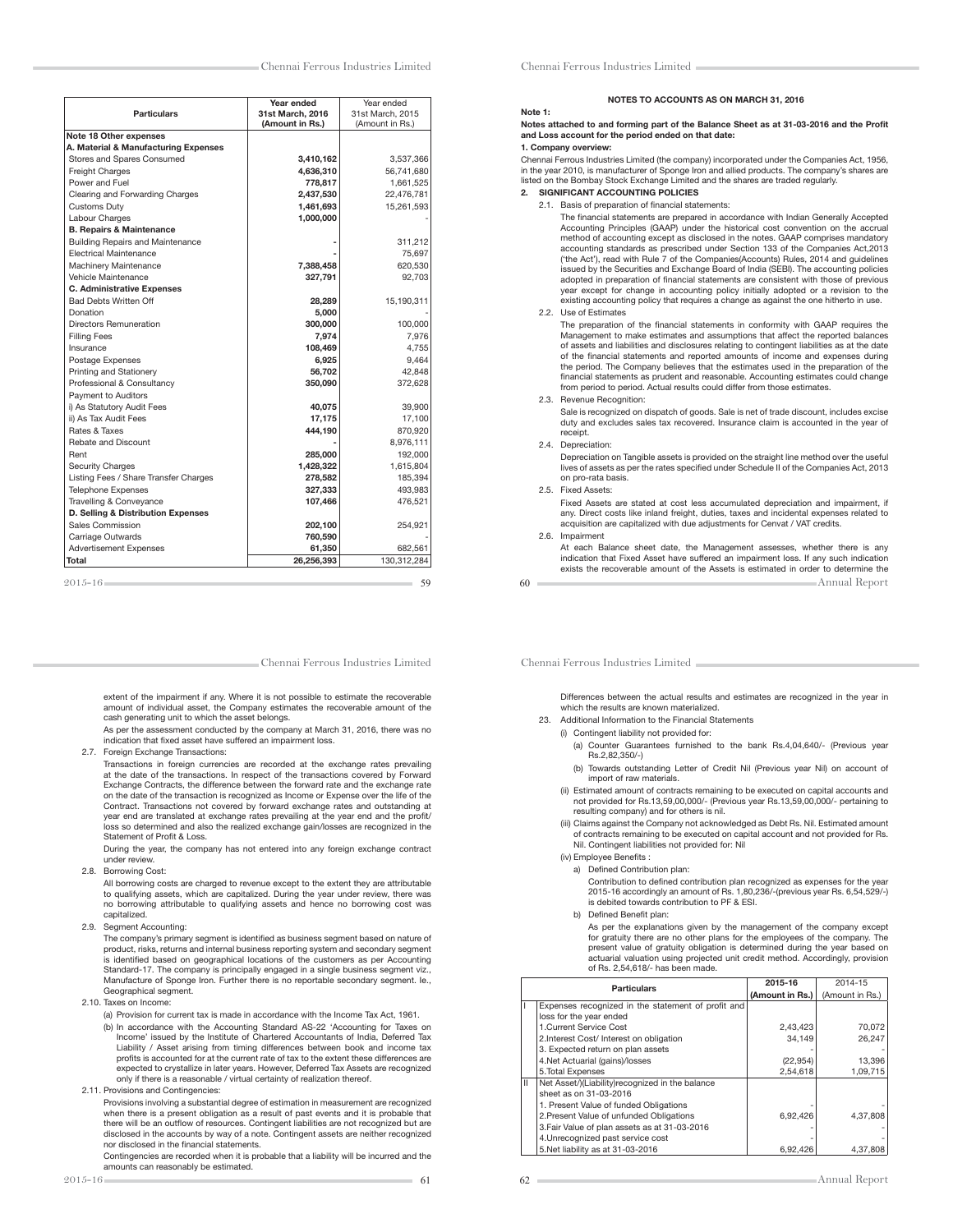| Ш   | Changes in Benefit obligations during the year ended |               |                 |
|-----|------------------------------------------------------|---------------|-----------------|
|     | 1. Present Value of Defined Benefit Obligation at    | 4,37,808      | 3,28,093        |
|     | the beginning of the year                            |               |                 |
|     | 2.Current Service Cost                               | 2,43,423      | 70,072          |
|     | 3. Interest Cost                                     | 34,149        | 26,247          |
|     | 4.Actuarial(Gains)/losses                            | (22, 954)     | 13,396          |
|     | 5. Benefit payments                                  |               |                 |
|     | 6. Present Value of Defined Benefit Obligation at    | 6,92,426      |                 |
|     | the end of the year                                  |               | 4,37,808        |
| IV  | Changes in Asset during the year ended               |               |                 |
|     | 1. Plan assets at the beginning of the year          |               |                 |
|     | 2. Expected return on plan assets                    |               |                 |
|     | 3. Contribution by the Employer                      |               |                 |
|     | 4. Actual Benefits paid                              |               |                 |
|     | 5.Actuarial gains/(losses)                           |               |                 |
|     | 6.Plan assets at the end of the year                 |               |                 |
| V   | Category of Plan Assets:                             | Nil           | Nil             |
|     | Government of India Securities                       |               |                 |
|     | <b>High Quality Corporate Bonds</b>                  |               |                 |
|     | Equity Shares of Listed Companies Property           |               |                 |
|     | Funds Managed by Insurer                             |               |                 |
|     | <b>Bank Balance</b>                                  |               |                 |
| VI  | Principal Actuarial Valuation                        | 7.5%          | 7.8%            |
|     | 1. Discount Rate                                     |               |                 |
|     | 2. Expected rate of Return on plan assets            |               |                 |
|     | 3. Annual Increase in Salary Costs                   | 6.5%          | 7.0%            |
|     | 4. Mortality Table                                   | IALM(2006-08) | ILAM(2006-08)   |
|     |                                                      | Ult.          | Ult.            |
|     | 5. Withdrawal Rate                                   | 5% at younger | 5% for all ages |
|     |                                                      | ages reducing |                 |
|     |                                                      | gradually to  |                 |
|     |                                                      | 1% at older   |                 |
|     |                                                      | ages          |                 |
| VII | Table Showing Surplus/ (Deficit)                     |               |                 |
|     | Defined Benefit Obligation                           | 6,92,426      | 4,37,808        |
|     |                                                      |               |                 |
|     | Plan Assets                                          |               |                 |
|     | Surplus/ (Deficit)                                   | (6,92,426)    | (4, 37, 808)    |
|     |                                                      |               |                 |

(v) There are no dues to enterprises as defined under Micro, Small and Medium)<br>Enterprises Development Act, 2006, as at March 31, 2016 which is on the basis<br>of such parties having been identified by the management and reli auditors.

 $2015-16$  63

Chennai Ferrous Industries Limited

| (xiv) | Earnings Per Share:                              | 2015-16        | 2014-15        |
|-------|--------------------------------------------------|----------------|----------------|
| a)    | Weighted Average No. of Equity Shares of Rs.10/- |                |                |
|       | each                                             |                |                |
|       | I. No. of Shares at the beginning of the year    | 36,04,509      | 36.04.509      |
|       | II. No. of Shares at the end of the year         | 36,04,509      | 36,04,509      |
|       | III. Weighted average number of equity shares    | 36.04.509      | 36.04.509      |
|       | outstanding during the year                      |                |                |
| b)    | Net profit After Tax available for equity        | (18,93,01,529) | (15,88,50,556) |
|       | shareholders (Rs.)                               |                |                |
| C)    | Basic and Diluted earnings per share (Rs.)       | (52.52)        | (44.00         |

(xv) Previous year figures:

Previous year's figures have been regrouped /reclassified wherever necessary to correspond<br>with the current year's classification / disclosure.

| As Per our report of Even Dated<br>For S.K. GULECHA & ASSOCIATES<br><b>Chartered Accountants</b><br>Firm Regn.No.013340S |                                                  | For and on behalf of the Board of Directors<br><b>R</b> Nataraian<br>Chairman & Managing Director |  |  |
|--------------------------------------------------------------------------------------------------------------------------|--------------------------------------------------|---------------------------------------------------------------------------------------------------|--|--|
| (SANDEEP KUMAR GULECHA)<br>Proprietor<br>M.No: 226263<br>Date: May 28, 2016,<br>Place : Chennai                          | K. Karthikevan<br><b>Chief-Financial Officer</b> | <b>Suresh Kedia</b><br>Director                                                                   |  |  |

### Chennai Ferrous Industries Limited

(vi) Company has circularized/sought confirmation of balance letters to/from sundry<br>debtors & advance parties / sundry creditors. In the absence of negation, the<br>balances appearing the books are taken as confirmed.

(vii) Value of Imported & Indigenous Raw Materials, Spare Parts Components consumed

| Year                     | 2015-16       |     | 2014-15       |     |
|--------------------------|---------------|-----|---------------|-----|
| <b>Particulars</b>       | Amount in Rs. | %   | Amount in Rs. | %   |
| Imported                 | -             | -   |               |     |
| Indigenous- Raw Material | 434.453.680   | 100 | 286.493.926   | 100 |
| Indigenous-Spares        | 3,410,162     |     | 3,537,366     |     |

(viii) CIF Value of Imports: Nil (Previous year: Rs. Nil)

(xi) Remittance in Foreign Currency towards Dividend Nil

(x) Earnings in Foreign Currency Rs. Nil (Previous year Rs. Nil) Expenditure in Foreign Currency Rs. Nil (Previous year Nil)

### (xi) RELATED PARTY DISCLOSURES

Details of related parties including summary of transactions entered into by the Branch during the year ended 31 March 2016 are summarized below:

| Mr. R Natarajan, Chairman &<br><b>Managing Director</b>                             |
|-------------------------------------------------------------------------------------|
| Gita Renewable Energy Limited                                                       |
| Note: Related party relationship is as identified by the Company and relied upon by |
|                                                                                     |

Related party transactions:

| Related party transactions:       |               |  |  |  |
|-----------------------------------|---------------|--|--|--|
|                                   | Amount in Rs. |  |  |  |
| Directors Salary - Mr.R Natarajan | $3.00.000/-$  |  |  |  |
| <b>Advance Returned</b>           | 1.58.310/-    |  |  |  |
| Reimbursement of expenses         | $10.819/-$    |  |  |  |
| <b>Advance Received</b>           | 25.58.822/-   |  |  |  |

(xii) SEGMENT INFORMATION FOR THE YEAR ENDED 31st MARCH 2016.

 The Company operates in Single Business Segment of 'Sponge Iron'. Therefore, the Company is of the view that the disclosure requirement of Accounting Standard AS-17 issued by the Institute of Chartered Accountants of India is not applicable to the Company.

 (xiii) The Company has not yet been successful in its efforts to appoint a Company Secretary to fulfill the requirements of Section 203 of the Companies Act, 2013.

64 Annual Report